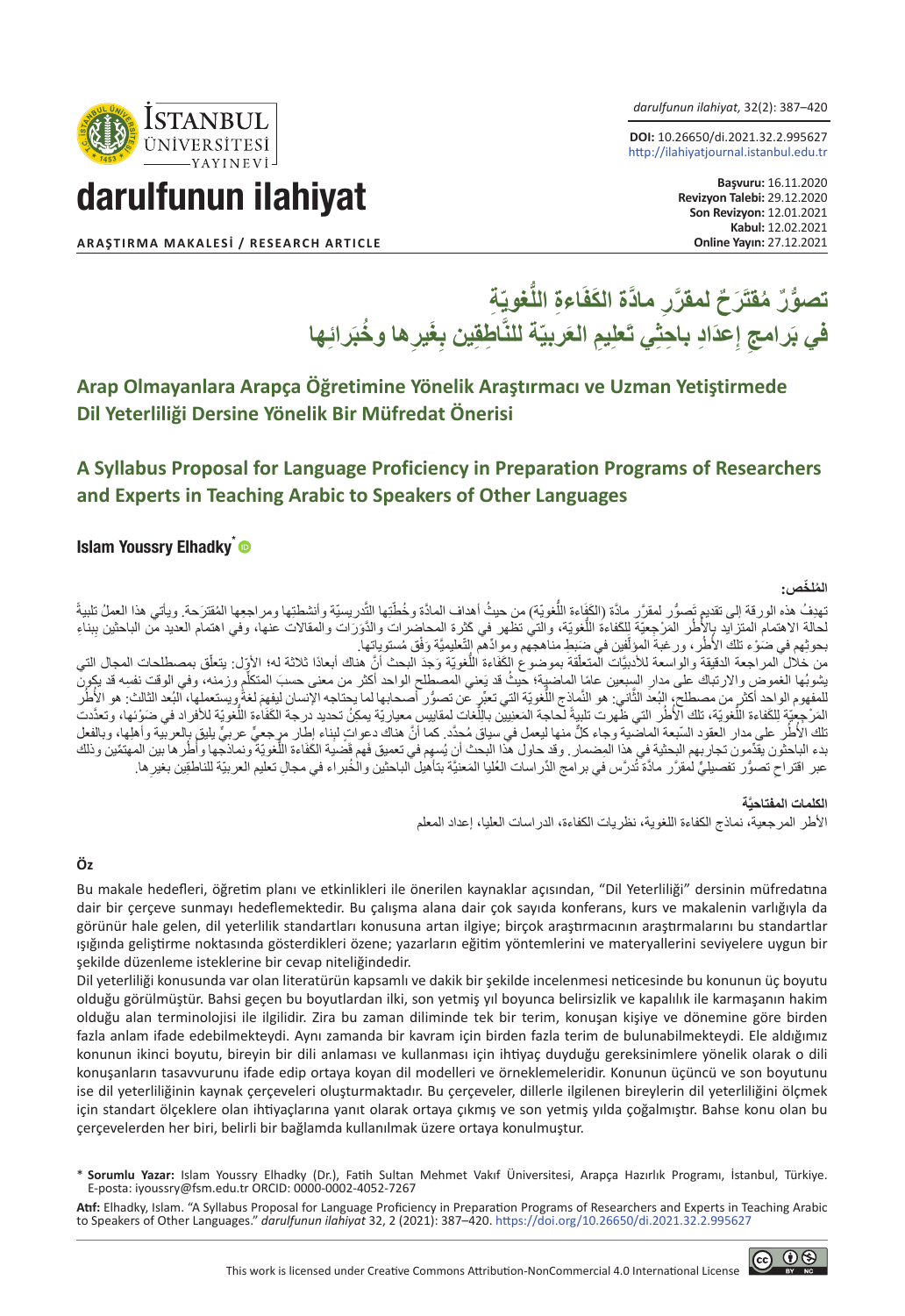Günümüzde Arapçaya ve bu dili konuşan insanlara uygun bir kaynak çerçeve geliştirme çağrıları yapılmaktadır. Araştırmacılar da fiili olarak bu alandaki araştırma deneyimlerini sunmaya başlamışlardır. Bu çalışma, alanla ilgili kimseler arasında dil yeterliliği meselesinin, örneklerinin ve çerçevelerinin derinlikli bir şekilde anlaşılmasına katkıda bulunmayı hedeflemektedir. Bu amaçla "Arap olmayanlara Arapça öğretimi" alanındaki araştırmacı ve uzmanların eğitilmesi ve uzmanlaştırılması ile ilgilenen yükseköğrenim programlarında okutulmakta olan bir ders müfredatına dair detaylı bir kavramsallaştırma önerisi yapılmaya çalışılacaktır.

#### **Anahtar Kelimeler**

Kaynak Çerçeveler, Dil Yeterlilik Modelleri, Yeterlilik Teorileri, Lisansüstü Çalışmalar, Öğretmenin Hazırlanması

#### **Abstract**

The purpose of this paper is to present a syllabus of the Language Proficiency course in terms of objectives, teaching plan, activities, and suggested references. This paper responds to the growing interest in proficiency frameworks.

As a result of the proficiency literature revision, the research determined that there are three main dimensions to consider. The first is the terminology of the field that has been tainted by ambiguity and confusion over the past 70 years. The second dimension of this topic is that existing proficiency models reflect their individual authors' concepts regarding what humans need to understand and communicate in language, too closely. The third dimension is the framework that emerged in response to the need of foreign and second language stakeholders for standard scales to measure individuals' language proficiency. Those frameworks have become numerous over the past seven decades, and each was developed to work best in a specific context. There are also calls to develop a scale for Arabic that befits the language and those who speak it. This paper has attempted to contribute to deepening the understanding of the issue of proficiency and its models and frameworks among those interested, by proposing a detailed conceptualization of a course to be taught in graduate programs concerned with qualifying researchers and experts in our field of teaching Arabic.

#### **Keywords**

Proficiency Frameworks, Language Proficiency Models, Proficiency Theories, Postgraduate Studies, Teacher Preparation

#### **Extended Summary**

The purpose of this paper is to present a syllabus of the "Language Proficiency" course in terms of objectives, teaching plan, activities, and suggested references. This paper responds to the growing interest in the proficiency frameworks, which appears in many lectures, courses, and articles on the subject. This paper also addresses the interest of many researchers in developing their work in the light of those frameworks and the authors' desire to align their materials with the frameworks' levels. In particular, the Common European Framework of Reference for Languages and the American Council on the Teaching of Foreign Languages (ACTFL) language proficiency guidelines. However, all this interest reflects a relatively superficial knowledge of the subject without going in depth.

After an accurate and extensive literature review in the language proficiency domain, the research for this paper found that graduate programs lack any course that studies, explains, and criticizes the language proficiency domain except some training courses that cover it briefly in a few hours of study. Clearly, this is not adequate to build a robust grounding in this domain for research.

 The literature review in the language proficiency domain also found that there are three main dimensions to consider. The first is the terminology of the field that has been tainted by ambiguity and confusion over the past 70 years. This has created a situation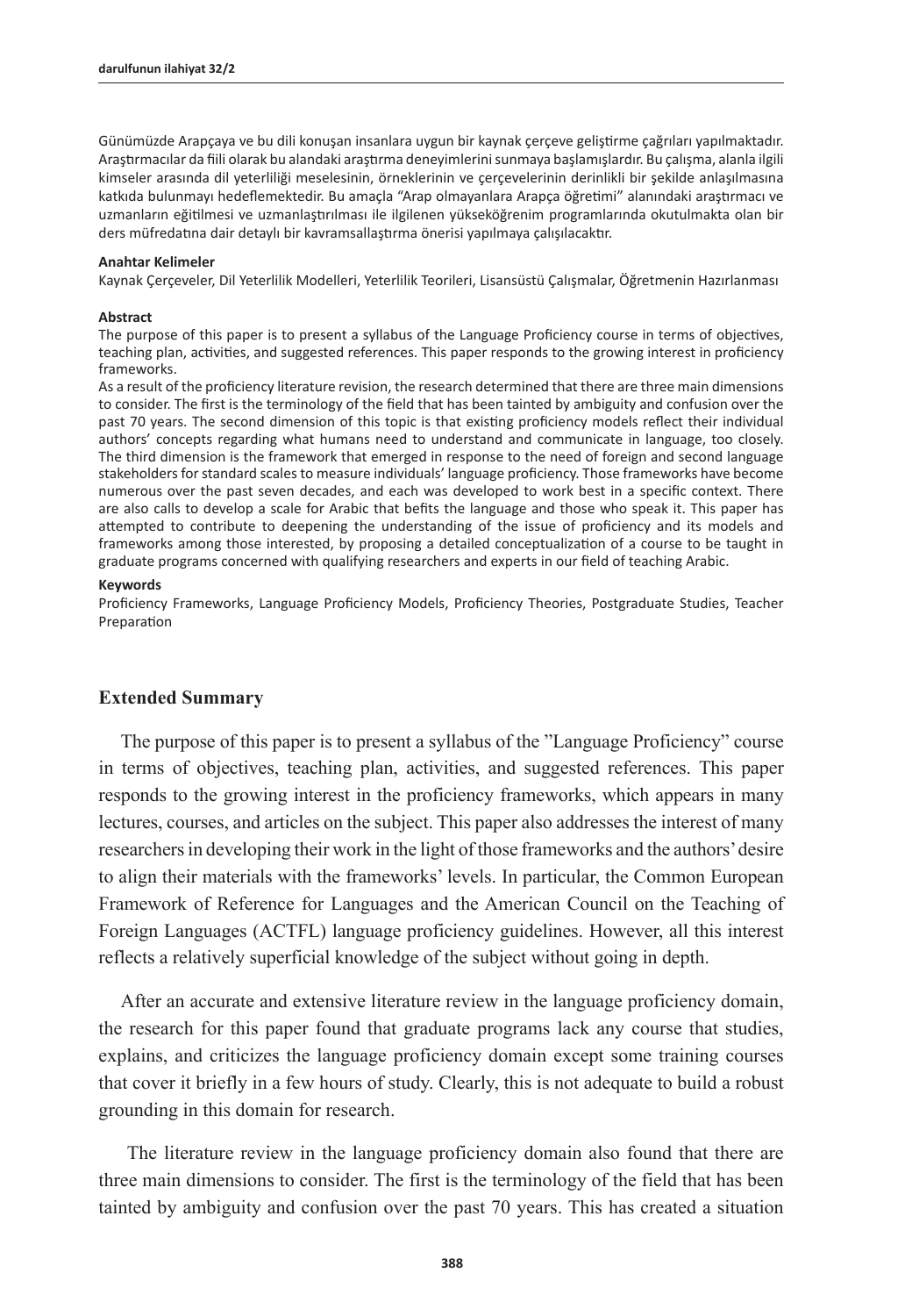where any given term may have more than one meaning according to the writer and their time. In addition, at the same time, a single concept may be described by more than one term. This difficulty applies to terms such as "proficiency," "competence," and "strategy."

The second dimension of this topic is that many of the existing proficiency models reflect their authors' concepts regarding what humans need to understand and communicate language. There are several theories and models titled "communicative competence" and "communicative language ability" that share some components but differ in others, like sharing the same concept but differing in its names, or agreeing in the names but differing in the content. This essentially renders the descriptive terms meaningless.

The third dimension consists of those frameworks that emerged in response to the need of people working in the foreign and second language field for standard scales to measure a given individual's language proficiency. Those frameworks have been numerous over the past seven decades, and each of them came to work in a specific context. Some are prepared for the governmental context, while others are more suitable for the military. Additional scales work for the rehabilitation of immigrants, for academics and the workplace while still others work best for education. There are also calls to develop a scale for Arabic that suits the language and its speakers, and indeed, researchers have begun to present proposals in this field.

The main research question is what is the full description of the language proficiency subject? To answer this question, the researcher undertook the following: (1) reviewing the foundational studies for the subject of language proficiency to establish the width and depth of the field; (2) assessing the methodology in which the various sources of language proficiency are presented and the dimensions of the subject in various resources; (3). proposing a vision for the language proficiency subject plan, distributed over a specific time frame; (4) presenting the vision to a group of referees, experts in teaching Arabic to speakers of other languages; and (5) producing the final vision of the language proficiency subject in the light of referees' notes.

Course Prerequisites: Foundations of Teaching Arabic as a Second Language

The number of credits: Three credit hours

The final proposal of the subject consists of several components, the most important of which are:

First–Summary of the course: The course introduces common terms in the field of language proficiency and introduces several famous models of language proficiency that have influenced the educational literature. The course will also review several of the most famous international frameworks for language proficiency. It also attempts to develop an Arabic proficiency framework and train students to analyze and criticize the existing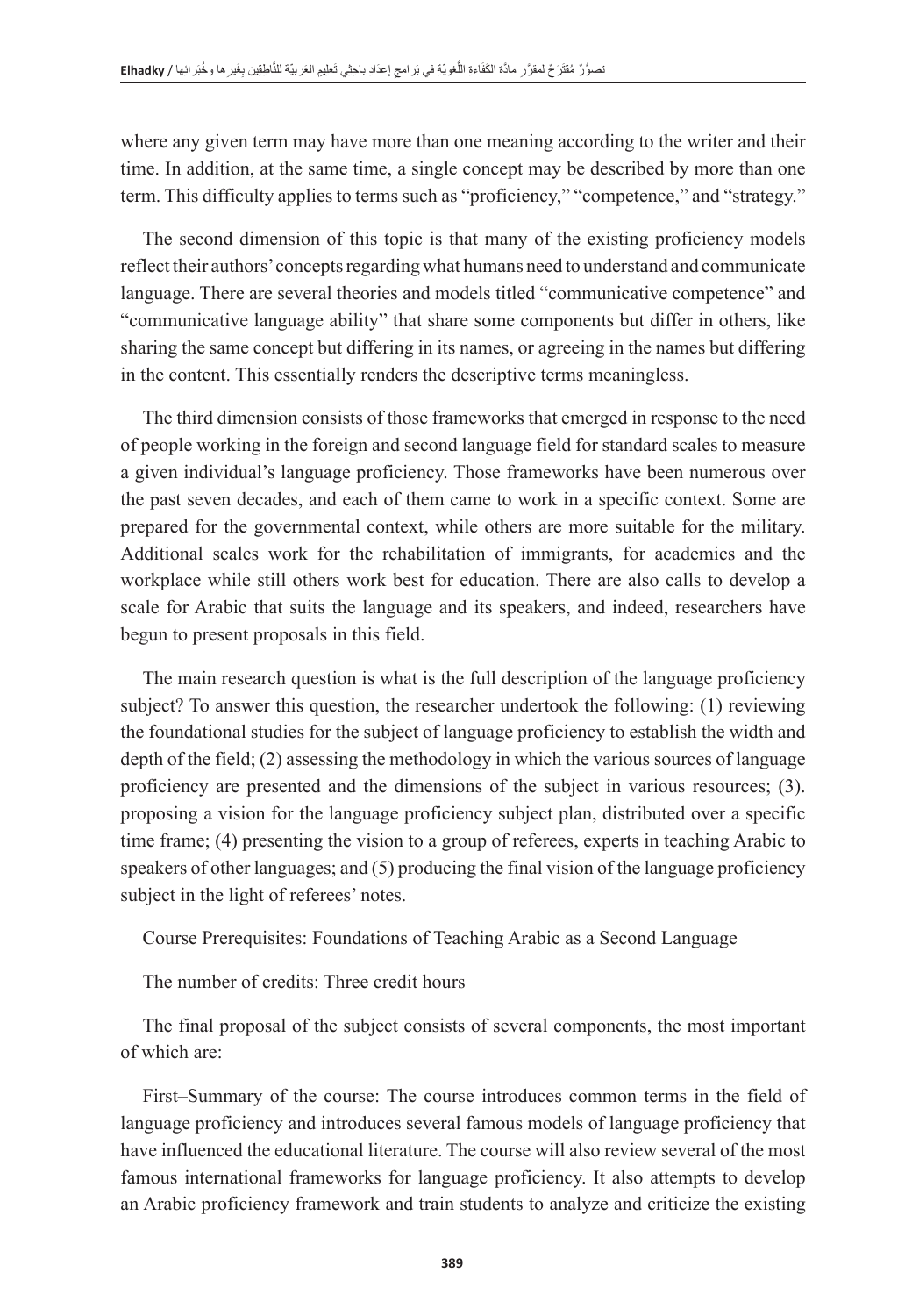models and frameworks. Further, it also suggests short tests in light of those models and frameworks and linking them with common teaching methods. Also, the course would seek to analyze some textbooks for teaching Arabic in light of the language proficiency concept and present their views of new scales of proficiency.

Second–The primary aim of the language proficiency subject is that the student should be able to analyze, criticize, and apply language proficiency models, scales, and descriptors to some elements of the language teaching process, including content, teaching methods, and evaluation. It is linked to 18 learning outcomes.

Third –The program proposes the following topics of the subject: (1) motives for interest in the subject of language proficiency; (2) terminology of language competence, (3) language proficiency models: skills and elements models, Hymes theory, Canal and Swain's models of Communicative Competence 1980, and Canale updates 1983, Beckman's Communicative language ability models 1990 and their updates with Palmer 1996, 2010, Celce-Murcia *et al.* model 1995, Canadian Language Benchmarks model 2000, and Common European Framework of Reference for Languages model; (4) Language Proficiency Frameworks: Concept of the Language Proficiency Framework, FSI/ILR Roundtable scale, ACTFL Proficiency Languages Guidelines, The Common European Framework of Reference for Languages (CEFR), and previous attempts to develop a common Arabic Framework.

Fourth–The teaching plan: The course is divided into 15 weeks. The first week is "An Introduction to Language Proficiency," which includes an introduction to the subject, the motives for paying attention to the subject of proficiency, and the essential terminology of the field. From the  $2<sup>nd</sup>$  to the 7th week: Present, analyze, criticize, and compare the famous and influential language proficiency models in the field. From the  $9<sup>th</sup>$  to the  $13<sup>th</sup>$  week: Present the most famous frameworks in terms of their origin, their theoretical foundations, work contexts and levels, and consider the criticism and comparison between them. The 14<sup>th</sup> week is devoted to presenting students' projects. Teaching methods would be lectures, group discussions, assignments, presentations, brainstorming, and self-learning. The evaluation should vary between assignments and their discussion, project/reviews, and tests.

The proposal also included suggestions for assignments and projects that the students would be expected to perform. Assignments combine individual and group tasks, as well as projects. Project evaluation criteria will consist of: Clarity of purpose: 10%, quality of content: 40%, quality of language and academic quality: 10%, quality of presentation design: 20%, quality of presentation in front of students: 20%. The proposal includes dozens of Arabic and English references that are essential to understanding the field of language proficiency.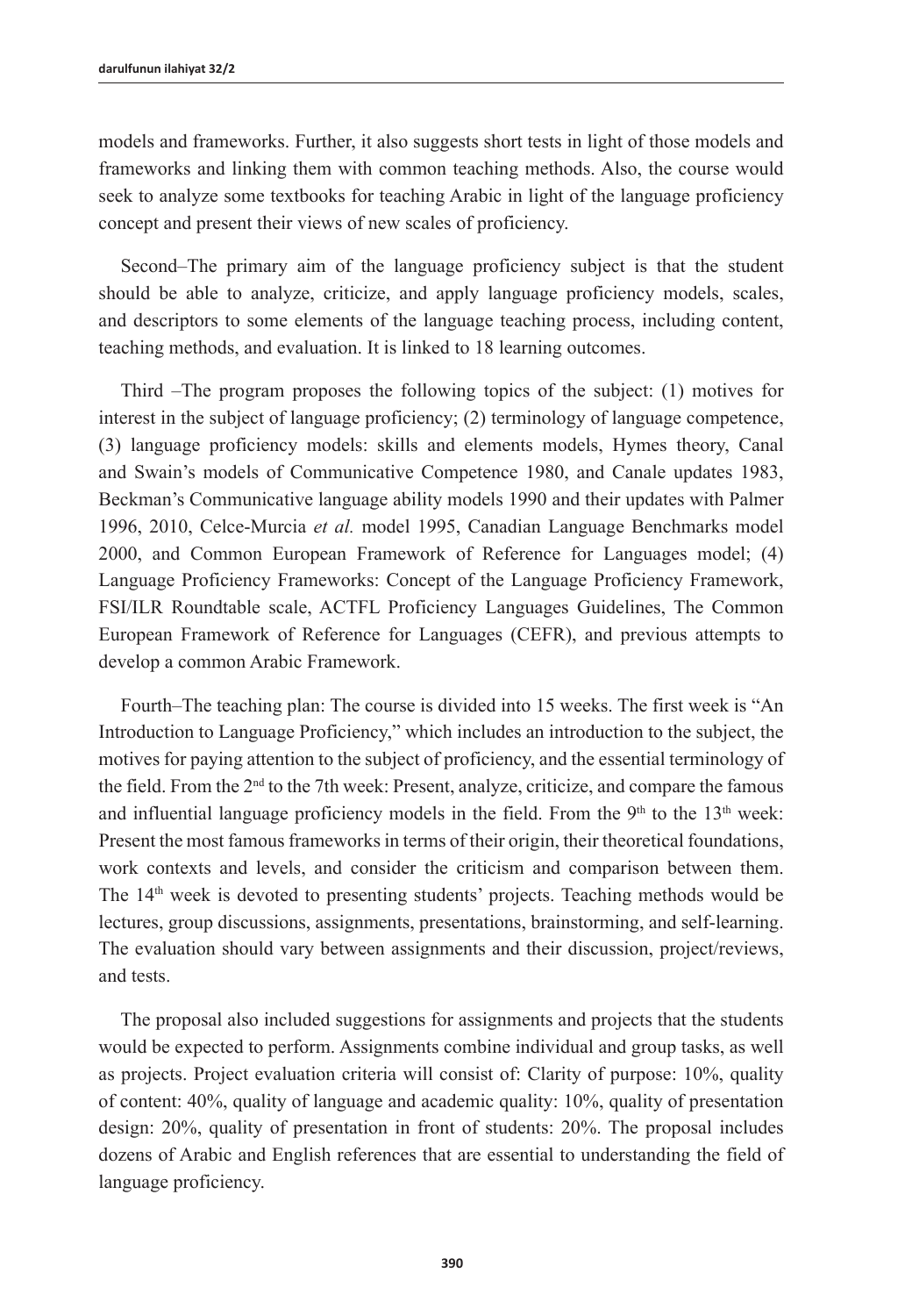## **ُ .1 الم ِّقدمة**

#### **1-1 تمهيد**

ُثمهد العقد الأخير اهتمامًا متزايدًا بِمفهوم الكَفَاءة اللَّغويّة وبأُطُر ها المَرْجِعيّة كالإطار الأُوربيّ المَرْجِعيّ ُالمُشترَك لِلّغات وتوجيهات المجلس الأمريكيّ لتعليم الِلّغات الأجنبيّة أكتفل، فأصبحنا نرى الدور ات والمقالات  $\frac{1}{2}$ َِل التي تتناولُ تلك الأُطُر بالشرح والتفسير، كما نلاحظ نموًّا في البحوث التي تتخذ تلك الأُطُر مرجعيةً لها أو ؘ<br>ا تسعى لتطبيقها في الواقع التعليميّ. ويسود السّاحة العلمية العربية مطالبات متز ايدة ببناء إطارٍ مَرجِعيٍّ عربيٍّ مُشترَك يراعي طبيعة اللُّغة العربية وحاجات متعلِّميها. إلا أنَّ أغلب هذه الدورات والمقالات لا تُكّوِّن أساسا قويًّا للباحث؛ فالدورات قصيرة وتعطي معلومات مختصرة، والمقالات متخصَّصَة وموجَّهة للأكاديميين ولاتستهدف الباحث المبتدِئ، فتكُون المحصِّلَة معرفة سطحية وجزئية في أغلب الأحيان ِ

وقد كُنَّا منذُ عقود ثلاثة نطالب بتأسيس برامج لإعداد معلمي العربية للناطقين بغير ها وخبر ائها، ففُتحت البرامج على مستويات عِدّة من الدرجة الجامعية الأولى وحتى الدكتوراه، إلا أنّ محتوى أغلب هذه البرامج يخلو من مادَّة مستقلَّة تتناول موضوع الكَفَاءة اللَّغويّة من حيث نماذجها وأُطُر ها بالعرض والتّحليل -رغم أهمية الموضوع-بهدف تأهيل الخبير والباحث لفَهم هذا الموضوع من جُذوره بشكلٍ بسمحُ له بتطبيقه ونقده وتطويره.

## **ِّ 2-1 الد َّ راسات السابقة**

يُغْنَى هذا البحث بنطاقَين في الدِّراسات السّابقة؛ نطاق بر امج الدِّراسات الْعُليا في مجال تعليم العربية للنَّاطقين بغير ها، والنِّطَاق الأخر هو نطاق الكَفَاءة اللَّغويّة.

#### **ََّ اق األو ِّ ل: بحوث برامج الد ُ راسات العليا في مجال تعليم العربية للناطقين بغيرها: ِّط 1-2-1 الن**

يُلاحظ أنَّ البحوث في هذا النِّطَاق قليلة، وأحْدَثُها وِأشملُها دراسة ''حليبة وعلي''؛ وقد حلّلا خلالها أكثر من ثلاثين برنامجا وخلَت جميعها من مادَّة الكَفَاءة اللَّغويّة، كما اقترح الباحثان تصوُّر هما لمُقرَّر ات برامج الدِّراسات الْحُليا علـي مستوى الدبلوم والماجستير والدكتوراه، وقد خلَّت تلك المقرَّرات المُقترحة أيضا من ذِكر مادَّة ''الكَفَاءة اللَّغويّة''، وكذلك خلَت نواتج التعلَّم من تناول ''نماذج الكَفَاءة اللَّغويّة أو أُطُر ها العالمية''<br>مع العلم أنَّ بعض عناوين الموادّ غير مقدَّدة ويمكن أن تتناول موضوع الكَفَاءة ا مع العلم أنَّ بعض عناوين الموادّ غير مقيَّدة ويمكِن أن تتناول موضوع الكَفَاءة ِ

وقدم الحديبي توصيفا لبرنامج إعداد معلم العربية للناطقين بغير ها، خلَا أيضا من ذكر مادَّة ''الكَفَاءة اللُّغويّة<sup>،،</sup> أو ما يقوم مقامها، إلا أن البرنامج تناول إطارَين من أُطُر الكَفَاءة اللُّغويّة، كما اقترح تناول تجارِب<br>ناء اطلاع دين مشترك، وخصَّص لكلِّ ما سبق ساعتين فقط <sup>2</sup> َّ بناء إطار عربي مشترك، وخص َص ِّ لكل ما سبق ساعتين فقط.

ؘ<br>ا وتعتبر در اسة الشافعي من الدِّر اسات التي أوْلَت موضوع الأُطُر المَرْجِعيّة درجة اهتمام أكبر من غير ها حيث خصَّصَت لها ساعتَين معتمدتَين و هذا ز من مناسب، إلا أنّ محتوى المادّة نفسه يناسب المعلمِين المبتدئِين<br>المستمدِّفين بير نامج الديلو و الموْتَرَ ، و لا يكوّ . ما يحتاجه الباحث أو الخبير . <sup>3</sup> المستهدَفين ببر نامج الدبلوم المِهْنيّ، و لا يكفي ما يحتاجه الباحث أو الخبير .<sup>3</sup>

- 1 مسعد محمد حليبة، وإيهاب السيد علي، **»تصور مقترح لبرامج الدراسات العليا في تعليم اللغة العربية للناطقين بغيرها في ضوء بعض البرامج العربية واألجنبية«.** مجلة کلية التربية فى العلوم التربوية*45*،)1( )2021(.268-189:
- 2 علي عبد المحسن الحديبي، »**تصور مقترح إلعداد إطار مرجعي لتعليم اللغة العربية للناطقين بلغات أخرى،« في المؤتمر العلمي الرابع: تطوير تعليم اللغة العربية وتعلمها: المتطلبات، واألبعاد، واآلفاق.** )الشارقة: المركز التربوي للغة العربية لدول الخليج العربية، 2020(، مجلد ،3 .1062-1047
- 3 إبراهيم أحمد الشافعي، »**تصور مقترح للدبلوم المهني في إعداد معلم اللغة العربية للناطقين بغيرها بكلية دار العلوم جامعة القاهرة في ضوء المدخل المنظومي**«. مجلة فكر وإبداع، رابطة األدب الحديث، مج 121 )2018(: ص.129-79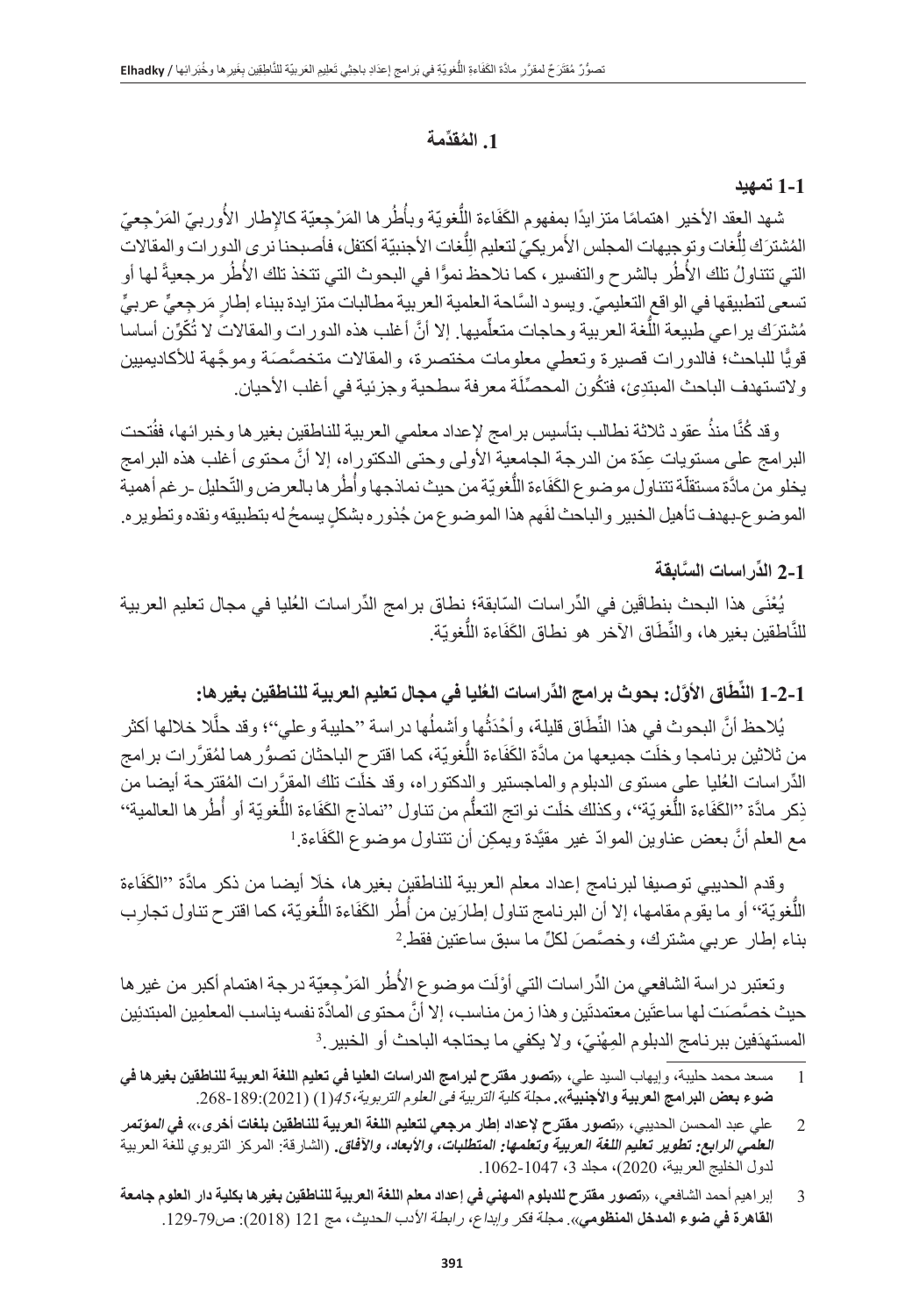**ّة ُّغوي َاءة الل َّ َ اني: الكف َاق الث ِّط 2-2-1 الن**

هناك عددٌ من الدِّر اسات التي تناولت نماذج الكَفَاءة اللَّغويّة والكِفاية الثَّواصُليَّة مثل در اسة الشَّمري التي نتبعت أصول مصطلح '' الكِفاية التّواصُليَّة'' وتطوّره وما يتصل به من قضايا ِ ُ

كما قامت تشلهوب-ديفيل في در استها بتوضيح الفَرْق بين النَّماذج النظرية لِلكَفاءة اللُّغويّة والأُطُر<br>ْحعِنّة لقياس الكَفَاءة <sup>5</sup> المَرْجِعيّة لقياس الكَفَاءة. َ

و هناك عدَد من الأعمال التي استعرضت نماذج الكَفَاءة اللَّغويّة منذُ ظهور ها في النصف الثَّاني من القرن العشرين مثل:

 ;McNamara; Purpura; Motallebzadeh& Moghaddam; Hulstijn; Fauziati الشمري ؛ الحدقي

ماذج من تشابه واختلاف، وأبرزت ما وُجِّهَ إليها من نقد، وما كان لمها ودرست تلك الأعمال ما بين النماذج من تشابه واختلاف، وأبرزت ما وُجِّهَ إليها من نقد، وما كان لها<br>من تأثير <sub>.</sub> وهناك من تناولوا النَّماذج من منظور نقديٍّ للكشف عن مدى صلاحيتها وإمكانية تطبيقها عمَليًّا ِ6

هناك أعمال أخرى تناوِلت الأُطُر المَرْجِعيّة لِلكَفاءة اللُّغويّة بالعَرضٍ مثل ''هيرزوج'' الذي عرّف بإطار ؘ<br>ا معهد الخدمة الخارجية الأمريكيّة FSI/ILR وتاريخه.7 والمرجعان اللّذان عُرِفا بإصدار يّ الإطار المَرْجِعيّ<br>م الأوربيّ.<sup>8</sup> وتوجيهات المجلس الأمريكيّ لتعليم اللّغات الأجنبية<sup>9</sup> والكُتيّب التعريفيّ بإطار حلف شمال الأطلسي ا<br>ا َُستانج"1000)، وكتاب التعريف بالمعابير الكنديّة"، وكذلك النّعريف بالتّقييم الدولي لِلكَفاءة اللّغويّة في اللّغة

- 5 Micheline Chalhoub-Deville, "Theoretical models, assessment frameworks and test construction." *Language Testing* 14.1 (1997): 3-22
- 6 Seyyed Mohammad Reza Amirian, Hamid Hashemi Moqaddam and Qotboddin Jannesar Moqaddam, "Critical analysis of the models of language proficiency with a focus on communicative models," *Theory and Practice in Language Studies* 7.5 (2017): 400-407. DOI: http://dx.doi. org/10.17507/tpls.0705.11
- 7 Martha Herzog, "An overview of the history of the ILR Language proficiency skill level descriptions and scale. HOW DID THE LANGUAGE PROFICIENCY SCALE GET STARTED?, ". accessed 15 Jan, 2021, [http://www.govtilr.org/Skills/IRL%20Scale%20History.htm](http://www.govtilr.org/Skills/IRL Scale History.htm)
- 8 مجلس أوروبا، ا**لإطار المرجعيَ الأوربيَ المشترك لتعلم اللُّغات** *و***تعلي***مها وت***قيي***مها* **ترجمة عبد الناصر عثمان صبير ، (ط1؛** مكة المكرمة: معهد اللغة العربية جامعة أم القرى، **2001(**.

مجلس أوروبا، **الإطا***ر المرجعيَ الأوربيَ المشترك لتعلم اللُ***غات وتعلي***مها وتقييمها المجلد المصاحب* **ترجمة عبد الناصر عثمان** صبير، )ط1؛ مكة المكرمة: معهد اللغة العربية جامعة أم القرى، **2020(**

- 9 "ACTFL PROFICIENCY GUIDELINES 2012," American Council on the Teaching of Foreign Languages (ACTFL), accessed 10<sup>th</sup> May, 2021, [https://www.actfl.org/resources/actfl-proficiency](https://www.actfl.org/resources/actfl-proficiency-guidelines-2012/arabic)[guidelines-2012/arabic](https://www.actfl.org/resources/actfl-proficiency-guidelines-2012/arabic)
- 10 NATO, *Nato StandardATrain P-5 Language Proficiency Levels.* ed a, v2 (Brussels :Nato Standardization Office NSO, 2016), [https://www.natobilc.org/files/ATrainP-5%20EDA%20](https://www.natobilc.org/files/ATrainP-5%2520EDA%2520V2%2520E.pdf) [V2%20E.pdf](https://www.natobilc.org/files/ATrainP-5%2520EDA%2520V2%2520E.pdf)
- 11 Grazyna Pawlikowska-Smith, *Canadian Language Benchmarks 2000: Theoretical Framework.* (Ottawa: Centre for Canadian Language Benchmarks, 2000)

<sup>4</sup> خالد بسندي، »**مصطلح الكفاية وتداخل المفهوم في اللسانيات التطبيقية، »** المجلة األردنية في اللغة العربية وآدابها، م*)5(*  $64-35$ : (2009) $(1)$   $5$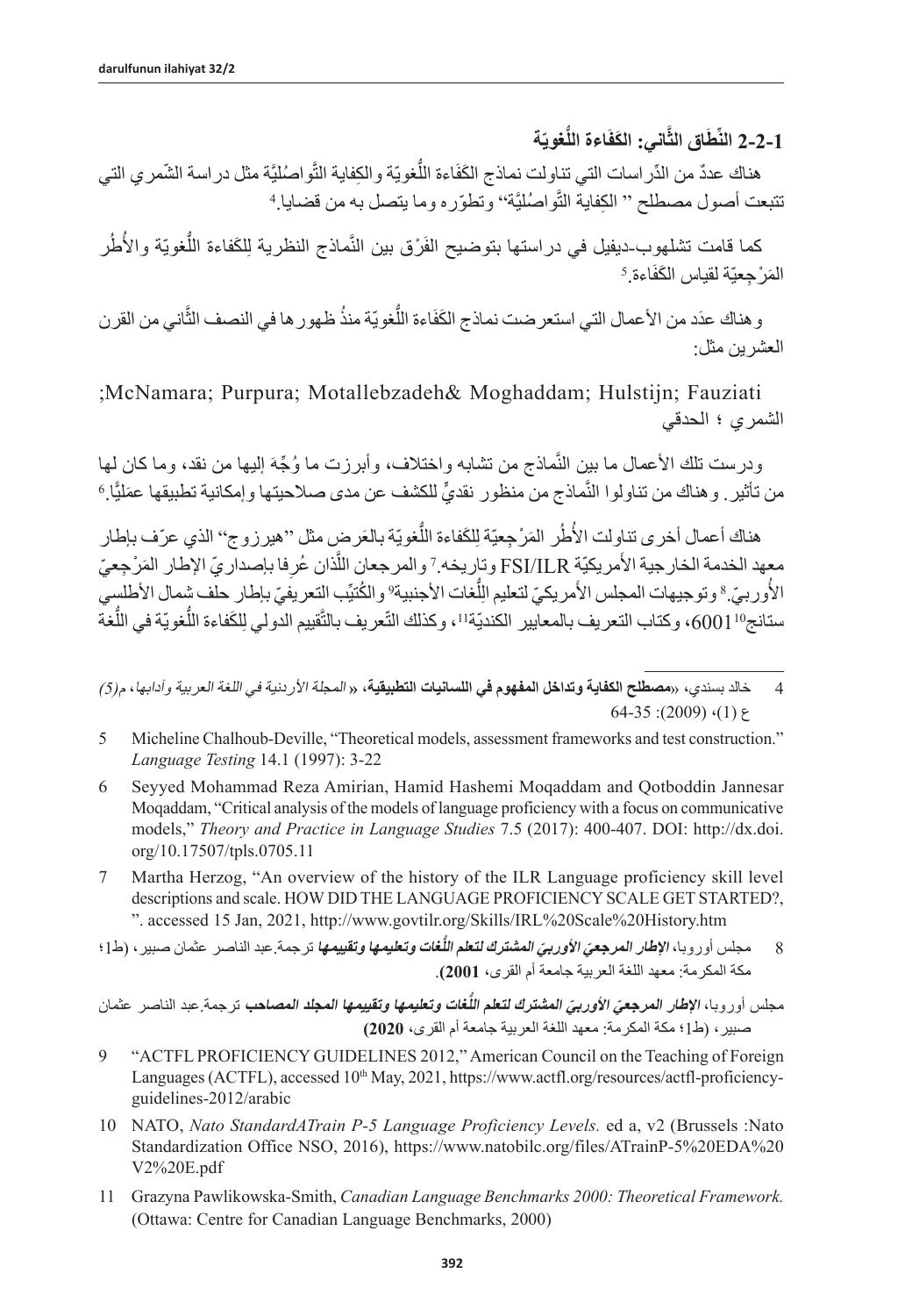الثانية ''المعايير الأسترالية''12'.

كما أنَّ هناك در اسات نقديّة للأطُر المَرْجِعيّة مثل در استي ''كينيون، وبكمان'' اللَّتين نقدتَا توجيهات أكتفل<sup>13</sup>. ُ

و هناك محاو لاتٌ عربيَّة مختلِفة في هذا النطاق من أهمها: الإطار المعباريّ العربّي و هي محاولة اقْتَبَسَتْ الكثير جدا من الإطار المَرْجِعيّ الأوربيّ <sup>15</sup>41. ودراسة بناء نظام للمستويات المعيارية، وهي محاولة ذات اً<br>ا َ طابعٍ مَحليّ تقيَّدت بطبيعة العمل في معاهد اللّغة العربيّة بالسعودية. 1<sup>6</sup>، <sup>17</sup>ووثيقة المستويات المعياريّة لأداء عليم قبل الجامعيّ من غير النّاطقين بالعربية 18 كما قدَّم الحديبي تصوُّر ا مُقترحا لإعداد إطار طلاب مر احل التعليم قبل الجامعيّ من غير الناطقين بالعربية الكما قدّم الحديبي تصوّر ا مُقترحا لإعداد إطار<br>مرجعيّ لتعليم اللُّغة العربية للناطقين بلُغات أخرى ِ اكو هناك من تناول تلك الجهود بالعرض و التحليل و النقد ِ 2

**ِّ بتحليل األدبيات والد ِ راسات السابقة يمكن الوصول إلى مايلي:**

- لم يُعثّر -فيما اطّلع عليه الباحث- على دراسات تتعلّق ببناء مُقرَّر لمادَّة الكَفَاءة اللُّغويّة. َّ
- ا<br>ا ● هناك أعمال نادرة تناولت مُقترَح تدريس توجيهات أكتفل والإطارٍ المَرْجِعيّ الأوربيّ، إلا أنّ هذا البحثَ يتبَنَّى تصوُّر ا أوسع من فكرة تناولٍ نموذج من أُطُر الكَفَاءة اللَّغويّة بالعرض، بل يُقدِّم موضوع الكَفَاءة اللُّغويّة من أسسه ''النَّماذج'' و''الأطُر'' وتحليلها بتوسع؛ بحيث يكون الباحث على در اية من أين جاءت هذه الأطُر وكيف يتعامل معها وكيف ينقدها ويطور ها.
- أشهر النَّماذج وأهمّها في الأدبيات المَعنيَّة بالكَفَاءة اللَّغويّة هي: نِماذج لادو 1961م، وكارول 1961/1968م، ونظرية الكِفاية التّواصُليَّة لمهايمز ، ونموذج الكِفاية التّواصُليَّة لكانال وسوين 1980م وتحديثها لكانال 1983م، ثم نموذج بكمان 1990م للقدرة اللَّغويّة النَّواصُليَّة، والذي طوَّره مع بالمر
- 12 Elaine Wylie and David E. Ingram. *International second language proficiency ratings: general proficiency version for English* (*Eight Mile Plains*: ISLPR Language Services, 2010)
- 13 Lyle F. Bachman, "Problems in examining the validity of the ACTFL oral proficiency interview." *Studies in Second Language Acquisition* 10.2 (1988): 149-164. Dorry M Kenyon. Kenyon, "An investigation of the validity of the demands of tasks on performance-based tests of oral proficiency." *16th annual Language Testing Research Colloquium. (Long Beach, CA*, 1995).
- 14 مدكور، علي أحمد. **اإلطار المعياري العربي لتعليم العربية للناطقين بغيرها تعليم تعلم تقويم** )ط1؛ القاهرة: دار الفكر العربي، 2016(
- 15 ِ يمك ُ ن الرجوع لعرضها ونقدها بالتفصيل في: إسالم يسري الحدقي، **»اإلطار المعياري العربي لتعليم العربية للناطقين بغيرها: تعليم-تعلم-تقويم للدكتور علي أحمد مدكور عرض ونقد،«.** اللسانيات العربية، ع4 )يناير 2018(: 200-193
	- 16 ٪ لم يمكن التعرُّف على تفاصيلها لعدم توفّر النص الكامل لواصفات المستويات.
- 17 محمد بن إبراهيم الفوزان، ومختار عبد الخالق، **»مستويات معيارية مقترحة لتعليم اللغة العربية لغير الناطقين بها وتقويم أداء الطالب في ضوئها بالمملكة العربية السعودية**،« مجلة العربية لغير الناطقين بها )معهد اللغة العربية بجامعة إفريقيا العالمية) عدد 2016(2016): 1-51
- 18 محمد رفعت حسنين، والسيد العربي يوسف، إبراهيم أحمد الشافعي، **وثيقة المستويات المعيارية لتعليم اللغة العربية للناطقين بغيرها )ط1؛ الشارقة:** المركز التربوي للغة العربية لدول الخليج، 2018(، رقم الصفحة
- 19 علي عبد المحسن الحديبي، »**تصور مقترح إلعداد إطار مرجعي لتعليم اللغة العربية للناطقين بلغات أخرى،« في المؤتمر العلمي الرابع: تطوير تعليم اللغة العربية وتعلمها: المتطلبات، واألبعاد، واآلفاق.** )الشارقة: المركز التربوي للغة العربية لدول الخليج العربية، 2020(، مجلد 3 ، -1047 1062
	- 20 إسالم الحدقي، **الكفاءة اللغوية نماذجها وأطرها**. )إسطنبول: أكدم، 2021(، 233-213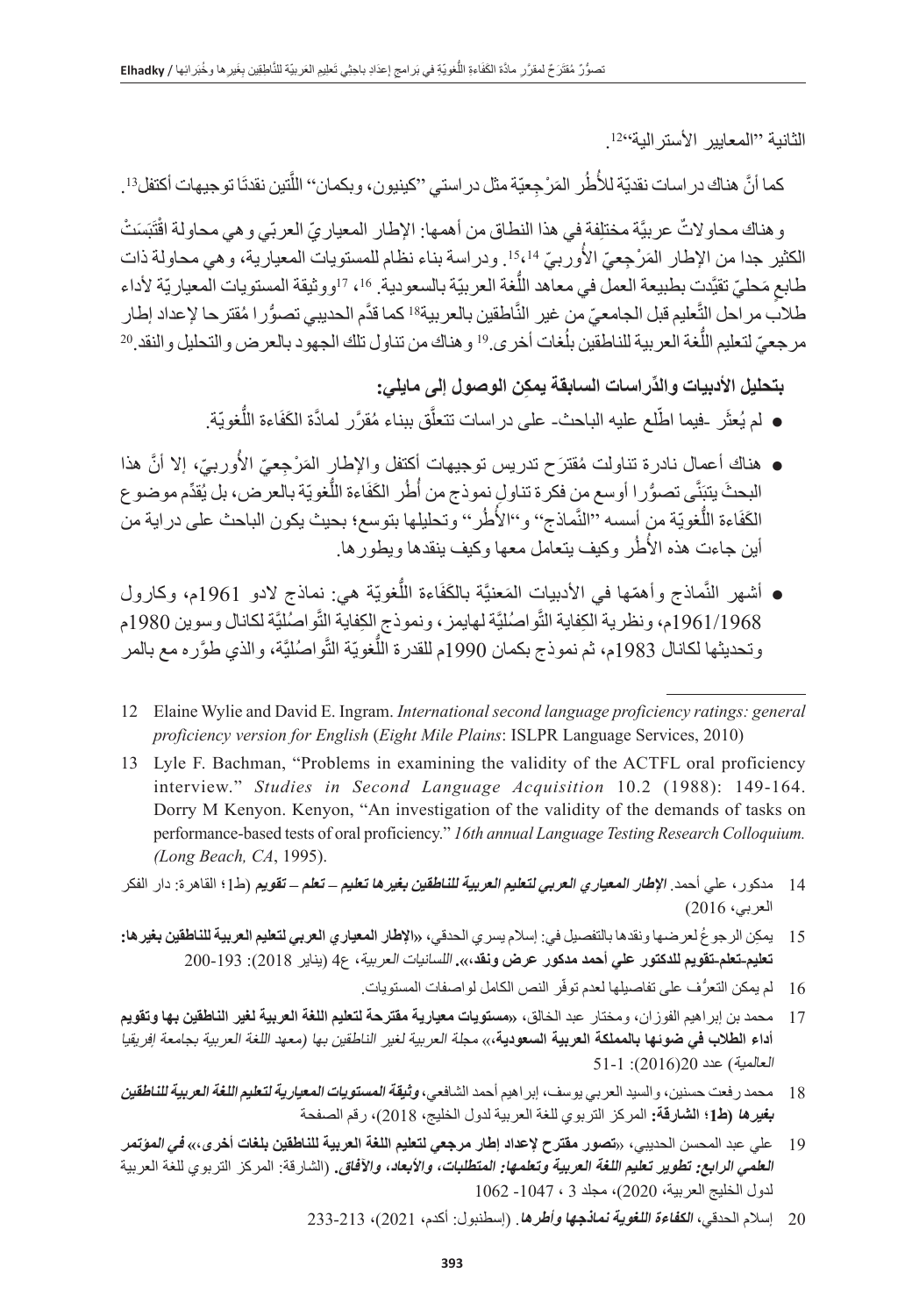في 1996م، ثم نموذج سليس-مورسيا وزميلتيها 1995م.

- أشهر الأطُرِ وأهمّها في الأدبيات المَعنيَّة بالكَفَاءة اللَّغويّة هي: إطار المائدة المستدير ة في سِياق القطاع ؘ<br>ا ُالحكوميّ الأمريكيّ، توجيهات أكتفل في المجال الأكاديميّ وأماكن العمل، الإطار الأوربيّ المَرْجِعيّ ֖֖֖֖֖֖֖֖֧֚֚֚֚֚֚֚֚֚֚֚֚֚֚֚֚֚֚֚֚֚֚֚֚֚֚֚֝<u>֟</u> المُشترَك لِلّغات في السِّياق التعليمي، إطار حلف شمال الأطلسي في المجال العسكري، المعايير اللّغويّة  $\frac{1}{2}$ ِ الكندية في سياق تأهيل المهاجرين.
	- هناك محاولات عربية لبناء إطار مَرجعيٍّ عربيٍّ تستحق الحديث حولها ومناقشتها وتطويرها.

### **3-1 مشكلة البحث**

َّتتمثل مشكلة البحث في افتقار مُقرَّر ات بر امج الدِّر اسات العُليا في مجال العربية للناطقين بغير ها سواء **∣** ُّ أ في الدّبلوم أو الماجستير أو الدكتوراه إلى مادّة تُعرّف بنماذج الكَفَاءة اللُّغويّة وأُطُر ها المَرْجِعيّة بشكلٍ موسَّعٍ وتُدرِّبُ الباحثينِ على التعامُلِ معها وتحليلها ونقدِها وطرح أفكار لتطويرها، ممَّا يُبرِز الحاجة إلى وضع تصوُّر كامل لمادَّة ''الكَفَاءة اللَّغويّة '' ليُدَرَّس في برِ امج الدِّر اسات العُليا المَعنيَّة بإعداد خُبر اء العربية للناطقين ֖֖֚֚֚֡֝֬֝֝֝֝<br>֧֖֖֖֖֧֖֧֧֪֪֪֪֪֪֪֪֪֪֪֪֪֪֪֪֪֪֪ׅ֦֖֚֚֚֚֚֚֚֚֚֚֚֚֚֚֚֚֚֚֚֝֝֝֝֓֞֟֓֞֟֓֞֟֓֞֝֟֓ بغير ها وباحثيها، وذلك في ضَوْء الادبيات المُتعلّقة بالموضوع وخِبرة الباحث فيه.

**ّة "؟ ُّغوي َاءة الل** يتمثل سؤال البحث الرئيس: **ما ّ الوصف التفصيلي ُ لم َّقر َّ ر ماد َ ة "الكف** ّ ويتفرع عن السؤال الرئيسي األسئلة الفرعيّة التالية: َّعة؟ ُّ ُ م المتوق -1ما نواتج التعل 2 َّ -ما موضوعات هذا المقرر؟ ُدرتهم على توظيفه في الواقع؟ َهم الطُّلب للموضوع وتزيد من ق 3 ّ -ما المهام ّ والواجبات التي ترسخ ف 4 َّ -ما توزيع المقر ِّ ر على الفصل الد ّ راسي؟ 5 ِ -ما المراجع المناس َّ بة لهذا المقرر؟

#### **4-1 هدف البحث**

توفير وصف تفصيليّ ومخطّط زمنيّ لمقرر مادَّة الكَفَاءة اللُّغويّة يَسهُلْ تدريسه في برامج تأهيل الخُبر اء َّوالباحثين في مجال تعليم العربية للناطقين بغيرها.

#### **5-1 أهمية البحث**

يُعَدُّ هذا التصوُّر عملًا جديدًا -في حدود اطّلاع الباحث-ومادَّةً جاهِزةً يمكِن تطبيقها في بر امج الدِّر اسات ُ العليا في مجال تعليم العربية للناطقين بغيرها.

#### **6-1 حدود البحث**

تقديم الخُطوط العامّة لمقرَّر مادَّة واحدة تُدْرَسُ بمعدل (3) ساعات معتمَدة، وتوزيعه على الفصل الدِّراسيّ )15 ّ ( أسبوعا، مع اقتراح عدد من المهام ِّ لكل درس، والمراجع العلميّ َّ ة للمقرر.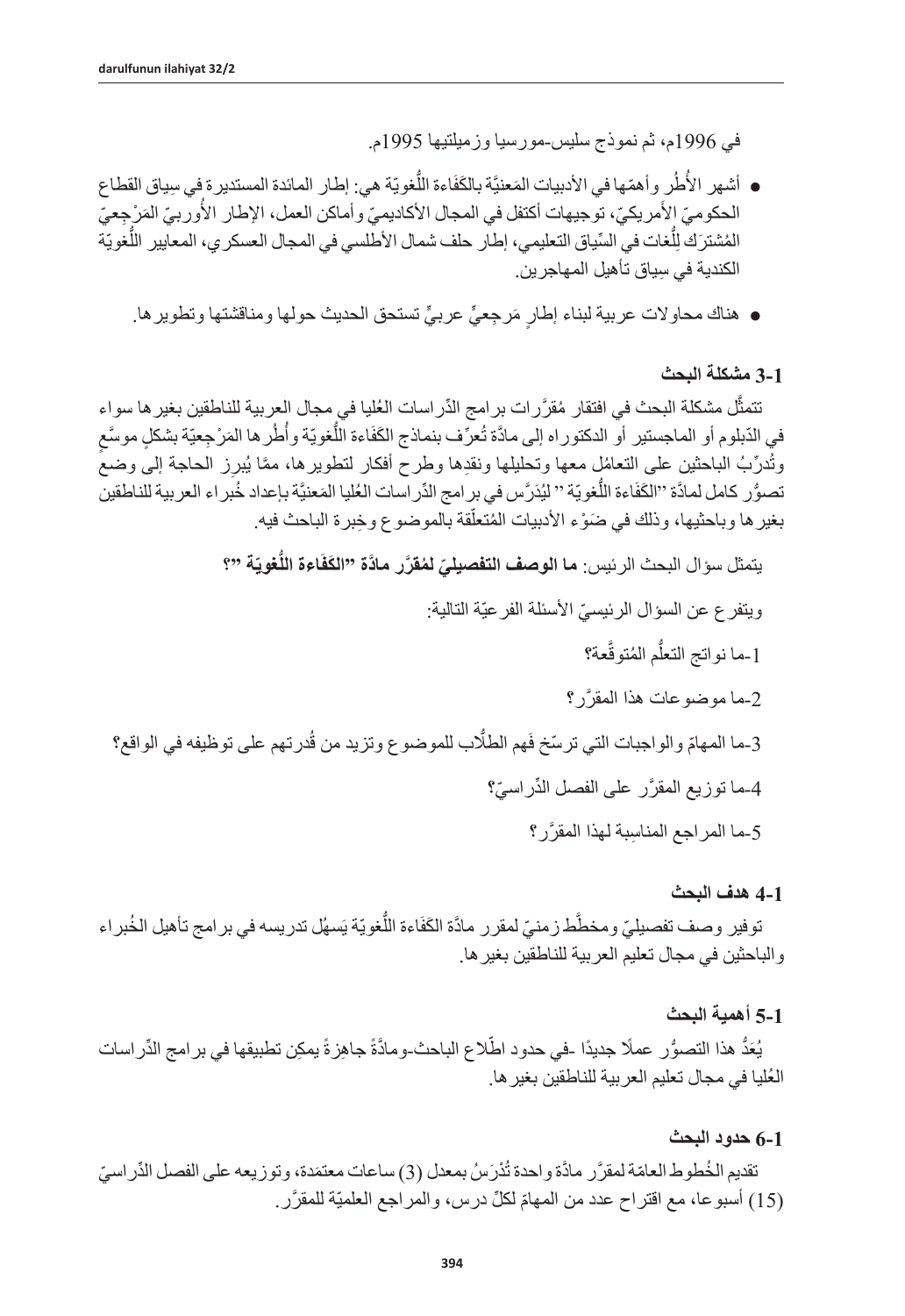**7-1 منهج البحث وإجراءاته**

اتَّبِع البحث المنهج الوصفيّ التحلِيليّ، والذي تمثَّل في مُراجعة الأدب اللسانيّ المَعنيّ بالكَفَاءة اللَّغويّة َّوالنعرُف على أبعاد الموضوع والنَّماذج والأطُر الشَّائعة والمؤثِّرة، ثُم وصفها ضمن النصوُّر المقترَح موضوع البحث.

**اإلجراءات:**

سار البحث وَفْق الإجراءات التّالية:

- مسح للدِّراسات الْمُؤَسِّسَة لموضوع الكَفَاءة اللُّغويّة للخروج بأبعاد هذا المجال والتي يقترح أنْ يطلع ا<br>ا عليها الر اغبون في التَّخصَّص في مجال تعليم الِلِّغات الأجنبيّة. ِل
	- استنباط المنهجيّة التي تُعرَض بها قضايا الكَفَاءة اللُّغويّة وأبعاد الموضوع في مصادر ها المختلفة.
		- اقتراح تصوُّر خُطة مادَّة الكَفَاءة اللَّغويّة موزَّعة حسب إطار زمَنيّ محدَّد.
- ا<br>ا ■ عرض التصوُّر على مجموعة من الْمُحَكْمِين خبراء تعليم العربية للناطقين بغيرها في الجامعات والمهتمين بإعداد الباحثين. (انظر ملحق 1)
	- إخراج التصوُّر النهائيّ لمادَّة الكَفَاءة اللَّغويّة في ضَوْء ملاحظات المحكِّمين.

### **8-1 مصطلحات البحث**

## **ّة ُّغوي َ َ اءة الل َ 1-8-1 الكف**

تتنوع تعريفات الكفاءة اللغوية لكنها تدور حول مدى اتقان الفرد للغة وتطبيق ما يعرفه في الواقع، ومن هذه التعريفات "التطبيق الهادف والمناسب للكفايات التواصلية للفرد".21 ويتبنى هذا البحث التعريف التالي للكفاءة اللغوية: مُحصِّلة مجموعة من الكِفايات والمهارات والإستراتيجيَّات اللُّغويّة وغير اللُّغويّة التي تمكّن الإنسان العاقل من استخدام لغةٍ غير لغته الأولى في التّواصل الفعَّال ـبأشكاله المختلفةـمع أهل تلك اللّغة<br>ومنتوجاتهم المكتوبة والمسموعة والمشاهَدة<sub>.</sub> 22 ومنتوجاتهم المكتوبة والمسموعة والمشاه

# **ّة ُّغوي َاءة الل َ 2-8-1 نماذج الكف**

حملَت هذه النَّماذج عددا من الأسماء من أهمها ''النَّموذج النظري'' و''الإطار النظري''، كما أُطلق عليها عناوين مختلفة حسب مؤلفيها مثل '' الكِفاية التَّواصُليَّة'' و''القدرة اللَّغويّة التَّواصُليَّة'' و''الكَفَاءة التَّواصُليَّة''.

وتُعرّف بأنّها ''وصفٌ نظريٌّ شامل ومجرّد نسبيًا لما يَعنيه أن تكون قادرًا على التواصُل بلُغة ثانية''23. وتُوصَف هذه النَّماذج بأنَّها ''تحاول تمثيل بِناء الكَفَاءة في سِياقات مختلفة''24°.

21 Claudia Harsch, Proficiency, *ELT Journal*, Volume 71, Issue 2, (April 2017), 251

22 إسالم الحدقي، **الكفاءة اللغوية نماذجها وأطرها**، 15

- 23 Glenn Fulcher and Fred Davidson, *Language testing and assessment: An advanced resource book*. (London: Routledge, 2007), 36
- 24 Micheline Chalhoub-Deville, "Theoretical models, assessment frameworks and test construction." *Language Testing* 14.1 (1997): 3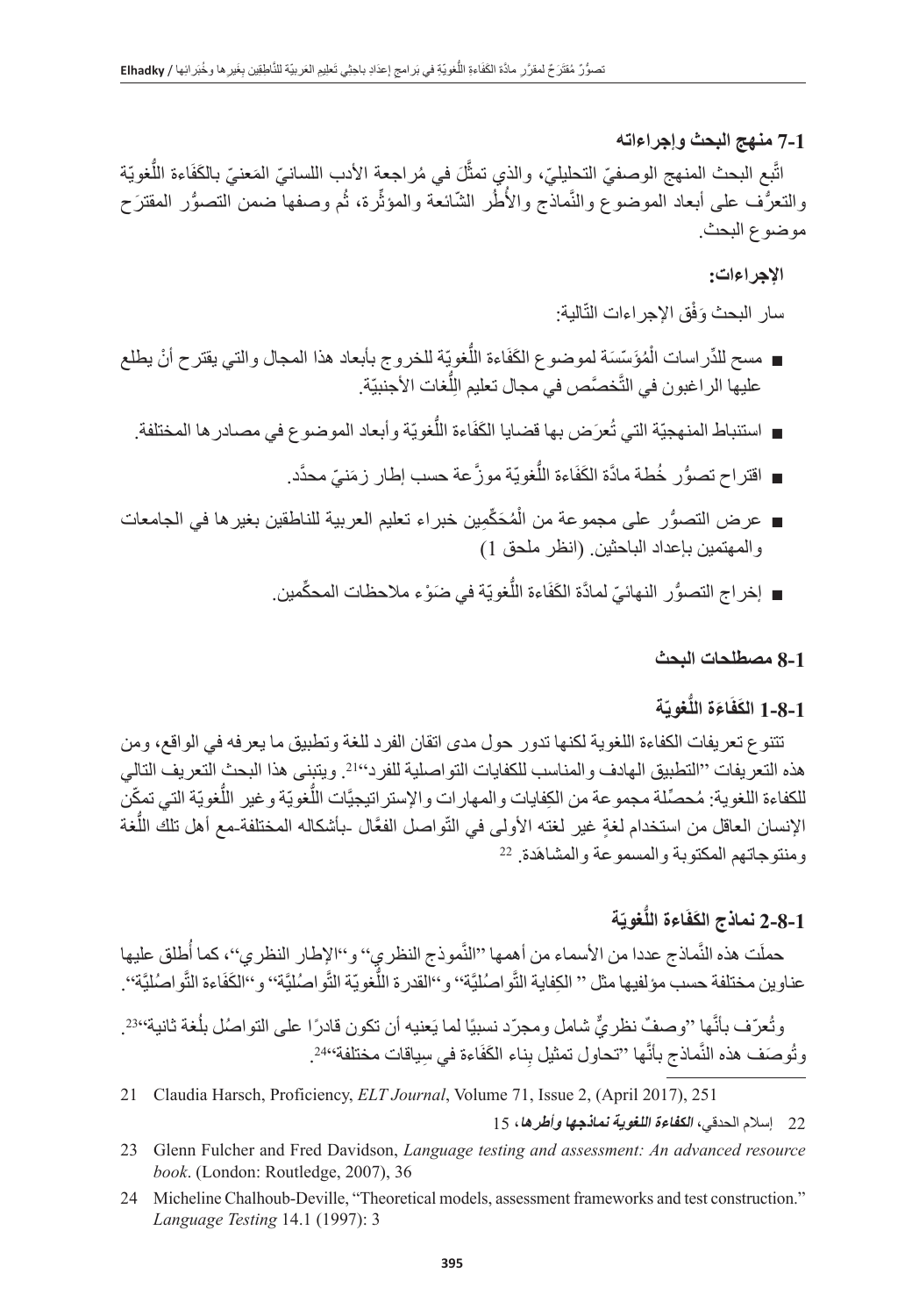**1-8-3 الأطُر المَرْجِعيّة العالميّة لِلكَفاءة اللّغويّة ُ**

غويّة والسِّياقات والوظائف التي تُرتَّب أفقيًّا في عَلاقة مع مقابيس ''مجموعة متعدَّدة الأبعاد من الكفايات اللغويّة والسِّياة<br>القُدرة التي تُرتَّب رأسيًّا، وبعضها قد يكون متداخِلا'' 25

حيث تتكوَّن من بُعْدٍ يمثِّل المستويات اللَّغويّة (المبتدئ، المتوسط، المتقدم)، والأبعاد الأخرى تتعلَّق بما يستطيع أن يفعله في الأنشطة اللُّغويّة المختلفة كالاستماع والتحدُّث والكِتابة والقراءة، أو بما يعرفه من المفردات والقواعد والجوانب اللّغويّة الاجتماعية أو بما ينتهجه من إستراتيجيات، أو بالأنشطة والكِفايات معا.

#### **4-8-1 الواصفات**

إنَّها ببساطة الجُملَة أو الفِقرة التي توضِّح ما يستطيع أن يفعله الفرد باللَّغة في مستوى لغوي محدد (مبتدئ، متوسط، …إلخ) وفي نِطاق مهارة محدّدة (كَتَقْديم نفسه مثلاً)، أو ما لدى الفرد من معارف خاصة بكِفاية مُعيَّنة (مثل ما يعرفه من المفردات، أو دقة استعماله للقواعد).

## **.2 اإلطار النظري**

من خلال استعراض الأدب المتعلّق بالكَفَاءة اللّغويّة نلاحظ أنّنا أمام موضوع له ثلاثة أبعاد هي:

- المصطلحات: وهذه عُرضت في القسم السّابق، وستتّضح أكثر في أثناء مُعالجة البُعْدَيْن الأخرَين.
	- النَّماذج النَّظرية لِلكَفاءة اللَّغويّة.<br>■
	- الأطُر المَرْجِعيّة لِلكَفاءَة اللَّغويّة. ُ

# **ّة ُّغوي َاءة الل ُ 1-2 نماذج َ الكف**

بدايةً لابُدَّ من طرح سؤال مُهمّ: لماذا نهتم بنماذج الكَفَاءة؟ ما الدَّور الذي تلعبه في العملية التّعليميَّة؟ والإجابة: إنَّ النّموذج يساعدنا على توضيح الأساس المنطقِي النّظري للاختبار الذي نعدّه فيربط بين معنى الأداء في اختبار محدَّد من ناحية والكِفاية اللَّغويّة والقُدرة على استخدام اللَّغة من ناحية أُخرى 26

أي أنَّ النَّموذج يمثِّلُ تصوُّرَنا لبِنية ''الكَفَاءة اللَّغويّة '' والاختبار لابُدَّ أن يكون ممثَّلا لهذه البِنيَة سواء كلَّها أو بعضها حسب الهدف من الاختبار، المهمّ أنْ تكون هناك بِنية معروفة لِلْكَفاءة التي نقيسها.

كما أنّنا في ضَوْء هذا النَّموذج يمكِن أيضا أنْ نقتر حَ الخطوط العامّة للمناهج والبرامج والموادّ التّعليميَّة بشكل عامّ، وهناك نماذج كانت موجَّهة لعملية تدريس اللُّغة؛ مثل: نموذج كانال وسوين 1980م وتحديثه ،1983 ونموذج سليس-مورسيا 1995 ُ م، وهناك نماذج و ّجهت لالختبارات؛ مثل: باكمان 1990م وباكمان وبالمر 1996م و2010م.

<sup>25</sup> Claudia Harsch and Margaret E. Malone. "Language Proficiency Frameworks and Scales." In *The Routledge Handbook of Second Language Acquisition and Language Testing*. (Routledge, 2020), 33

<sup>26</sup> Fulcher and Davidson, *Language testing and assessment: An advanced resource book*, 37-38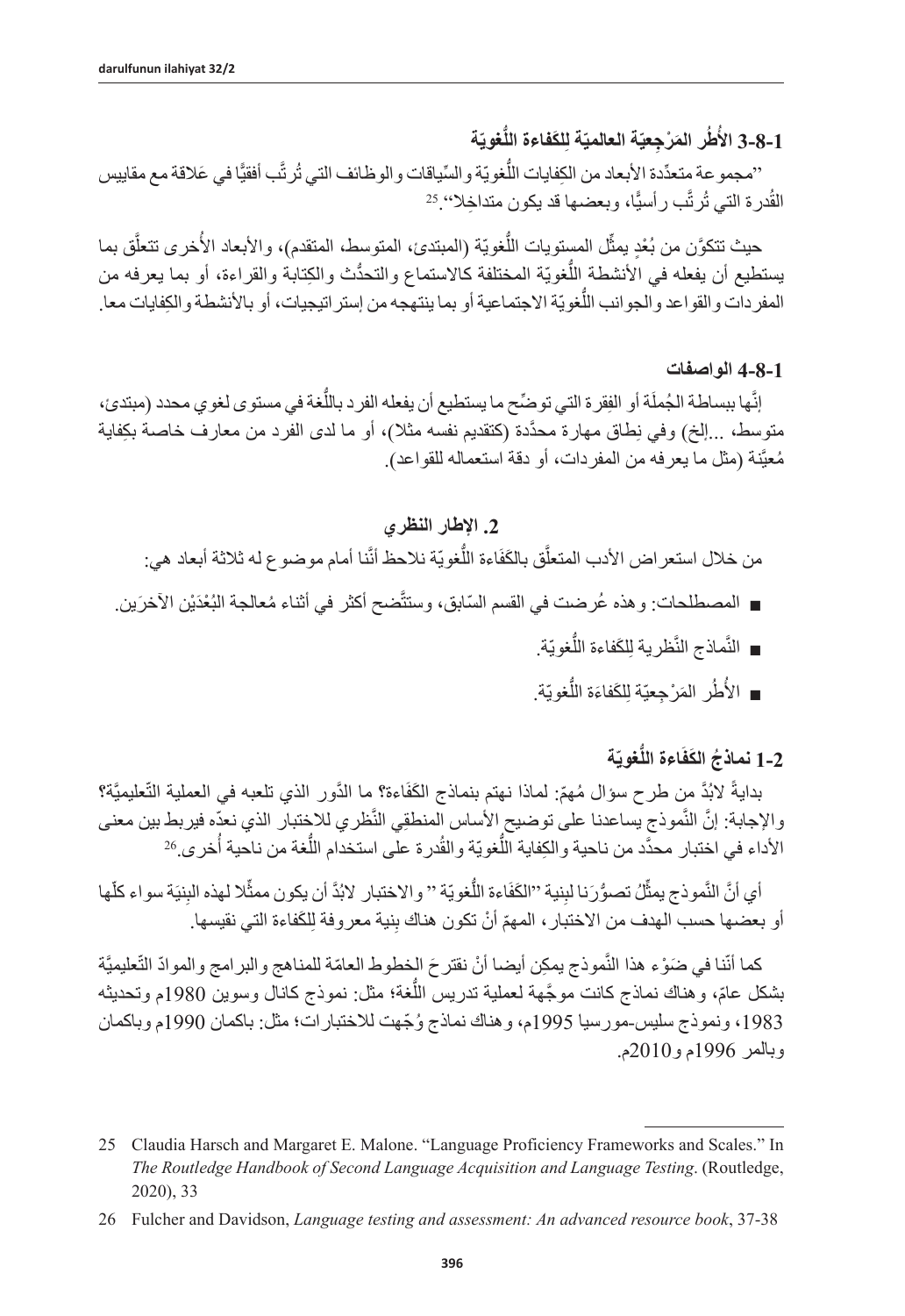#### النُّمـاذج المؤثرة ف*ي* مجال تعليمِ اللُّغات وتقييمِها: **ِّ**

بقدِّم البحث في هذه القِسْم تعريفا موجزا بنماذج الكَفَاءة اللَّغويّة المهمَّة والمؤثَّرة في مجال تعليم الِلَّغات  $\overline{1}$ الأجنبية دون التطرُّق لتفاصيلها؛ حيث إنَّ هذا البحث مَعنىّ ٌبالخطوط العامّة لمها، ويمكن العودة للمراجع الأصلية المذكورة في تصوُّر مقرَّر المادَّة للاطِّلاع على التفاصيل الدقيقة.

## **1-1-2 نماذج المهارات والعناصر**

تُعدّ المرحلة الأولى لظهور النَّماذج، ويمثِّلها لادو 1961م، وكارول 1961م/1968م، وهي نماذج موجّهة للاستخدام في الاختبار ات وكانت ثُنائية الأبعاد؛ بُعْدٌ موجَّه لعناصر اللَّغة والبُعد الأخر للمهار ات اللَّغويّة الأربعة

تَكوَّن نموذج لادو من 3 عناصر من المعرفة اللَّغويّة هي: الأصوات وِالتراكيب والمفردات أو المعرفة المعجمية<sub>.</sub> ويمكِن تقييم تلك المعارف بشكلٍ مُنفصل في سياق المهارات اللّغويّة الأربعة (الاستماع والقراءة و التحدث و الكتابة)

أي يمكِنُ أن تقيَّم الأصوات من خلال مادَّة مسموعة أو مقروءة على سبيل المثال، أو تُقيَّم المفردات من أي يمكِنُ أن تقيَّم الأصوات من خلال مادّة مسموعة أو مقروءة على سبيل المثال، أو تَّ<br>خلال القراءة أو الكتابة والاستماع، أو تُقيَّم التراكيب من خلال التحدُّث أو الكتابة <sup>27</sup>

تكوّن نموذج كارول من مِحوريِن: الأوّل يمثّل المهارات الرئيسية الأربعة، أما المحور الثاني فيمثل الجوانب اللَّغوِيّة، تصف المُكَوِّنات الثَّلاثة الأُولى -من الجوانب اللَّغويّة -أنواع المعارِف ''الصّوتية، والإملائية، مَّ المفردات'' بينما المُكوَّن الرّابع هو المعدَّل والطَّلاقة العامَّة، ويتعلَّق بالسّهولة والسُّر عة التي َُّ والتراكيب، ثمَّ المفردات'' بينما المُكوِّن الرّابع هو المعدل والطلاقة العامَّة.<br>يمكِن لمستخدِم اللُّغة أنْ يستخدم بها الأنواع الثَّلاثة من الجوانب اللُّغويّة <sup>28</sup>

قييم اللَّغويّة أنّنا نحتاج إلى مهامّ تكامُليّة تشبه وقد ر أي كارول مع وجود الأسلوب المنفصل في عملية الذ<br>الاستعمال اللُّغويّ الطبيعيّ حتى نقيّم اللُّغة بشكل سليم <sup>29</sup>

قد الأساسيّ الذي وُجَّهَ لهذه النَّماذج عدم مر اعاة السِّياق النَّواصليّ وطبيعة الموقف اللُّغويّ بل تعاملت فقط مع عناصر لغوية ومهارات<sup>30</sup>

## **َّة لهايمز َّ ُ واصلي ِ 2-1-2 نظرية الكفاية الت**

مدّ هذا النّظرية من الأعمال المؤثّرة في مجال الكَفَاءة اللُّغويّة، لأنَّها أبرزت دور السِّياق بشكلٍ غير تَّعدَ هذا النَّظرية من الأعمال المؤثرة في مجال الكَفاءة اللغويّة، لأنَّها أبرزت دور السَّياق بشكلٍ غير<br>مسبوق؛ حيثُ يرى فولتشر أنَّ ''جميع نماذج الكَفَاءة اللُّغويّة النَّالية تأثَّرت بشدّة بعمل هايمز 1972م''. ا<sup>3</sup>

- 28 Lyle F. Bachman, "Problems in examining the validity of the ACTFL oral proficiency interview." *Studies in Second Language Acquisition* 10.2 (1988): 35.
- 29 Purpura, "Assessing communicative language ability: Models and their components,"
- 30 Lyle F BACHMAN*, Fundamental considerations in language testing*. (Oxford: Oxford university press, 1990).
- 31 Glenn Fulcher, *Practical language testing*. (London: Hodder Education,2010),105

<sup>27</sup> James E. Purpura, "Assessing communicative language ability: Models and their components." In *Encyclopedia of language and education* 7, ed E. Shohamy & N. H. Hornberger (Dordrecht: Kluwer, 2008)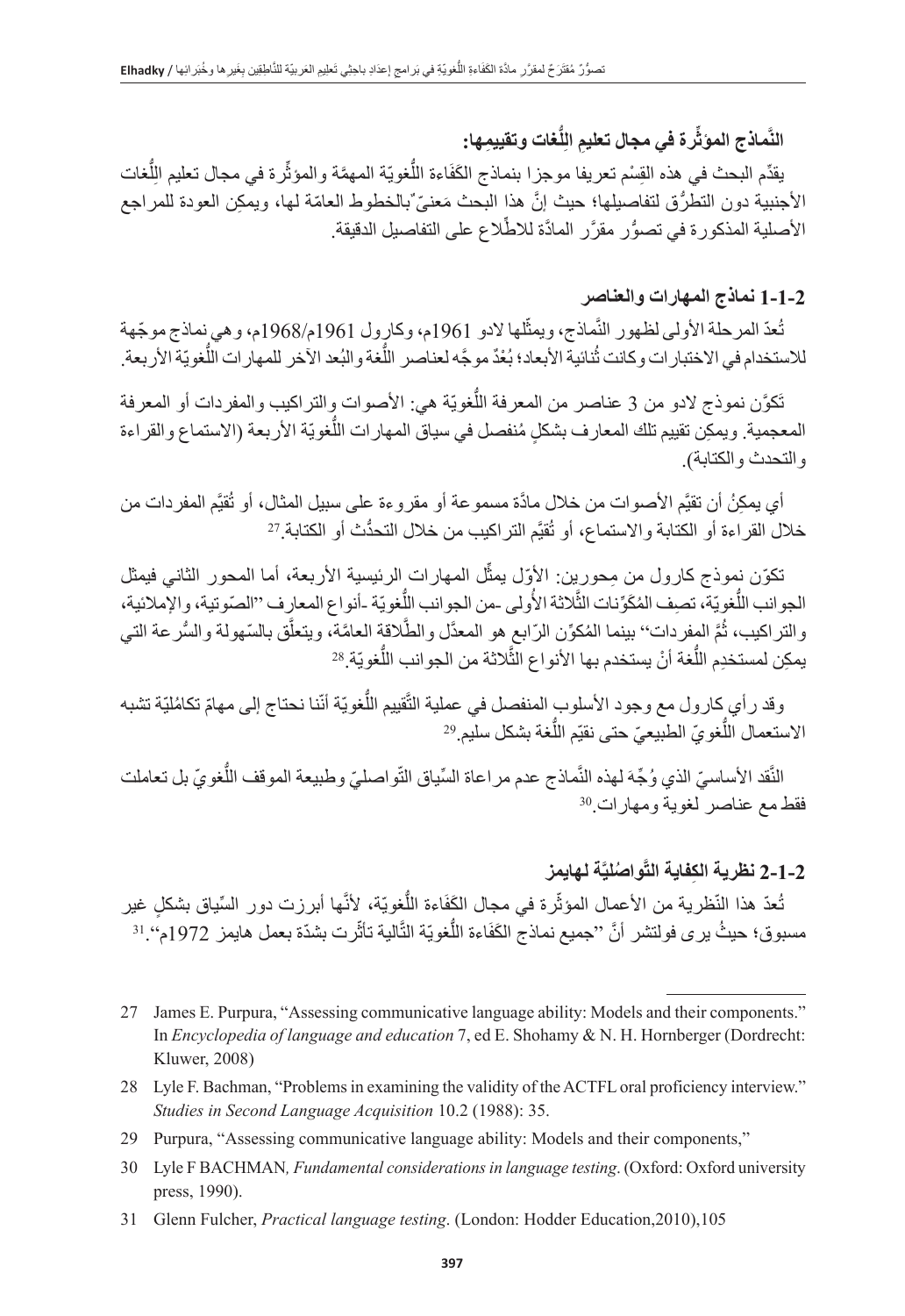يرى هايمز أنَّ الكِفاية التَّواصُليَّة عبارة عن قُدرات الشَّخص التي تستند إلى المعرفة واستعمال اللَّغة <sup>32</sup> وقد رأي أنَّ الكِفاية النَّواصُليَّة ناتجة عن أربعة عوامل هي:

الأوَّل: الإمكانيّة (عامل نحوي): وهذا العامل يُحدّد المسموح به قواعديا، أي هل الكلام مُمكِن وَفْق ُّغة؟ قواعد الل

֖֖֖֖֖֖֧֚֚֚֚֚֚֚֚֚֚֚֚֚֚֚֚֚֚֚֚֚֡<u>֟</u> الثّاني: القابليّة للتنفيذ (عامل فسيولوجي نفسي): هل هناك إمكانيّة لدى الشَّخص للنّعامُل مع هذا الكلام؟ أجهزة اإلنسان وعقليته تسمح له بمعالجة هذا الكالم؟

الثّالث: المُلائمة (عامل اجتماعي): هل الكلام مُلائم للموقف التّواصُلي؟ هل المجتمع يَقبلُ هذا الكلام؟ ׇׇ֖֦֧֚֞֟֟֓֝֬<u>֓</u>

الرَّابع: عامل الاستعمال: هل جرى العُرف على استعمال هذا الكلام؟ فقد يكون هناك الكلام ممكِنًا من<br>حية القَواعِديَّة لكن لا يألَفُ النَّاس استعماله <sup>33</sup> الناحية القَواعِديَّة لكن لا يألَفُ النَّ

# **َّة لكانال وسوين 1980 َّ ُ واصلي ِ 3-1-2 نموذج الكفاية الت**

حدَّد كانال وسوين هدفَ هذا العمل أنَّه للتطبيق في مجال تعليم اللِّغات الثِّانية وتقييمها. وذكر ا: إنَّ المقصود ِل بمصطلح الكِفاية التَّواصُليَّة هو ''التفاعل بين الكِفاية القَواعِديَّة والكِفاية اللَّغويّة الاجتماعية'' <sup>34</sup>

وقد فرَّقًا بين المقصود بـ ''الكِفاية التّواصُليَّة'' و''الأداء التواصلي'' الذي يَعني تطبيقَ هذه الكِفايات وتفاعُلها في الإنتاج الفعليّ وفَهم الكلام. كما أوضحا أنّ العَلاقة بين المعنى الحرفيّ للكلام ومعناه الاجتماعيّ تتغير ِّ بناء على السياقات الثقافية واالجتماعية والخطابية المختلفة.

يتكون نموذج الكِفاية التّواصُليَّة لكانال وسوين 1980 من ثلاثة مُكَوِّنات أساسيةَ<sup>35</sup>

الأول الكِفاية القَواعِديَّة: تشمل العناصر المعجميّة ''المفردات'' والصّرف والنّحو والدِّلالة والأصوات ِ

الثّاني-الكِفاية اللّغويّة الاجتماعية: وتشمل مجموعتين من القواعد: قواعد الاستخدام الاجتماعية الثقافية، َّوقواعد الخطاب.

الثَّالث الكِفاية الإستراتيجيَّة: تعمل على تَعوِيض القصور في العملية الاتَّصـالية بسبب مُتغيِّرات الموقف ֧<u>֚</u>֚֓ الاتَّصـالي أو بسبب ضعف الكِفاية نفسها.

ير ى بعضُ الباحثين أنَّ هذا النَّموذج أكثر النَّماذج تأثير ا في المر حلة التي تلت ظهور نظرية هايمز ِ<sup>36</sup>

عز الدين البوشيخي، **التواصل اللغوي مقاربة لسانية وظيفية** )ط1؛ بيروت: مكتبة لبنان ناشرون، 2012(،

35 المرجع السابق

36 Fulcher, *Practical language testing*, 106

<sup>32</sup> Dell Hymes, "On Communicative Competence," In *Sociolinguistics: Selected readings*, ed. JB Pride and J. *Holmes* (Harmondsworth, England: Penguin Books,1972)

<sup>33</sup> انظر : عقيل الشّمري، «الكفاية النّواصلية: المفهوم، والمكونات، والمقتضيات التعليمية،» في الأعمال الكاملة للمؤتمر الدولي الثاني: اتجاهات حديثة في تعليم العربية لغة ثانية، )الرياض: معهد اللغويات العربية، جامعة الملك سعود، 2016(، 309-349

<sup>34</sup> Michael Canale, and Merrill Swain, "Theoretical bases of communicative approaches to second language teaching and testing," *Applied linguistics* 1.1 (1980):6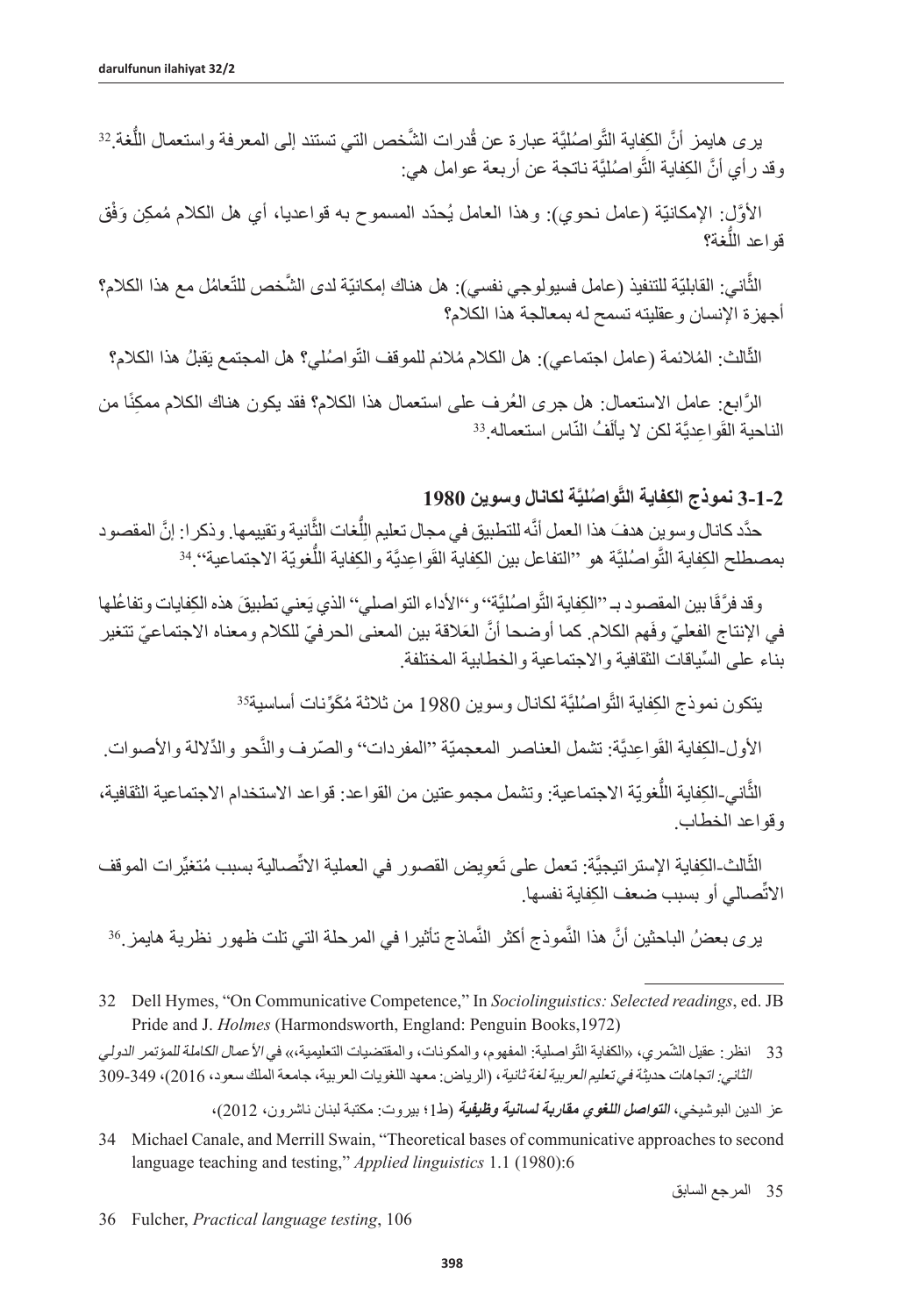خِذ عليه عدم وضوح كيفيَّة تطبيقِه في الاختبارات، وعدم وجود تفاعُل بين مُكَوِّناته، وأنَّه عمل ُنظريّ ولم يخضع للتجريب <sup>37</sup>

### **ّ 4-1-2 نموذج كانال المعدل 1983م**

طرأت بعضُ التَّعديلات على هذا النَّموذج أهمُّها:

كانت الكِفاية اللّغويّة الاجتماعية في نموذج 1980م تشمَل القواعد الثقافيّة الاجتماعيّة وقواعد الخطاب، نُقِلت الأخيرة –قواعد الخطاب-لتُصبِح قِسْما مُستقلا، وبقيت القواعد اللُّغويّة الاجتماعية تتناول إنتاج الكلام وفَهمه

الكِفاية الخطابية ''قواعد الخطاب'': ويتعلق بإتقان الجمع بين الأشكال النّحوية والمعاني لتكوين نصّ َّ موحد، سواء كان منطوقا أو مكتوبا، وذلك في أنواع مختلفة من النصوص.

الكِفاية الإستر اتيجيَّة: تشمَلُ هذه الكِفاية إتقان إستر اتيجيَّات الانَّصـال اللَّفظـيّ و غير اللَّفظـيّ التي قد تُستدعى<br>أثناء الاتَّصـال <sup>38</sup> ََّّفي أثناء االت

# **َّة لبكمان 1990م )CLA) َّ ُ واصلي ّة الت ُّغوي ُدرة الل 5-1-2 نموذج الق**

يُعدُ هذا النَّموذج وتعديلاته اللاحقة من أهم النَّماذج المؤثرة فيما تلاه؛ فنرى أثرَه في نموذج الكَفَاءة الثَّواصُليَّة للمعايير اللَّغويّة الكندية، وفي نموذج الإطار الأوربيّ المَرْجِعيّ المُشترَك لِلَّغات ويذكر بِكمان  $\frac{1}{2}$ ُأنَّه تأثّر بأعمال من سبقوه كـ''هايمز ومونبي وكانال وسوين وسفيجنون'' وأنَّ عمله ـنموذج القدرة اللَّغويّة النَّواصُليَّة-مُحصَّلة عملٍ تجريبيِّ.

مويّة النُّواصُليَّة أنَّها ''تتكوّن من كلٍّ من المعرفة (أوالكِفاية) والقدرة على إنجاز وصف بكمان القدرة اللغويّة النّواصُليّة أنّها ''تتكوّن من كلٍّ من المع<br>(أو تنفيذ) هذه الكِفاية بشكلٍ مناسبٍ لسِياق استخدام اللُّغة التَّواصُليَّةَ'' <sup>39</sup>.

وتألّف هذا النَّموذج من ثلاثة مُكَوِّنات رئيسة هي: ج-الآليات النَّفس فيسيو لو جية ب- الكفاية الإستر اتيجيَّة أ-الكفاية اللُّغو يّة َّالْمُكوِّن الأوَّل الكِفاية اللَّغويّة: وتتألَّف من مُكوّنين أساسيين:

الكِفاية التّنظيميّة: تشمَلُ القُدرِات اللغوية المتحكِّمة في إنتاج الجملة النّخوية السّليمة وإدراكها، وفَهم المحتوى، وترتيب عناصره في النَّصوص أيًّا كان نوعها. وتنقسم هذه القدرات إلى نوعين:

(أ) الكِفاية القَواعِديَّة: تتضمَّن الأصوات والهجاء، والمفردات، والصرف، والنّحو ِ

- 37 Gary Cziko, "Some problems with empirically-based models of communicative competence." *Applied linguistics* 5.1 (1984), 37
- 38 Michael Canale, "From communicative competence to communicative language pedagogy," In *Language and Communication,* edited by Jack C. Richards, and Richard W. Schmidt. (London: Longman, 1983), 2-27

الحدقي، **الكفاءة اللغوية نماذجها وأطرها**، 47

39 BACHMAN, *Fundamental considerations in language testing*, 84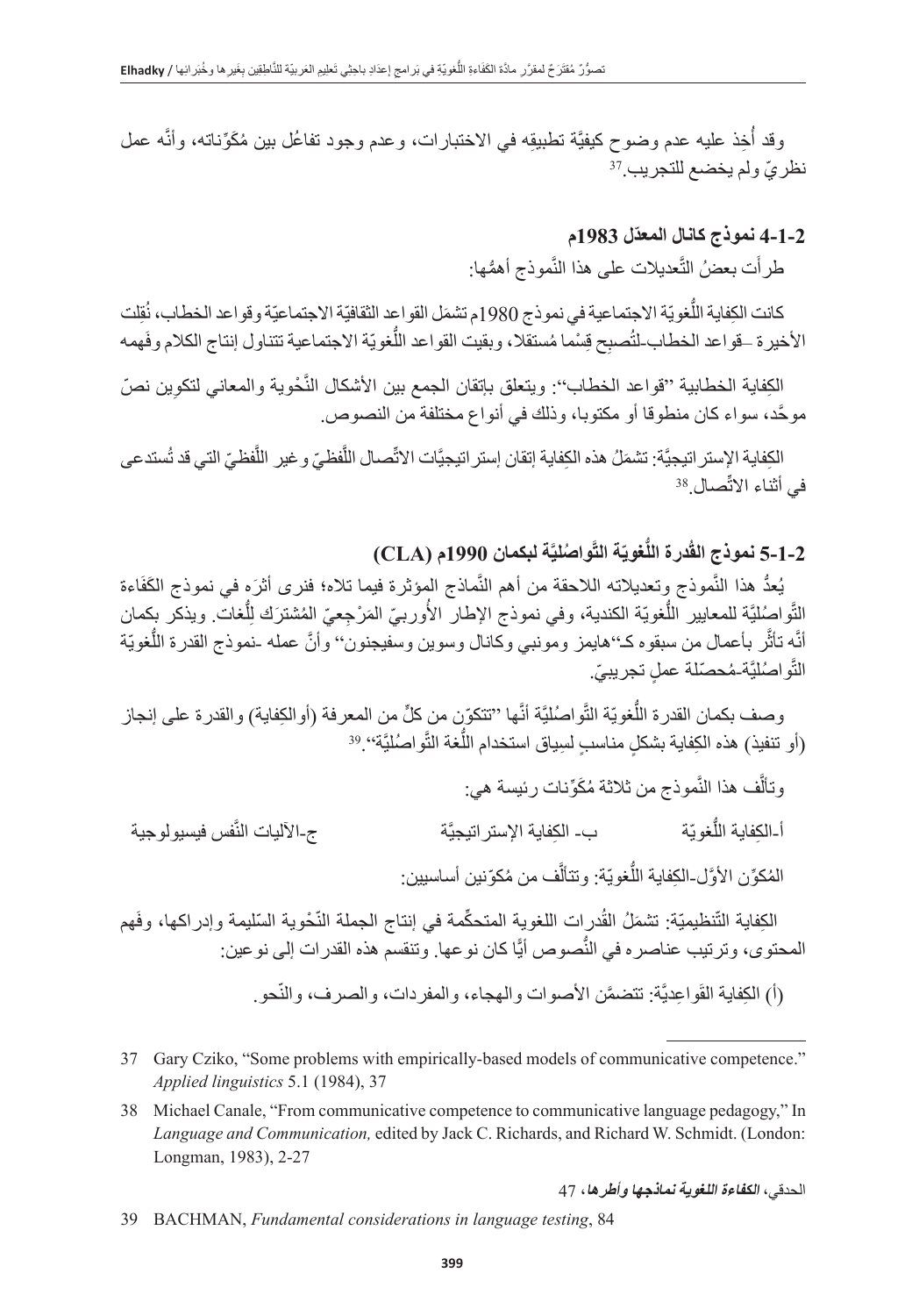(ب) الكِفاية النِّصية التي تتضمَّن: الترابط والتنظيم البلاغيّ، و هي تُعْنَى بترابط العبار ات وَفْقر ات الكلام سواءً كانَ مكتوبًا أو منطوقًا، وَفْق قواعد الرَّبط اللَّغويّ والبلاغيّ. ً

الكِفاية التَّداوليّة: وتتعلّقِ بالإشارات اللّغويّة التي تُستخدم في التّواصل، وكيف تُستخدَم للإشارة للأشخاص والأفكار والمشاعر، وتتعلَّق بالعلاقات بين الرموز والعلامات وما تشير إليه في مجتمع النَّاطقين باللُّغة<sub>.</sub> ِ وتشتمل على كفايتين:

> (أ) الكِفاية الطَّلَبيّة. (ب) الكِفاية اللَّغويّة الاجتماعيّة ׅ֖֧֖֖֖֖֚֚֚֚֡֡֡֡֡֓֓֓<br>֧ׅ֖֧֚֚֚֜<u>֚</u> َّالْمُكوِّن الثاني-الكِفاية الإستر اتيجيَّة: ويندرج تحتها ثلاثة مُكَوِّنات هي: خطِيط ج -عنصر التَّنفيذ ب-عنصر التَّخطبط أ-عنصر الت المُكوِّن الثالث ـالأليات النَّفس فيسيولوجية

ويثمير هذا المُكوّن إلى العمليات العصبية والنَّفسية والعضليّة المشاركة في النَّنفيذ النَّواصليّ اللُّغويّ، وتقوم هذه الأليات بدور ها في تلقِّي اللُّغة ومعالجتها وإنتاجها.

نلاحظ أنَّ هذا النَّموذج مُفصَّل أكثر من النَّماذج التي سبقته.

كما أنَّه اهتم بإبر از التفاعُل بين مُكَوِّناته.

وتضمن عناصر غير لُغويّة ـالأليات النَّفس فيسيولوجيةـ لدور ها في عملية التَّواصُل اللُّغويّ.

## **نموذج بكمان وبالمر 1996**

قام بكمان وبالمر 1996م بإجراء تعديلات على نموذج بكمان 1990م، ويمكِنُ إجمال أهمّ التعديلات في النِّقاط التَّالية:

> ُ(أ) أضيف مكوِّن رئيس جديد و هو (السِّمات الشَّخصية)<sub>.</sub>

(ب) مفهوم (الكِفاية الإستراتيجيَّة) عُدِّلَ ليصبح مجموعة من الإستراتيجيَّات وراء المَعرفيَّة، وتوسيع مفهومها عن نموذج 1990م.

> (ج) تعديل أسماء بعض المُكَوِّنات؛ مثل: تغيير اسم (الكِفاية اللَّغويّة) إلى (المعرفة اللَّغويّة). (د) حذف الآليات النّفْس فسيولوجية من النَّموذج. <sup>40</sup>

### **نموذج بكمان وبالمر 2010م**

ُّقام فيه الاثنان بإضافة الإستر اتيجيَّات المَعرفيَّة إلى إطار استخدام اللغة، وبقيت مُكَوِّنات نموذج 1996م كما هي إلا إضافة كِفاية فرعيّة (معرفة نوع الكلام) تحت الكِفاية اللُّغويّة الاجتماعية، ويقصد بها تمييز الإنسان لنوع المادَّة التَّواصُليَّة كأن تكون دعوة لحفل، بطاقة تهنئة، عزاء، رسالة إنذار ، دُعابة... إلخ

إجراء تغيير اسميّ؛ حيث تغيّرت ''السِّمات الشّخصية'' إلى ''المُميّزات الشّخصية''. <sup>41</sup>

41 المرجع السابق، 61-82

<sup>40</sup> Lyle F BACHMAN*,* and Adrian S. Palmer, *Language testing in practice: Designing and developing useful language tests* (Oxford: Oxford University Press, 1996), 61-82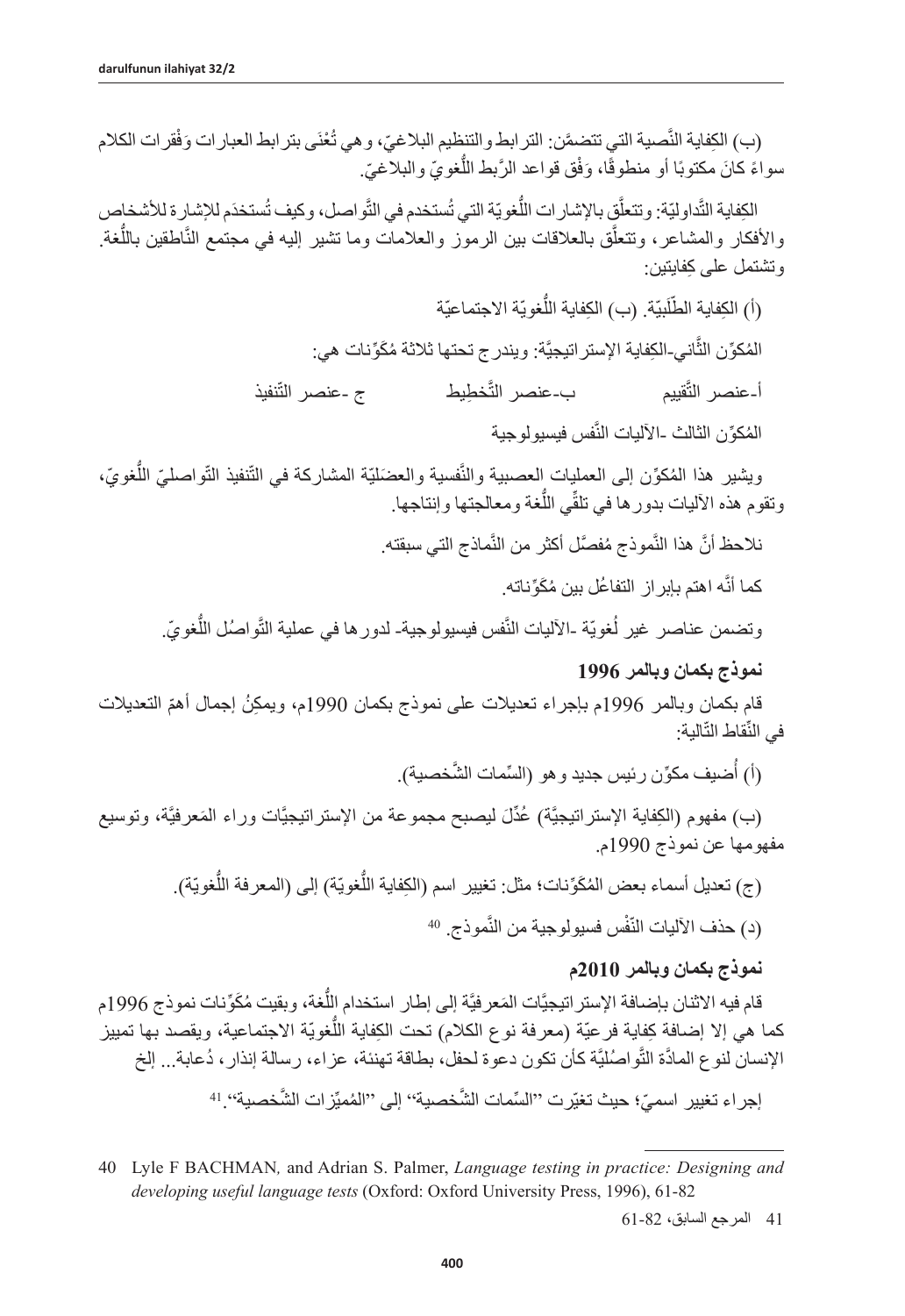## **6-1-2 نموذج سليس – مورسيا 1995**

موذج توفير وصفٍ مُفصَّل للكِفاية التَّواصُليَّة من أجل استخدام مُكَوِّناتها الفر عيّة أساسًا الهدف من هذا النموذج توفير وصف مُفصّل<br>لتصميم المحتوى اللُّغويّ لمنهج اللُّغة الثَّانية <sup>42</sup>

# **َّموذج: ُم َكِّونات الن**

تكوَّن من خمس مُكَوِّنات؛ هي: الكِفاية الخطابيّة، والكِفاية اللَّغويّة، والكِفاية الفعليّة، والكِفاية الاجتماعيّة النَّقافيّة والكِفاية الإستراتيجيَّة، ونعرفها بإيجازٍ فيما يَلي:

# الكِفاية الخطابيّة:

ق هذه الكِفاية بالجوانب ذات العَلاقة بصياغة النّصوص الموحّدة وفَهمها عن طريق انتقاء المُكَوِّنات َّتتعلّق هذه الكِفاية بالجوانب ذات العَلاقة بصياغة النصوص الموحّدة وفهمها ع<br>اللُّغويّة المناسبة وترتيبها في مُتتاليات مُرتبطة سواء أكانت منطوقة أم مكتوبة. <sup>43</sup>

ما مَعنيَّة ''باختيار الكلمات والثَّراكيب والجُمَل والألفاظ وترتيبها وتعاقُبها لبِناء نصٍّ موحَّدٍ سواء كان َّإنّها مَعنيّة ''باخت<sub>ا</sub><br>منطوقًا أو مكتوبًا ِ<sup>44</sup>

# الكِفاية الل**ُّغ**ويّة:

تتألّف من: الأنظمة الصّوتية والإملائية اللّازمة لتحقيق التَّواصُل الشُّفَهيّ أو الكتابيّ، والموارد المُعجميّة، والصّرف، والنّحو ِ وتتشابه هذه الكِفاية بالمعرفة القَواعِديَّة والمعرفة المُعجميّة في نموذج بكمان وبالمر 1996م.

## **:**Actional competence **ةّ ِي ِعل ِ الكفاية الف**

ى الْقُدرة علي نقل المقصود التَّواصُلي وفَهمِه؛ أي: مُطابقة المَعنَى المقصود مع الشكل اللُّغويّ بناءً وتعنِي القدرة على نقل المقصود التواصُلي .<br>على معرفة الأبنية اللُّغويّة التي تحمِل الكلام.<sup>45</sup>

نتكوَّن هذه الكِفاية من: مَعرفة الوظائف اللَّغويّة، ومَعرفة مجموعات أفعال الكلام.<sup>46</sup>

# الكِفاية الاجتماعية والثَّقافية

ّتُعنِي مَعرفة المتحدِّث بالأسلوب المناسب للسّياقات الاجتماعية وِالثقافية العامّة، وتشمّل هذه الكِفاية أربعة عوامل أساسيّة: عوامل السّياق الاجتماعي، وعوامل الملاءمة الأسلوبية، والعوامل الثّقافية، والعوامل<br>النَّواصُليَّة غير اللَّفظيّة <sup>47</sup> النَّواصُليَّة غير اللَّ

47 Celce-Murcia, Dörnyei, and Thurrell, "Communicative competence: A pedagogically motivated model with content specifications,"23-26

<sup>42</sup> Marianne Celce-Murcia, Zoltan Dörnyei, and Sarah Thurrell, "Communicative competence: A pedagogically motivated model with content specifications," *Issues in Applied linguistics* 6.2 (1995):6

<sup>43 -</sup> الشمر ي، عقيل، «**الكفاية التواصلية من منظور اللسانيات التطبيقية: المفهوم والمكونات والإشكالات،» [3** 

<sup>44</sup> الحدقي، **الكفاءة اللغوية نماذجها وأطرها**64-65،

<sup>45</sup> المرجع السابق

<sup>46</sup> Celce-Murcia, Dörnyei, and Thurrell, "Communicative competence: A pedagogically motivated model with content specifications,"17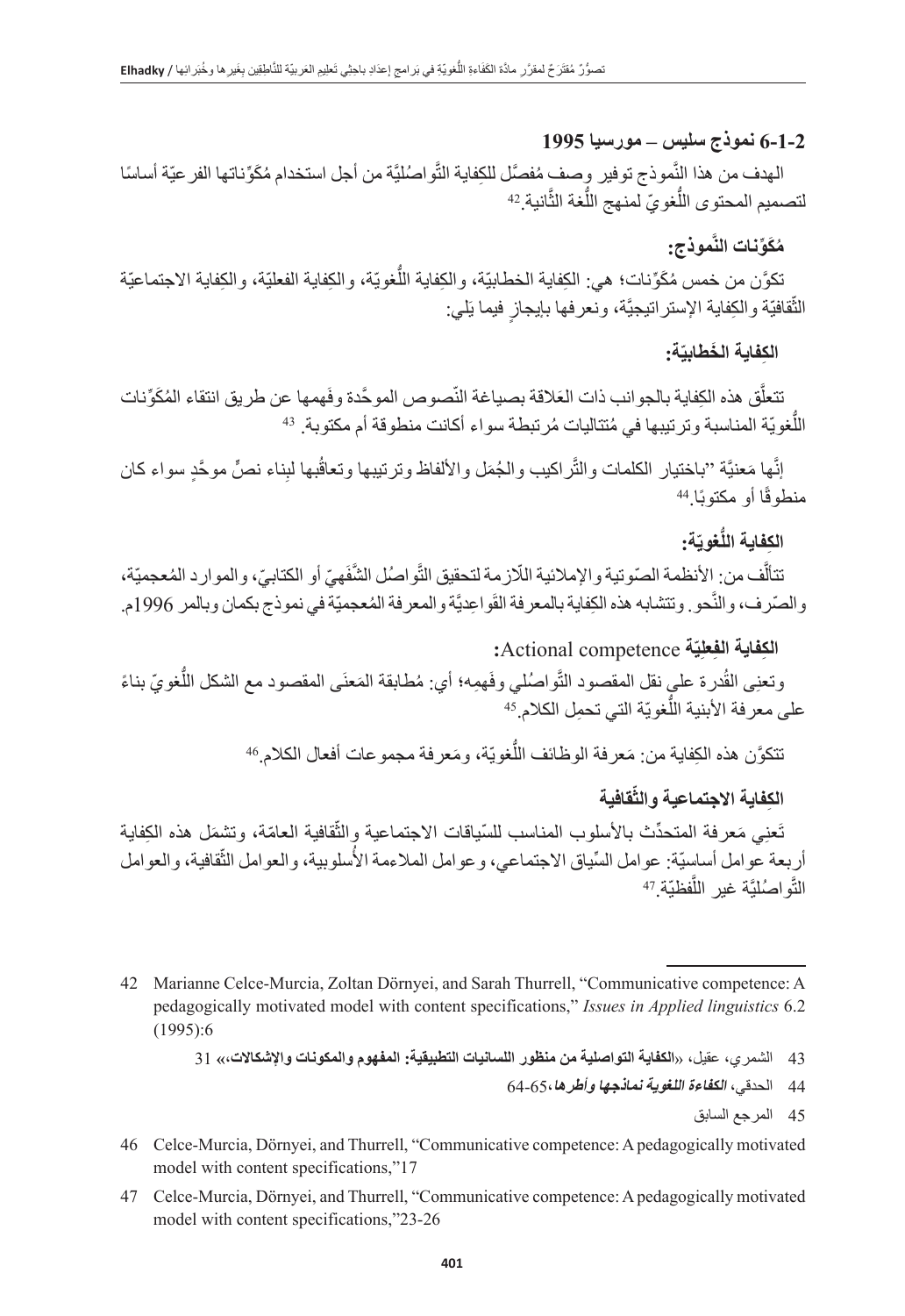**َّة ِ الكفاية اإلستراتيجي**

֖֖֖֖֖֧֚֚֚֚֚֚֚֚֚֚֚֚֚֚֚֚֚֚֚֚֚֚֚֡֝<u>֟</u> ب أو التقليل، الإنجاز أو التُّعويض، المُماطلة أو كسب الوقت، المراقبة تَتكوَّن من إستراتيجيات: التجنب او التقليل، الإنجاز او التعويض، المُماطلة او كسب<br>الذَّاتية، والإستراتيجيَّات التفاعُلية: مثل طلب المساعدة أو التثبت من فهم المستمع للكلام.<sup>48</sup>

موذج بكثرة التَّفاصيل الموجَّهة للعملية التَّعليميَّة، وسنلاحظ تشابُها كبيرا بين مُكَوِّنات هذا تميِّز هذا النموذج بكثرة التفاصيل الموجّهة للعملية التعليميَّة، وسنلاحظ تشابُها كبيرا بين مُكوِّنات هذا<br>النَّموذج ونموذج بكمان 1990م، وبكمان وبالمر 1996م، وهو أمر ظاهر في مقال سليس-مورسيا وزميلتيها<sup>49</sup>

> **ُّغات ِل ّ وربي ُ الم َشترك ل َ 7-1-2 نموذج اإلطار الم ْر ِج ّعي األ ُ**

الإطار المَرْجِعيّ الأورُوبيّ المُشترَك لِلُّغات، وثيقة أعدَّها مجلس أوروبـا، ويُرمز له عالميًّا بـ CEFR،  $\frac{1}{2}$ َُ وصدرت طبعته األولى باإلنجليزية عام 2001م.

ويقول براين نورث -أحد منظري الإطار الأوربي- إن نموذج الكفاية التواصلية في الإطار الأوربي<br>يرتبط كثيرا بنموذجي باكمان وبالمر 1996، وسليس- مورسيا وزميلتيها 1995م. <sup>50</sup>

وقد تكوّن نموذج إصدار 2001م من نموذجين فرعيَين: <sup>51</sup> 2-نموذج الكفايات.52 ُّ1 -نموذج استخدام اللغة ومستخدِم الل

- **َّماذج تعليق عام على الن**
- نلاحظ أنَّ هذه النَّماذج انتقلت من البسيط «لادو وكارول» إلى النَّماذج المركّبة والشَّاملة «بكمان ُبالمر، سيلس-مورسيا، الإطار الأوربيّ «<sub>.</sub>
	- النَّماذج الأولى كان ينقصُها التفاعُل.
- نلاحظ أنَّ المُكَوِّنات مُتشابهة وإن اختلفت في التفاصيل: كِفايات لُغوية، اجتماعيّة، ثقافيّة، إستر اتيجيّة، ِخطابيّة.
	- أسماء المُكَوِّنات قد تتشابه ولكنَّ المضمون مختلف، وقد تختلف الأسماء ويتَّفق المضمون ِ
- النِّماذج أخذة في النَّمو والتطوُّر وتلبية حاجات المعنيين بمرور الوقت ومدى فَهمنا لظاهرة الكَفَاءة اللَّغويّة.
	- لا يكفي بناء نموذج بل لابد من التأكّد من صحته تجريبيًّا.
- إنَّ مصطلح «نماذج الكَفَاءة اللَّغويّة»، هو المتعارَف عليه بين الباحثين عند الحديث عن نماذج الكِفاية
	- 48 المرجع السابق، 26-28
		- 49 المرجع السابق، 12

51 Council of Europe, *Manual for Language Test Development and Examining For use with the CEFR.* (Strasbourg: Council of Europe Publishing, 2011),10

52 المرجع السابق، ص 10-11

<sup>50</sup> Brian North, Trolls, unicorns and the CEFR: Precision and professionalism in criticism of the CEFR. *[CEFR Journal Research and Practice](https://cefrjapan.net/images/PDF/Newsletter/CEFRJournal-2-1_BNorth.pdf)*.Volume 2 (June 2020),10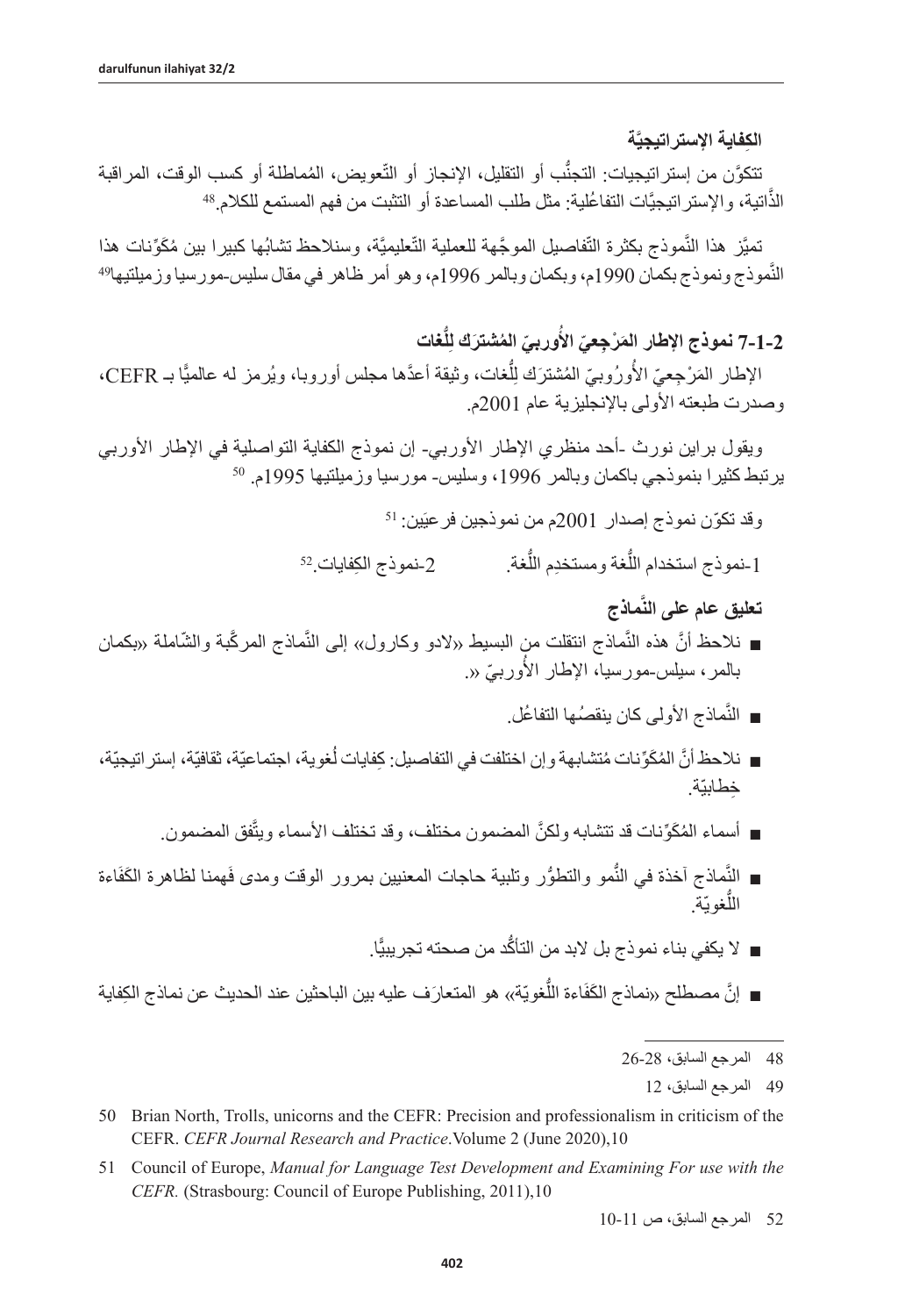التَّواصُليَّة.<sup>53</sup> كما يستخدم أيضـا مصطلح «نظريات الكفاءة اللغوية».

■ معاني المصطلحات المتعلقة بالكفاءة اللغوية كالكفاءة والكفاية التواصلية والكفاءة التواصلية والقدر ة التواصلية والأداء بينها تداخل كبير عبر العقود السبعة الماضية.

#### 2-2 الأَطُر المَرْجِعيّة لِلكَفاءة اللَّغويّة **ُ**

**ّة ُّغوي ِ َلكفاءة الل ّة ل َ ر الم ْر ِجعي ُط 1-2-2 مفهوم األ ُ**

ؚ<br>ۣ قدَّمنا عند تحديد المصطلحات تعريفًا لمعنى الأطُر المَرْجِعيّة، ونوضِّح هنا أنَّها نُظُم لتوضيح ما يمكِن أنْ ُيفعله الفرد باللُّغة عبر مراحل إتقانها، وتتألُّف من بُعدين أساسيَين، البُعد الأوَّل –الرأسيّ-يمثل المستويات ֖֖֖֖֖֖֖֖֖֚֚֚֚֚֚֚֚֚֚֚֚֚֚֝֝֝֝֝<u>֟</u> (مبتدئ، متوسط، متقدَّم لِلَّخ)، والبُعد الثاني –الأفقيّ بمثل ما يستطيع الفرد أن يفعله في سياقات العالم ِّ الحقيقي في كل ِّ مهارة أو ما يعرفه في كل ِ كفاية.

### **1-1-2-2 االستعماالت**

- التَّقِييم اللُّغويّ: جاءت الأطُر المَرْجِعيّة لِلكَفاءة اللُّغويّة في الأساس لتكُونَ معيار ا لتقييم المستوى اللُّغويّ ُُّللأشخاص في اللغة الأجنبية في سِياق الحياة الطبيعية.
- ناء المناهج والموادّ النّعليميَّة: نلاحظ في اسم الإطار المَرْجِعيّ الأوربيّ (تعليم-تعلّم تقييم) فمن ُأدواره الأساسيّة " المُساعدة في تخطيط المناهج الدِّراسيّة والمقرَّرات والاختبارات'' <sup>54</sup>
	- التَّقييم الذَّاتيّ: حيثُ يستطيع الدَّارِس أن يقيَّم مستواه اللَّغويّ وفق مقاييس الإطار ِ. َّ

# **ِص َ 2-1-2-2 الخصائ**

نظر ا للتشابُه الكبير بين استخدامات هذه الأطُر فهناك عدد من الخصائص الرئيسيّة التي تجمعها ونستطيع رصدها؛ وهي كما يلي:

التّفصيل: فالإطارُ وسيط بين النَّموذجِ النظريّ ـأحيانا-وبين الاستخدامات الأُخرى للإطار كبِناء الاختبار أو المناهج أو الموادّ التّعليميَّة، وبعض الأُطُر لا تستند إلى نموذَج نظريّ مثل إطار المائدة المستديرة وتوجيهات أكتفل، فتتضمّن المقاييسُ الواصفاتِ التي تشمل مهارات وكفايات معًا دون فصل بينهما، وهو ما يتطلّب أنْ َّ يكون اإلطار مفصال وواضحا.

53 انظر: Chalhoub-Deville, "Theoretical models, assessment frameworks and test construction.", 1-2

Motallebzadeh, and Moghaddam, "Models of language proficiency: A reflection on the construct of language ability," 42-48.

Hulstijn, Jan H. *Language proficiency in native and non-native speakers: Theory and research*, 37-41.

Amirian, Moqaddam, and Moqaddam. "Critical analysis of the models of language proficiency with a focus on communicative models," 400-407.

54 مجلس أوروبا، **الإطار المرجعيّ الأوربيّ المشترك لتعلم اللَّغات وتعليمها وتقييمها المجلد المصاحب، 53**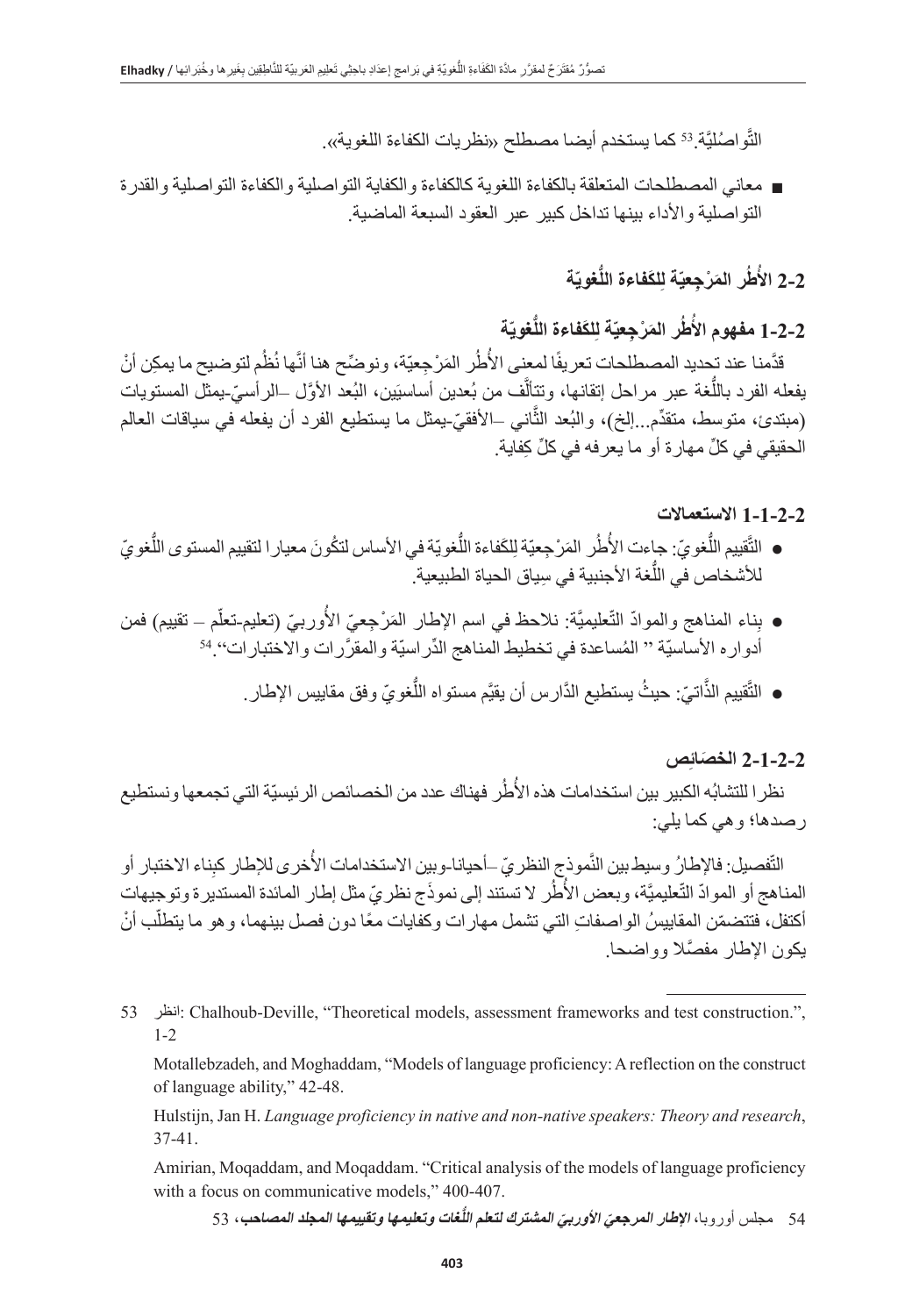التدرُّج: فِالأُطُر تحدّد ما يستطيع الفرد أنْ يفعلَه باللَّغة في كلّ مستوى لُغوي، ومن ثَمّ فهي مُتدرّجة، وبعض الأطُر بيدأ من المستويات الأعلى للأدني، وبعضها من الأدنى للأعلى

الدَّقة: نظرا للاستخدام الرئيسي للأُطُر في عملية التَّقيبِم اللَّغويّ ومُعادلة الشَّهادات فهي دقيقة؛ ولذا أيّ ّغموض فيها يؤدّي لمشكلات في تفسير ها؛ و هو ما ينعكس على دقّة تقييم الأفراد والذي يؤدّي لتولّيهم مهامّ أعلى من إمكاناتهم اللُّغويّة أحيانا. ويُعاب على الأطُر استخدام الألفاظ غير المحدَّدة مثّل (سريع، بطيء، ا<br>ا طويل، قصير <sub>...</sub> إلخ) مثل ما رصدّه تقرير "ألدرسون وأخرون" في الإطار المَرْجِعيّ الأوربيّ 2001م<sup>55</sup>، وعُولج فيما بعدُ في إصدار الإطار الأوربي 2018م.

التكامُل: الأُطُر المَرْجِعيّة من المفترضٍ أن تُحدّد ما يستطيع أن يفعله الشَّخص باللُّغة سواء على مستوى ُالإنتاج أو الاستقبال أو التفاعُل، وهذا كلُّه محصِّلة مجموعة من الكِفايات المتنوّعة والممهارات اللُّغويّة المعروفة، ومن ثَمّ فواصفات الأطُر المَرْجِعيّة تُقدّم معا صورة شبه كاملة لِلكَفاءة اللُّغويّة في السِّياق الذي ؘ<br>ا يعمل فيه اإلطار.

الاتّساق: هناك محوَران أساسيّان للأطُر؛ محور المسنويات، ومحوَر المهارات والكِفايات كما ذُكر سابقا؛ ُّفنجد مقاييس تحدّد ما يستطيع أنْ يفعله الفرد في كلّ مهارة وفي كلّ كِفاية في كلّ مستوى مُحدَّد، والاتّساق يتطلّب أنْ يكون الأذاء المتوقّع من الفرد في مهارة/كِفاية ما، في مستوى ما مُتّسقا، مع أدائه في مقاييس َّ֖֖֖֖֖֖֖֖֖֖ׅ֖֚֚֚֚֚֚֚֚֚֚֚֚֚֚֡֬**֚** المستوى كله مع المهارات والكِفايات الأخرى.

طُر المَرْجِعيّة بطُرق التدريس أو المناهج التي درسها الفرد أو المؤسّسات التي ؘ<br>ا درس فيها، وهذا يظهر بوضوح في مقدِّمة جميع إصدارات توجيهات أكتَفَل<sup>56</sup>.

ؘ<br>ا سهولة الاستعمال: عندما نراجع دوافع الإصدارات الجديدة من الأُطُر المَرْجِعيّة سنجدٍ ''التسهيل'' على المَعنِيين بالإطار أحد الدوافع الرئيسة لعملية التّطوير ، فمن المفترض أنْ يتعامل معها المعلَّم والطالب ومدير َ البرامج وأولياء الأمور والجِهات الشعبية المَعنيَّة بالتعليم، ومن ثَمَّ فسهولة التعامُل مع هذه الأطُر خصيصة<br>مهمّة وأساسية َ<sup>57</sup>

#### 2-2-2 أشهر الأطُر المَرْجِعيّة العالمية لِلكَفاءة اللَّغويّة **ُ**

منذ خمسينيات القِرن العشرين بدأ ظهور الأطُر المَرْجِعيّة العالمية لِلكَفاءة اللَّغويّة وكان أوَّلها إطار معهد ُالخدمة الخارجية الأُمريكيّة FSI، وقد جاء علاجا لمشكلة الانطباعية وعدم المعيارية في عمليات التَّقييم اللّغويّ، حيث كانت التَّقييمات تُكتَب بأسلوب ''جيّد في لغة كذا''، ''طلق في لغة كذا'' دون أن نعرف ما مدلول هذه التقديرات ''جيّد، طلق''. بمرور الوقت بدأت المؤسّسات الأخرى تستشعر أهمية وجود مرجعية لغويّة لها فظهرت اتفاقية الناتو للمعايرة ستانج 6001 عام م1976، ثم التّقييم الأسترالي لِلكَفاءة اللّغويّة في

- 55 Alderson, et al. "The development of specifications for item development and classification within The Common European Framework of Reference for Languages: Learning, Teaching, Assessment: Reading and Listening: Final report of The Dutch CEF Construct Project."7-12
- 56 "ACTFL PROFICIENCY GUIDELINES 2012."

Citizenship and Immigration Canada and Centre for Canadian Language Benchmarks. *Canadian Language Benchmarks: English as a Second Language for Adults*, II

<sup>57</sup> انظر على سبيل المثال مقدمة المعايير اللغوية الكندية: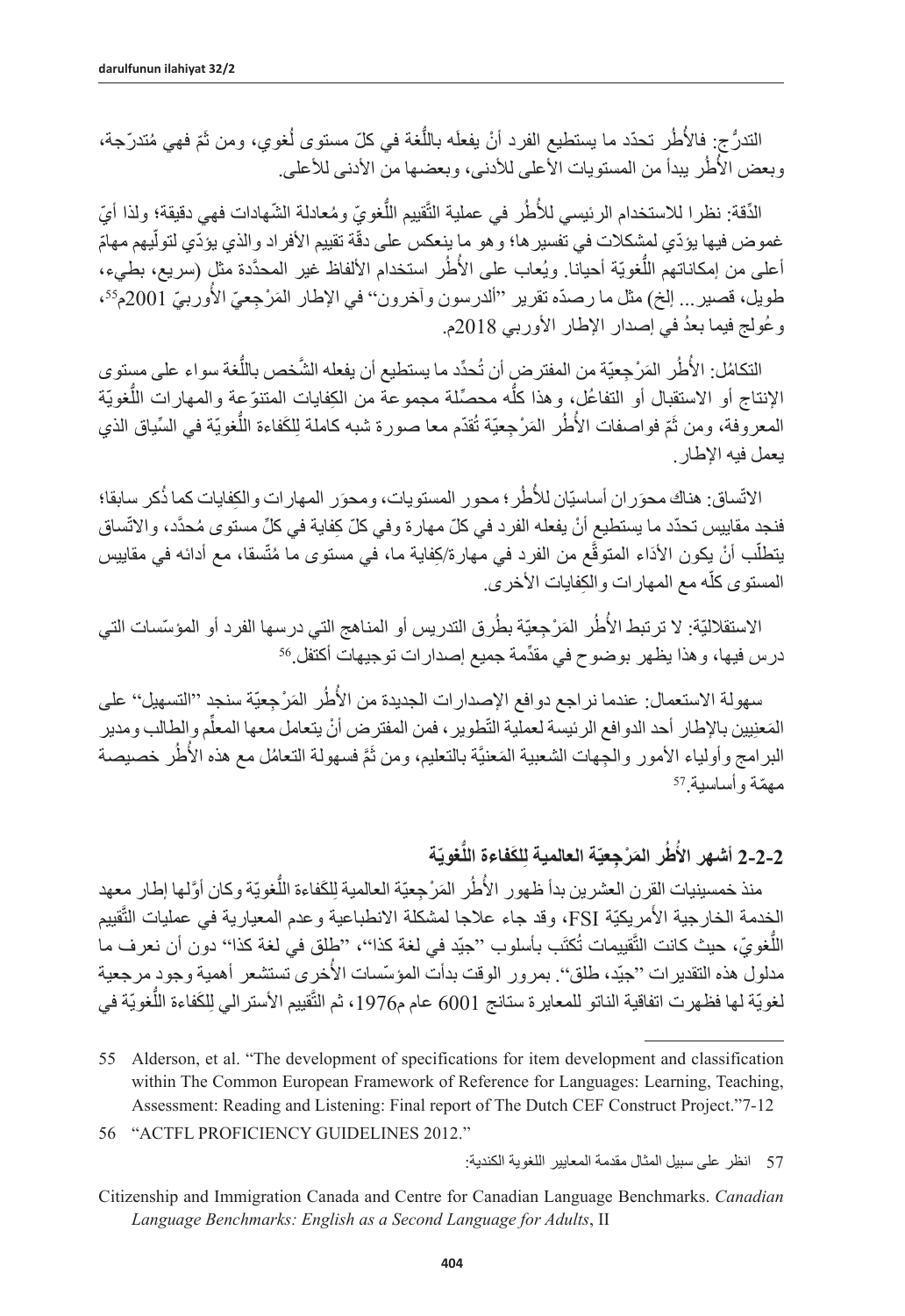اللَّغة الثَّانية عام 1977م ثم توجيهات المجلس الأُمريكيّ لتعليم الِلَّغات الأجنبية عام 1986م، وجميعها بُني  $\frac{1}{2}$ َمريكيّة FSI/ILR، تلا ذلك ظهور المعايير اللّغويّة الكندية عام في ضَوْء إطار معهد الخدمة الخارجية الامريكيّة FSI/ILR، تلا<br>2000م، ثم الإطار الأُوربيّ المَرْجِعيّ المُشترَك لِلُّغات 2001م.<sup>58</sup>  $\frac{1}{2}$ ُ

## **1-2-2-2 مقياس المائدة المستديرة**

ظهر هذا اإلطار في الخمسينيات –كما ذكرنا– واشتهر باسم )مقياس FSI )اختصارا لمعهد الخدمة الأُمريكيّة، ثم في عمليات النطوير اللاحقة غُيِّرَ الاسم لإطار المائدة المستديرة بين الوكالات (ILR) و هو الحروف األولى السم **R**oundtable **L**anguage **I**nteragency ويقصد بها الكيان الذي يجمع الوكاالت المَعنيَّة بالِلَّغات الأجنبية في الإدارة الأُمرِيكيّة التي قامت على تطوير الإطار واعتماده مرجعيّةً لها.<sup>59</sup> وقد  $\frac{1}{2}$ المعنيه باللغات الاجنبيه في الإدارة الامريكيه التي قامت على نطوير الإطار واعتماده مرجعيه ا<br>اسْتُخْدِم -حتى الآنَ-في وصف الكَفَاءة اللُّغويّة لحوالي 70 لغة تهتم بها أقسام الإدارة الأَمريكيّة 0.

### **األهداف**

تستخدم مقاييس ILR في:

- تطوير اختبارات الكَفَاءة اللَّغويّة التي يخضع لها المَعنيون بالتعامُل مع الإدارة الأُمريكيّة ِ
	- تحديد المستوى اللَّغويّ للمَعنيين بالعمل مع الإدارة الأمريكيّة.'<sup>6</sup>

**اإلصدارات:**

الإصدار الأوَّل لإطار معهد الخدمة الخارجية الأمريكيّ صدر عام 1956م02، وكان بعنوان (الكَفَاءة اً<br>ا اللّغويّة المُطلَقة)، وتكوَّن سلم التَّقييم من خمسة مستويات (5-1) تشمل مهارتي القراءة والتحدث فقط۞، وكان «سقف» النّقييم هو «الناطق الأصلي». في إصدار 1968م شملت الواصفات المهار ات الأربعة: الاستماع، التحدَّث، القراءة، الكتابة، وزاد سُلم النَّقييم إلى 6 مستويات متدرجة تبدأ بصفر وتنتهي برقم خمسة، وجاء «سَقف»، التَّقييم أعلى من الإصدار السَّابق و هو « النَّاطق الأصلي المتعلّم».<sup>64</sup>

في عام 1985م صدر الإطار مُحدَّثا بإضافة المستويات زائد (+) و هي تشير إلى قُدرة الفرد على أداء<br>ــر مهامّ المستوى الأعلى وليس كلّها.<sup>65</sup> بعض مهامّ المستوى الأعلى وليس كلّها <sup>65</sup>

58 الحدقي، **الكفاءة اللغوية نماذجها وأطرها**، ص17-18

- 59 "Frequently Asked Questions," Interagency Language Roundtable (ILR), accessed 15 July, 2021, [https://www.govtilr.org/FAQ.htm](https://www.govtilr.org/FAQ.htm#2)
- 60 Steven J. Ross, "The ILR Rating Scale and Rating Criteria." In *Interviewing for Language Proficiency*, (Palgrave Macmillan, Cham, 2017), 43
- 61 "Frequently Asked Questions."
- 62 Stansfield, Charles W. "ACTFL Speaking Proficiency Guidelines".
- 63 يذكر Stansfield ّ أن أول إصدار لهذا اإلطار كان سنة 1956 ّ م، ورغم تطويره فإن ّ واصفات التحدث لم تتغير كثيرا في ّ اإلصدارات التالية )المرجع السابق(، إال أن المؤلف لم يصل لنسخة رسمية تحمل هذه التاريخ، بل كانت أقدم نسخة وصلنا إليها تحمل تاريخ 1963م وما فيها من واصفات وسلم مستويات يتوافق مع ما ذكرته المراجع عن أول إصدار.
- 64 Herzog, "An overview of the history of the ILR Language proficiency skill level descriptions and scale. HOW DID THE LANGUAGE PROFICIENCY SCALE GET STARTED?,"

65 السابق نفسه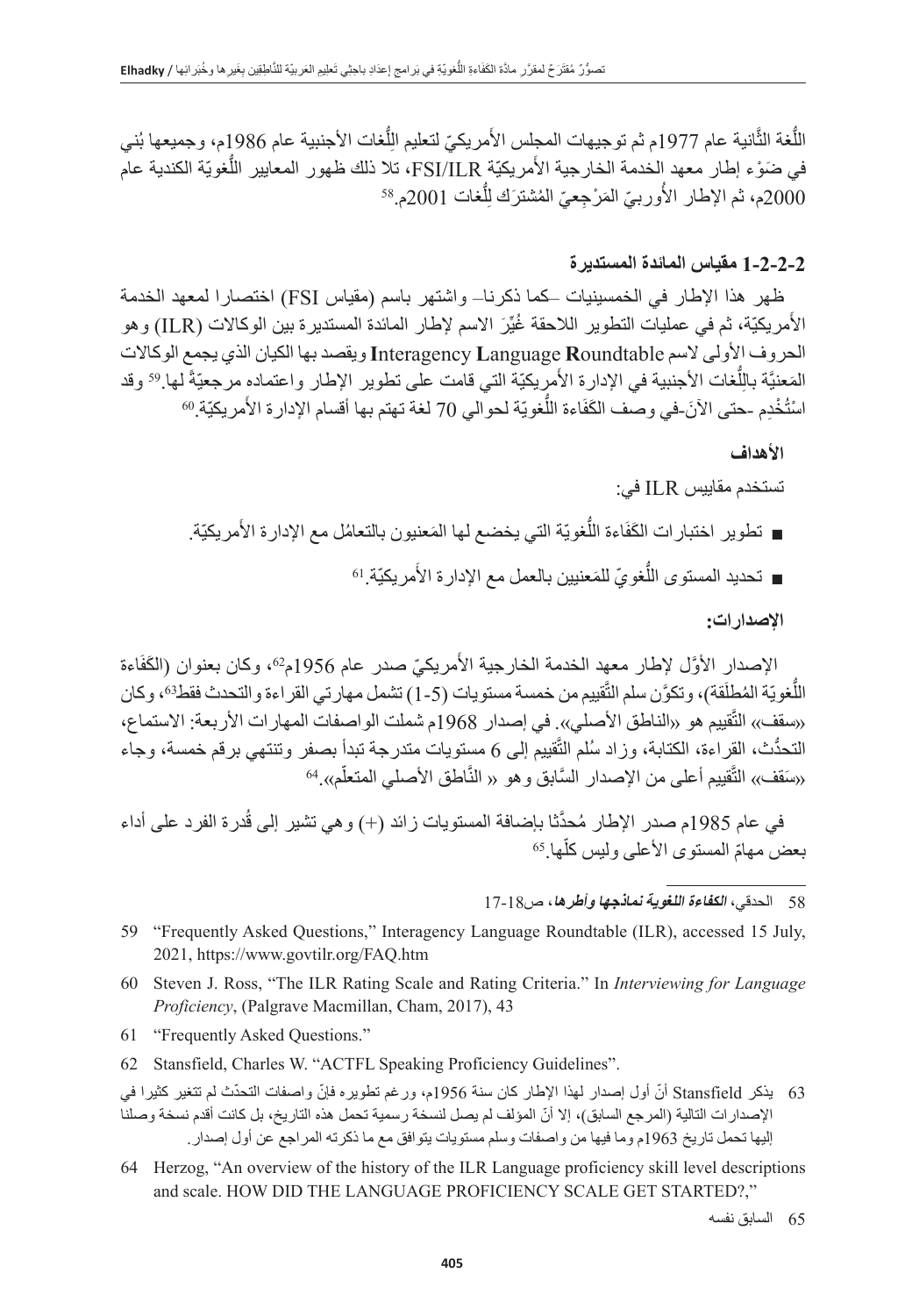**َّقييم: َّم الت ُسل**

يتكوَّن سُلَّم التَّقييم من مُستويات وواصِفات تحدّد ما يستطيع أنْ يفعله الشَّخص باللَّغة في كلِّ مستوى؛ يتوزُّ ع ُّ هذا السلم على ستة مستويات أساسية تبدأ بالمستوى صفر وتنتهي بالمستوى خمسة، وهناك مستويات فرعية مثل (+3+4) وهو ما يعني أنَّ عددَ المستويات الإجمالي (11) مستوى. ويصنف الشَّخص في المستوى+ إن كان يمتلك بعضًا من مهار ات المستوى الأعلى إلا أنَّه لا يمتلك المهار ات كلِّها.

َّسَقْفُ سُلّم المستويات هو النَّاطق الأصليّ المثقّف أو الحاصل على تعليم عالٍ، وهذا السَّقف جَرَّ على هذا الإطار نقدا حيثُ لم يحقق أحدٌ هذا المستوى 66 كما أنَّ هناك فَرْقًا بين متعلِّم اللَّغة الثَّانية أو الأجنبية والنّاطق الأصلي<sub>.</sub>

ق المهار ات اللّغويّة (الاستماع، التحدث، القراءة، الكتابة)، كما أنَّ هناك مقابيسَ نقسّم مقاييس الإطار وَفق المهار ات اللغويّة (الاستماع<br>أخرى للتّرجمة الفوريّة والتحريريّة والتداخُل الثقافيّ. <sup>67</sup>

> **ُّغات األجنبية ِل ّ مريكي لتعليم ال 2-2-2-2 توجيهات المجلس األ َ**

منذُ ظهور توجيهات المجلس الأمريكي لتعليم اللغات الأجنبية (أكتفل) في منتصف الثمانينيّات -من القرن العشرين شغَلَت مساحات واسعة فبي مجال التَّقييم اللَّغويّ حيث سدَّت فر اغا في القطاع الأكاديميّ نتيجة عدم مُنَاسبة مقياس FSI لتقييم الأداء اللَّغويّ في المؤسَّسات التَّعليميَّة.

**األهداف:**

تقييم القُدرة اللّغويّة الوظيفية لاستخدامها في التَّقييم الشّامل في الأوساط الأكاديمية وأماكن العمل.

#### **إصدارات توجيهات أكتفل:**

إصدار 1986م وشمل المهارات كلّها، ثم روجعت توجيهات الكلام 1999م، وتوجيهات الكتابة 2001، في عام 2012م صدرت نسخة شملت المهارات كلها.

وقد اختلف ترتيب عدد المستويات بين الإصدارين الأوَّل والأخير ، وأسلوب ترتيبها حيثُ رُتِّب الإصدار الأوَّل من المستويات الأدنى للأعلى، أما إصدار 2012م فرُثَّب من الأعلى للأدنى<sub>.</sub>

وفي ضَوْء هذه التوجيهات بُنِيَت توجيهات أداء لتلاميذ مرحلة ما قبل التّعليم الجامعيّ (من رياض اني عشر). كما تُستخدم توجيهات أكتفل مع المعايير الوطنية لتعليم الِلَّغات الأجنبيّة  $\overline{I}$ التي صدرت في عدة إصدار ات بين 2006-1996م.<sup>68</sup>

# **َّقييم إلصدار 2012م: َّم الت ُسل**

يتكوَّن سُلَّم مستويات أكتفل من خمسة مستويات رئيسة؛ هي: (المتميّز -المتفوّق-المتقدّم-المتوسّط-المبتدِئ)، ويتفرَّع كلُّ مستوى من المستويات المبتدئ والمتوسط والمتقدم إلى (أعلى وأوسط وأدني)<sub>.</sub> وعلى المحوَر الآخر تُغطِّي الواصفات مهارات (الكلام، والاستماع والقراءة والكتابة). 69

- 66 Ross, "The ILR Rating Scale and Rating Criteria,"45
- 67 "Frequently Asked Questions."
- 68 "ACTFL PROFICIENCY GUIDELINES 2012."

69 المرجع السابق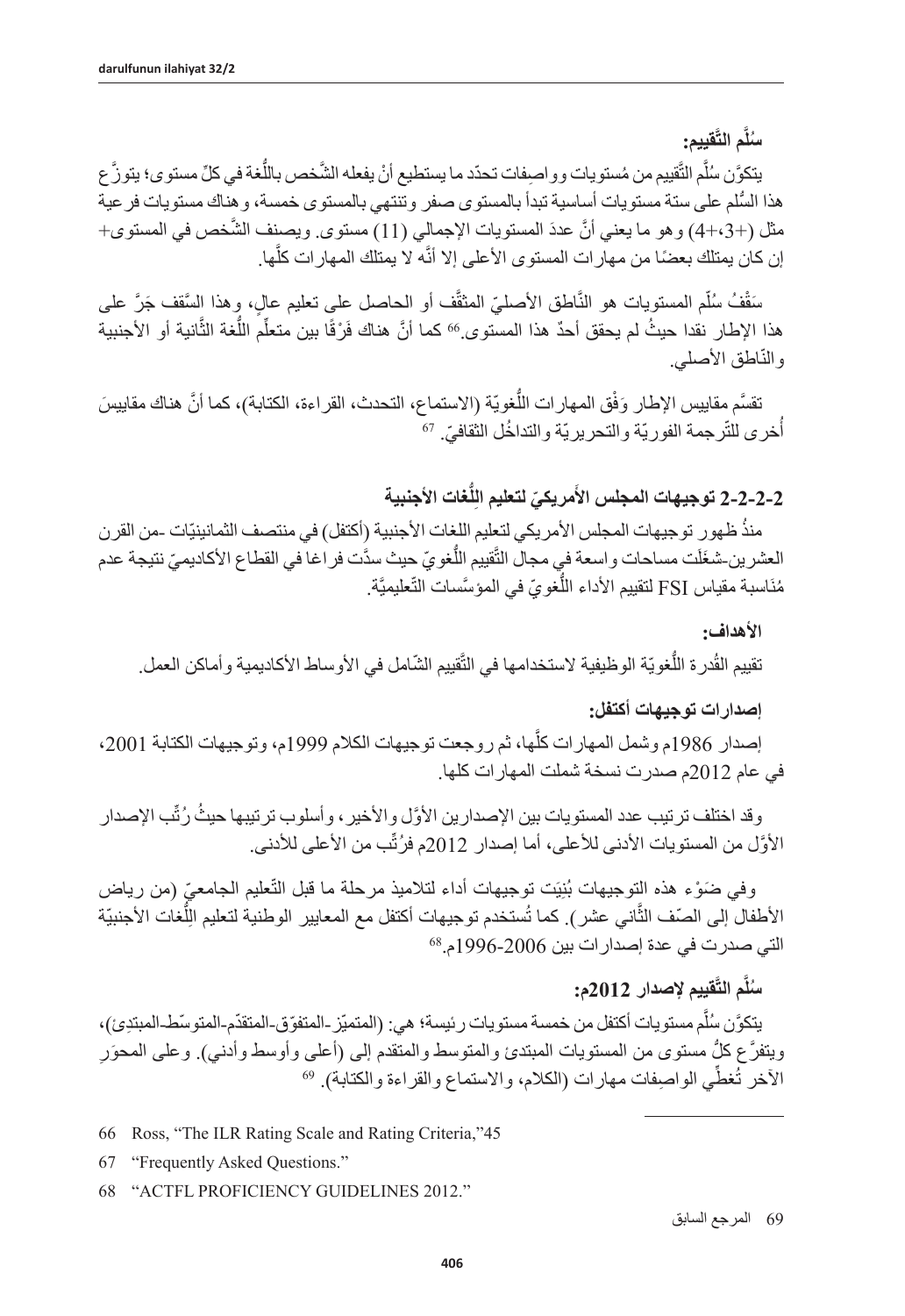وكما هو الحال في إطار المائدة المستديرة اتَّخذَت توجيهاتُ أكتفل النَّاطقَ الأصلي المتعِلْم «سَقْفًا» ِّة التجريبيّة أنَّ أهل اللَّغة يختلفون لمستوياتها، و هو امر ير اه باحثون «معيار ًا)» غير علميٍّ؛ حيث اثبتت الادلة التجريبيّة انّ اهل اللغة يختلف<br>عن مُتعلِّمي الِلُّغات الأجنبية وَفْقا لتدريبهم وخبر اتهم؛ فأيّ ناطق أصلي مُتعلِّم تقصده توجيهات أكتفل؟<sup>70</sup> ُِّل

# **ُّغات ِل َ 3-2-2-2 اإلطار الم ْر ِج ّعي ُ األوروبي الم َشترك ل**

يُعدُ هذا الإطار المرجعَ الأساسيَّ لتعليم اللِّغات في دول مجلس أوربا؛ حيث يُستنَد إليه في مناشط تعليم  $\frac{1}{2}$ الِلَّغات المختلفة من تصميم البر امج إلى بناء الموادِّ التَّعليميَّة إلى إعداد الاختبار ات المختلفة<sub>.</sub>  $\frac{1}{2}$ 

وهو إطار عامّ لا برتْنبِط بِلُغة بعينها، ولا يتقيّد بطريقة تدريس ولا منهج ولا كتاب، بل يصِفُ ما الذي ِل يستطيع الفرد أنْ يفعله باللَّغة في كلّ مستوى<sub>.</sub>

َيختلف هذا الإطار عن توجيهات المجلس الأمريكيّ وإطار المائدة المستدير ة في كثر ة تفاصيله؛ حيث نجد صفحاته تتجاوز الـ 250 والترجمة العربية تتجاوز 400 ُّ صفحة، والسبب الرئيس لذلك هو تعدد استخدامات الإطار الأوربيّ بين التَّعلَّم والتَّعليم والتَّقييم. اً<br>ا

### **األهداف**

- ا<br>ا ● يحدِّد مجلس أوربا أغراض الإطار المَرْجِعيّ الأوربيّ: 1. التَّخطِيط لبر امج الِلَّغات.  $\frac{1}{2}$ 
	- 2. التَّخطِيط للشَّهادات اللَّغويّة.
	- 3. التَّخطِيط للدّراسة الذاتية. <sup>71</sup>

## **اإلصدارات:**

ظهر الإصدار الأول من الإطار المَرْجِعيّ الأوربيّ عام 2001م، ثُمّ صدر تحديثٌ له عام 2018م بعنوان المُسَابِقِينَ بِمَا يَسْتَقِينَ بِمَا يَسْتَقِينَ بِمَا يَسْتَقِينَ بِمَا يَسْتَقِينَ بِمَا يَسْتَقِينَ بِمَا ُ''المجلد المصاحب مع واصفات جديدة''، ثم صدرت الطبعة الثّانية منه عام 2020م، وقد أثبتت في غِلافها أنّ الإطار المفاهيميّ للإصدار الأوّل مازال سَاريًا.

من التَّعديلات الأساسية التي حدثت في النَّسخة الأخير ة عدد من الإضـافات أهمّها إضـافة قسم للوسَاطـة في الأنشطة التَّو اصُليَّة و استر اتيجياتها، بالإضافة لزيادة مستوى فرعيّ هو (ما قبل المبتدئ1) ليشكّل منتصف المُسَابِقِينَ بِهِ مُسَابِقِينَ بِهِ مُسَابِقِينَ بِهِ مُسَابِقِينَ بِهِ مُسَابِقِينَ بِهِ مُسَابِقِينَ بِهِ م الانشطة التواصُليّة واستر اتيجياتها، بالإضافة لزيادة مستوى فر عيّ هو (ما قبل المبتدئ1) ليشكل منتصف<br>المستوى المبتدئ1، و عدد من التغييرات الأُخرى التي يمكِن العودة لها بالتفاصيل في إصدار 2020م. <sup>72</sup>

# **َّقييم إلصدار 2020م: َّم الت ُسل**

- اً<br>ا ● يتكوَّن الإطار الأوربيّ من ثلاثة مستويات رئيسة؛ هي: (المبتدئ، المتوسط المتقدم)، ينقسم المستوى المبتدئ إلى (ما قبل المبتدئ-1 المبتدئ-1 المبتدئ2)، و المستوى المتوسط ينقسم إلى (المتوسط-1 المتوسط2)، والمستوى المتقدم ينقسم إلى(المتقدم 1، المتقدم2)
- 70 David Barnwell, "'Naive'native speakers and judgments of oral proficiency in Spanish," *Language Testing* 6.2 (1989): 161 Chalhoub-Deville, "Theoretical models, assessment frameworks and test construction.", 9
	- **ُّغات وتعليمها وتقييمها**، 9-8 **اإلطار المرجعي ّ األوربي المشترك لتعلم الل** 71 مجلس أوروبا، **ّ**
	- 72 مجلس أوروبا، **الإطا***ر* **المرجعيّ الأوربيّ المشترك لتعلم اللُّغات وتعليمها وتقييمها المجلد المصا<b>حب** ، 64-51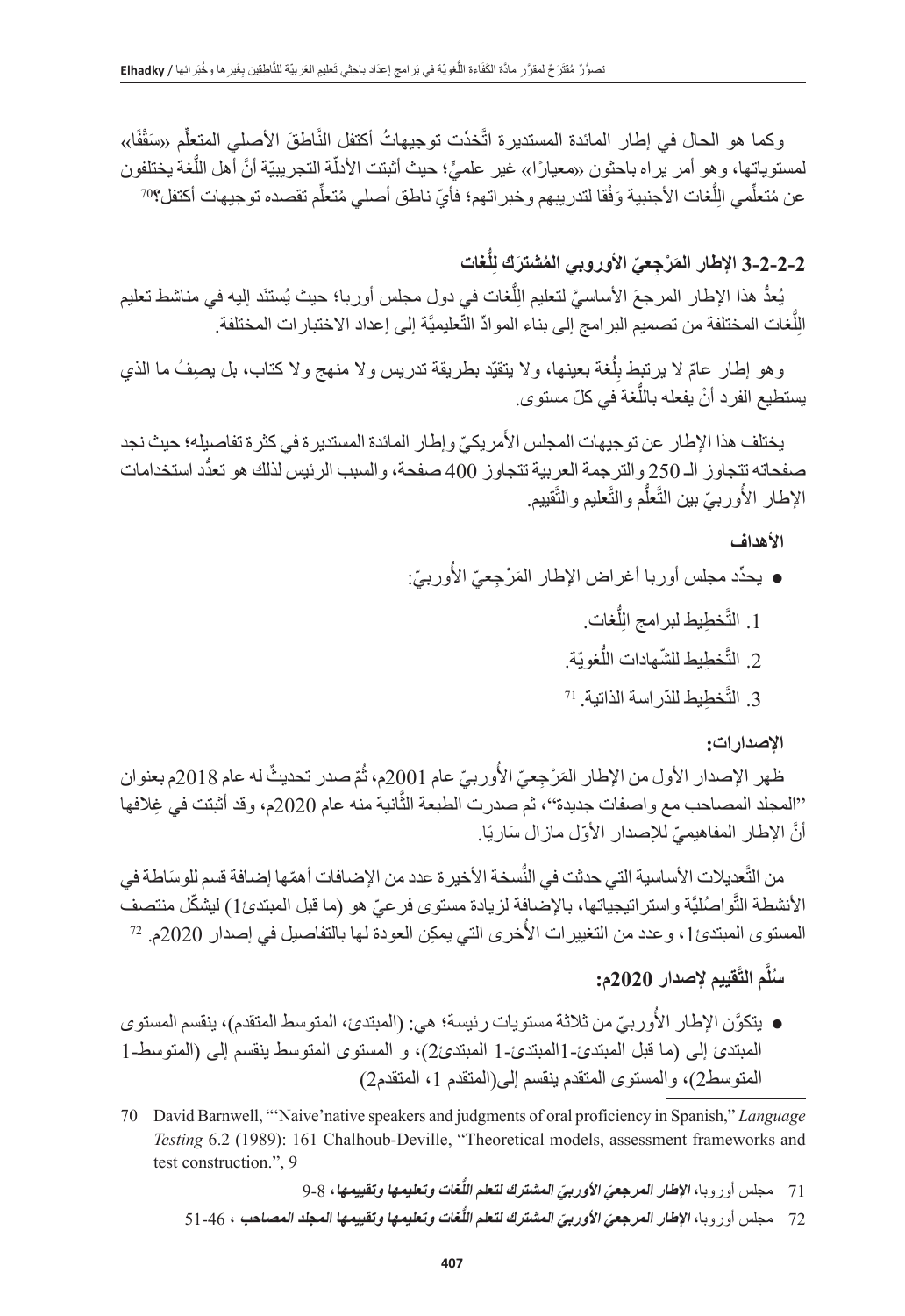- وهناك مستويات (+) التي تَعنِي أنَّ الشَّخص لم يُحقَق جميع واصفات المستوى الأعلى وإنَّما بعضـها ّ فقط. لكنَّ هذه المستويات ليست ثابتة في هذا الإطار كما هي ثابتة في إطار ILR، بل تظهر مستويات(+) مع بعض المهارات في بعض المستويات ولا تظهر في أُخرى.
- ؙؚ<br>ؙ ● هناك مقاييس خاصّة بِالمهارات، واخرى بالكِفايات وثالثة بالإستراتيجيّات، وهذا الامر يختلف عن الإطارَين السابقَين اللَّذين كانا يقدمان مقاييس بناء على المهار ات فقط.
	- 2-2-2-4 تَعليقّ عامٌّ على الأطُر المَرْجِعيّة لِلكَفاءة اللَّغويّة: **ُ**
- ُّ أ ■ اقتصرنا في هذا المقال على عرضٍ موجَزٍ للأطُرِ المَرْجِعيّة دون الخوض في تفاصيلها الدقيقة وما وُجِّهَ إليها من نقد؛ حيث إنّ هذا يخرج عن هدف المقال، ويمكن العودة للتفاصيل من خلال المراجع.
- لاحظنا أنَّ بعض الأطُر تَستنِد لنماذج نظريّة لِلكَفاءة اللَّغويّة وبعضَها لا يستند، والبعض برى أنَّ غياب النّموذج النّظريّ يعدَّ نقصـا في صِدق الإطـار البنائيّ، والبعض الآخر يرى أنَّ غياب النّموذج َ النظري يجعل اإلطار سهل الفهم وأكثر عملية.
- عدم ذِكْر الأُطُر المَرْجِعيّة استنادها لنظريّة أو نموِذج لِلكَفاءة اللُّغويّة بعينه لا يَعني أنَّ واصفات ُالأُطُر لا تتضمَّن الكِفايات (اللَّغويّة والاجتماعية والتَّداوليّة والإستراتيجيَّة ـ إلخ)، بل إنَّها مُتَضمَّنة في<br>الواصفات <sup>73</sup> ُّ أَ
- هناك سياقات وأهداف مختلِفة للأطُر، ومن الواجب عدم الاعتماد على الإطار خارج سياقه أو استعماله في غير أهدافه.
	- تخضع الأطُر للتقويم عبر إجراءات دراسات للتأكُّد من صدقها وثباتها.
- تخضع الأُطُر للتطوير على مساحات زمنية متباعدة نِسبيًّا، فتوجيهات أكتفل صدرت في 1986م ُوطُوِّرت جزئيا في (1999م/ 2001م)، طُوِّرت كُلّيا في 2012م، والإطار الأوربيّ صدر في 2001 ِّ ا ُا<br>ا ِّور في 2018 ثم 2020م. وط

<sup>73</sup> للمزيد انظر: الحدقي، **الكفاءة اللغوية نماذجها وأطرها**، الفصل الثاني المبحث الثاني والثالث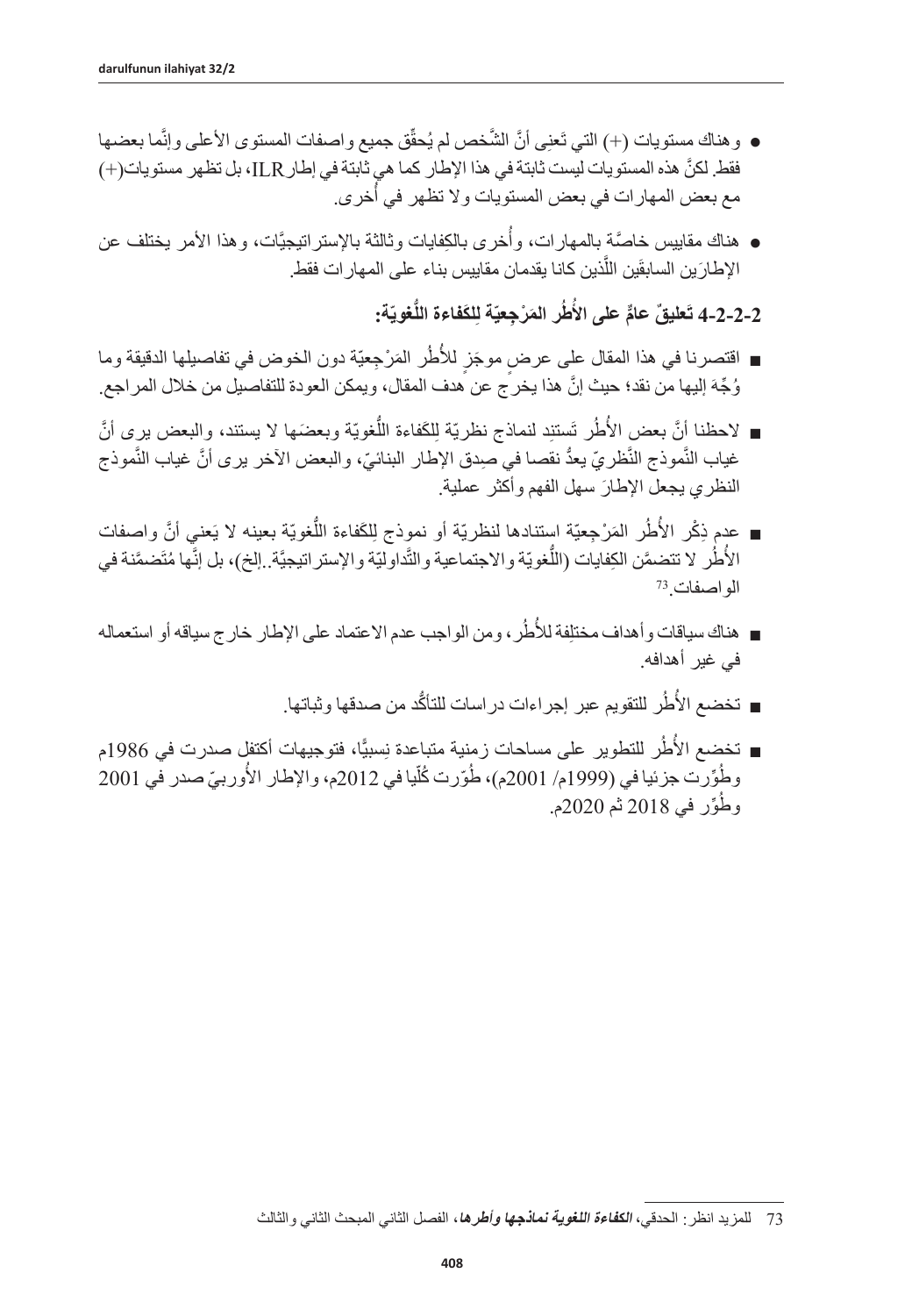

# **ّة ُّغوي َاءة الل َ 3-2 الع َ القة بين مصطلحات الكف**

يوضّح شكل (2) العَلاقة بين مصطلحات الكَفَاءة اللُّغويّة؛ ففي ضَوْء نموذج الكَفَاءة اللُّغويّة يمكِن بناء أكثر ُمن إطار مرجعيٍّ لِلكَفاءة اللُّغويّة، و هذه الأُطُر تتكوَّن من مقاييس، ومقياس هنا ليس مقصودا بها الاختبار ات ֧֖֖֖֖֖֖֖֚֚֚֚֚֚֚֚֚֚֚֚֚֚֚֚֚֚֚֚֚֝֟֓**֟** التي نقيس به السِّمات المختلّفة كمقياس الذكاء أو الاتجاهات أو غيره، ولكن مقياس بمعنى الْجَدول الّذي يتضمّن الواصفات؛ فهذه المقاييس تتكوَّن من واصفات و هي الجُمَل أو الفِقرات التي توضّح ما يستطيع أنْ يفعله كلُّ فرد في كلِّ مستوى لُغوي، ومن خلال هذه الواصِفات تُبنَى مواصفات الاختبارات التي نقيسها ُبالأسئلة، ومنها تأتي معايير المناهج والأهداف ونواتج التعلّم التي نصمّع لها الموادّ والأنشطة التّعليميَّة. ُّ

مع العلم أنه ليست كل األطر المرجعية مستندة لنموذج كفاءة لغوية.

**ُّ .3 التصور المقترح**

ُّ 1-3 يسعي هذا التصور لإلجابة على األسئلة التالية: ُّم المتوقعة؟ 1-1-3 ما نواتج التعل َّ 2-1-3 ما موضوعات هذا المقرر؟ ُدرتهم على توظيفه َهم الطّلب للموضوع وتزيد من ق ُ ِّرسخ من ف ّ 3-1-3 ما المهام والواجبات التي ت في الواقع؟ َّ 4-1-3 ما توزيع المقر ِّ ر على الفصل الد ّ راسي؟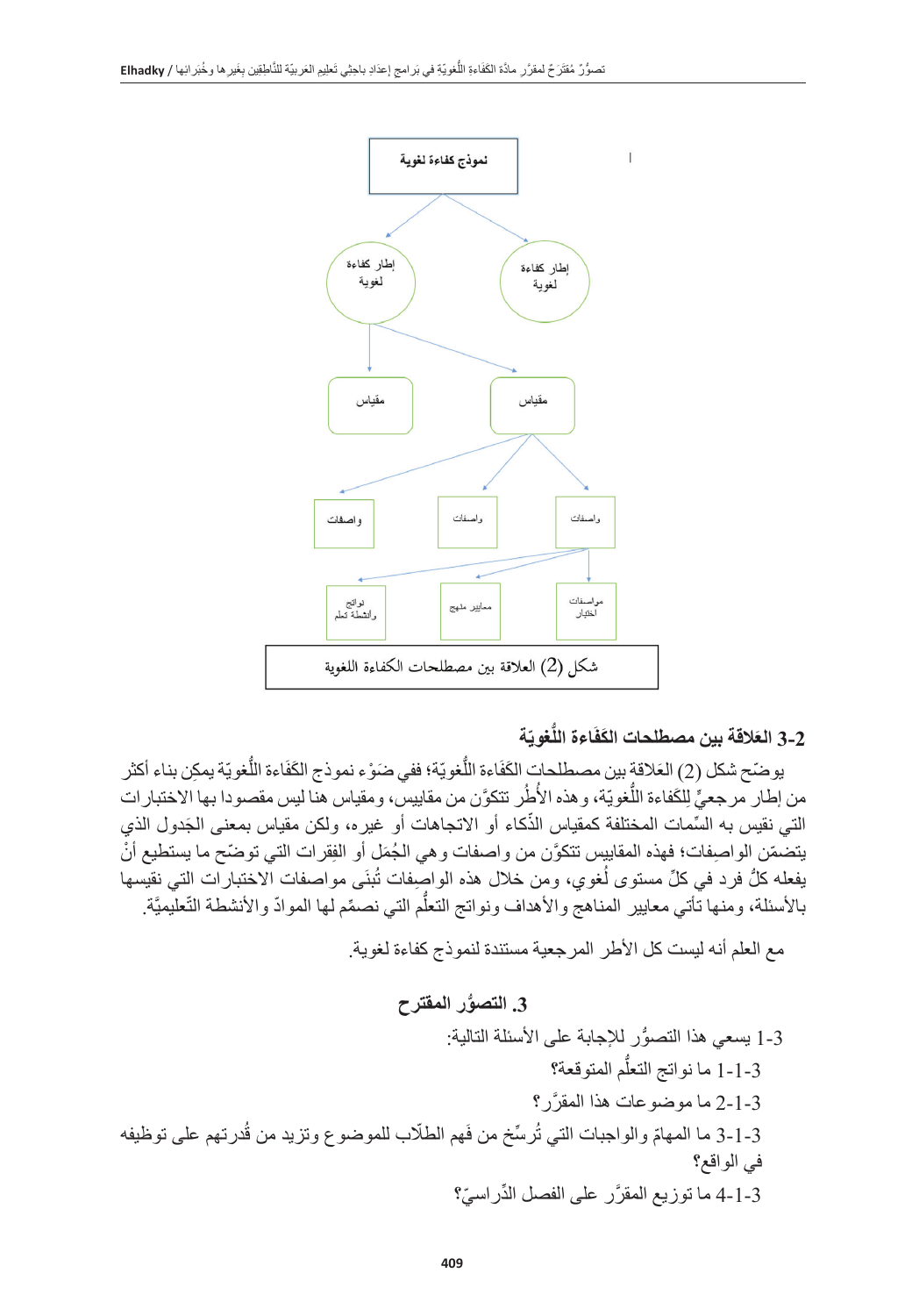|                              | 2-3 خُطَّة مادَّة<br>الكَفَاءة اللَّعْوِيّة في اللَّعْة الثَّانية/الأجنبيّة                                                                                                                                 |              |
|------------------------------|-------------------------------------------------------------------------------------------------------------------------------------------------------------------------------------------------------------|--------------|
| البرنامج                     | دبلوم/ ماجستير تعليم اللُّغة العربيّة بوصفِها لغةً ثانيّة/أجنبيّة TAFL                                                                                                                                      |              |
| عنوان المادَّة               | الْكَفَاءة اللَّغويّة                                                                                                                                                                                       | رمز الملذّة: |
| المستوى الذّراس <del>ى</del> | در اسات عُليَا                                                                                                                                                                                              |              |
| عدد السَّاعات                | 3                                                                                                                                                                                                           |              |
| المعتمدة                     |                                                                                                                                                                                                             |              |
| عدد السَّاعات                | 3 سـاعات أسـبوعيا (يمكـن أن تُـدرَّس فـي محاضـرةٍ واحـدة أو أكثـر حسـب نظـام المؤسَّسـة،                                                                                                                    |              |
| التدريسيّة                   | المطلوب 36 سـاعة تدريسيّة للمـادَّة العلميّـة، والسَّـاعات الثّاليـة تُخصَّـصُ للتّقييم النِّصفـي وعـرض                                                                                                     |              |
|                              | المشــروعات والتَّقييــم النهائــيّ.                                                                                                                                                                        |              |
| متطلبات سابقة                | مادَّة أساسيات تعليم العربية بوصفها لغة ثانية (قد تحمل مفهوم المَدخَل أو الأُسُس)                                                                                                                           |              |
| طرق التدريس                  | المحاضرات، والمناقشات الجماعية، والمهامّ، والتقديم، العصف الذهني، التعلُّم الذاتي                                                                                                                           |              |
| طريقة التقويم                | أسلوب التقويم                                                                                                                                                                                               | الدر جات     |
|                              | الواجبات ومناقشتها                                                                                                                                                                                          | 20           |
|                              | المشروع /المراجعات                                                                                                                                                                                          | 20           |
|                              | تقييم منتصف الفصل الذِّر اسيّ                                                                                                                                                                               | 20           |
|                              | تقييم نهاية الفصل الذِّر اسيّ                                                                                                                                                                               | 40           |
|                              | المجموع الكُلِّيّ                                                                                                                                                                                           | 100%         |
| سم المحاضر                   |                                                                                                                                                                                                             |              |
| مُلخِّص المادَّة             | تعرِّف المادَّة بالمصطلحات الشـائعة فـي مجـال الكَفَـاءة اللُّغويّـة، وتعرِّف الطلبـة علـي عـدد مـن                                                                                                         |              |
|                              | نمــاذج الكَفَـاءة اللُّغويّــة الشــهيرة التــى أثّــرت فــى الأدب التربــويّ، وكذلـك عـددا مــن أشــهَر الأطُــر                                                                                          |              |
|                              | المَرْجِعِيّة العالميّة لِلكَفاءة اللّغويّة، وتجـارب بنّاء إطـار مرجعـيّ عربـيّ، وتُـدرّب الطـلاب علـي                                                                                                      |              |
|                              | تحليل تلك النَّصاذج والأطَّر ونقدهـا، واقتـراح نمـاذج اختبـارات قصيـرة فـي ضَـوْء تلـك النَّمــاذج<br>والأطُر ، والرّبط بينهـا وبيـن طُـرق التّدريـس الشّـائعة، وتحليـل بعـض الكتـب الدِّراسـيّة فـي تعليـم |              |
|                              | العربيــة فــي ضـَـوْء مفهـوم الكَفَـاءة اللُّغويّــة، وتقديـم تصوُّر اِتهـم لمقاييـس جديـدة.                                                                                                               |              |
| الهدف الرئيس                 | أن يكـون الطالـب قـادرا علـى تحليـل نمـاذج الكَفَـاءة اللُّغويّـة ونماذجهـا ومقاييسـها وواصفاتهـا                                                                                                           |              |
|                              | ونقدهـا وتطبيقهـا علـى بعـض عناصـر عمليـة تعليـم اللُّغـات مـن محتـويِّ وطـرُق تدريـس وتقويـم.                                                                                                              |              |
| موضوعات المادَّة             | [_دوافع الاهتمام بموضوع الكَفَاءة اللَّغويّة.                                                                                                                                                               |              |
|                              | 2-مصطلحات الكَفَاءة اللَّغويّة.                                                                                                                                                                             |              |
|                              |                                                                                                                                                                                                             |              |
|                              | 3-نماذج الكَفَاءة اللَّغويّة :                                                                                                                                                                              |              |
|                              | نمـاذج المهـارات والعناصـر، نظريــة هايمـز، نمـاذج الكِفايــة التَّواصُليَّــة لكانــال وسـوين                                                                                                              |              |
|                              | 1980م وتحديثــات كانـــال 1983م، نمـــاذج القــدرة اللُّغويّــة التَّواصُليَّــة لبكمــان 1996م                                                                                                             |              |
|                              | وتحديثاتهـا معـا بالمـر 1996م، 2010م، نمـوذج سـليس- مورسـيا 1995م، نمـوذج المعاييـر<br>اللُّغويّــة الكنديــة، نمــوذج الإطـــار الأوربــيّ المَرْجِعــيّ.                                                  |              |
|                              | 4-الأطُر المَرْجعيّة لِلكَفاءة اللَّغويّة:                                                                                                                                                                  |              |
|                              |                                                                                                                                                                                                             |              |
|                              | مفهـوم إطــار الكَفَـاءة اللُّغويّـة، إطــار المائــدة المسـتديرة FSI/ILR، توجيهـات المجلـس                                                                                                                 |              |
|                              | الأمريكـيّ لتعليم اللُّغــات الأجنبيــة، الإطــار المَرْجِعــيّ الأوربــيّ المُشــترَك لِلُّغِــات، المعاييـر<br>اللُّغويّـة الكنديـة، التَّجـارِب العربيـة لبنـاء إطــار مرجعـي عربـي مشـنرك لِلْغـات.     |              |
|                              |                                                                                                                                                                                                             |              |

َّ 5-1-3 ما المراجع المناسبة لهذا المقرر؟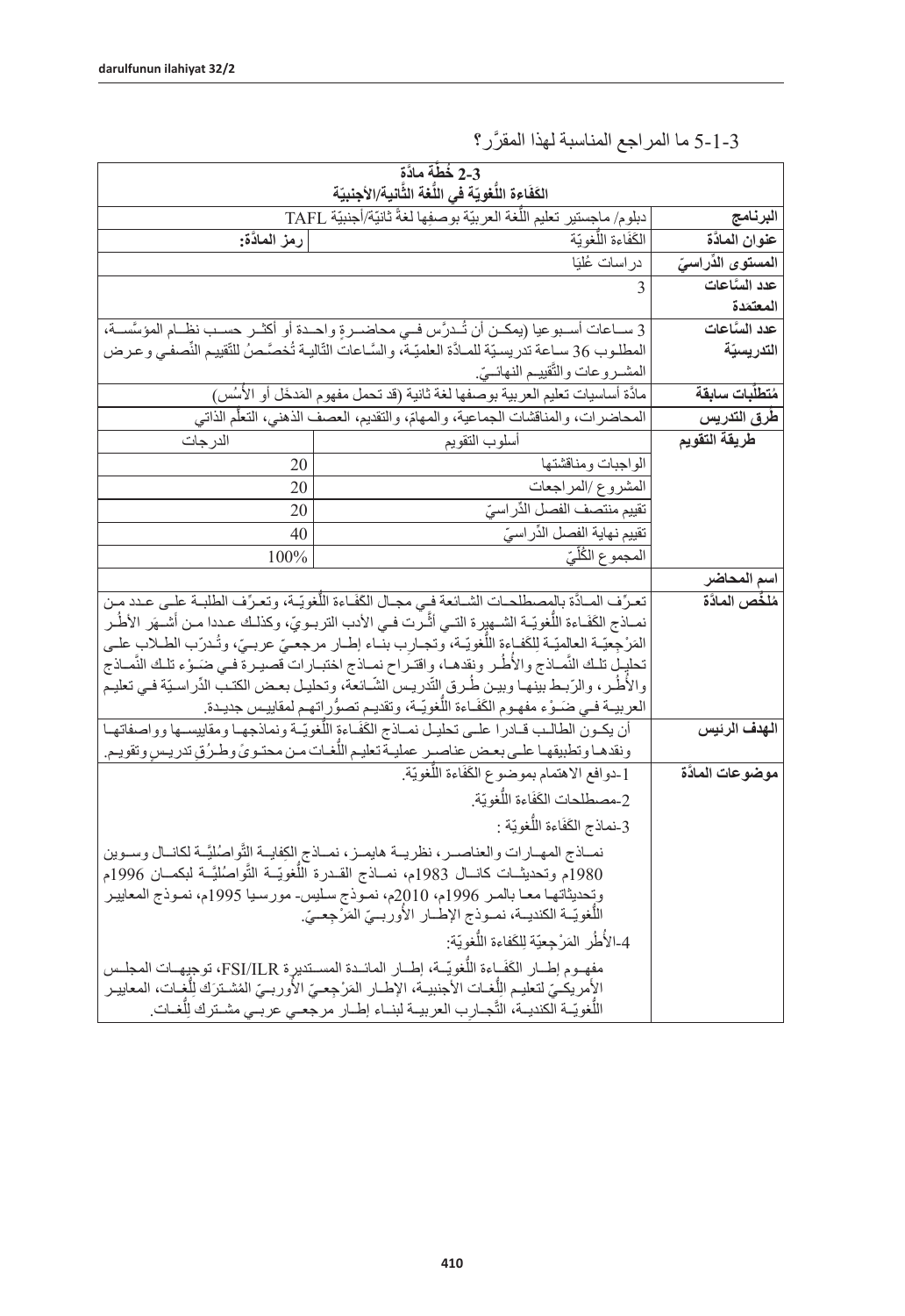|                                                                                                         | يتعرَّف الطالب على تطوَّر مفهوم الكِفاية الاتِّصالية من هايمز وحتى الإطار المَرْجِعيّ                                                     |                                         | $\cdot$ 1                       |                | نواتج التَّعلَّم                |
|---------------------------------------------------------------------------------------------------------|-------------------------------------------------------------------------------------------------------------------------------------------|-----------------------------------------|---------------------------------|----------------|---------------------------------|
| الأوربيّ المُشترَك لِلّغات ِ<br>يستخدم المصطلحات المتعلِّقة بمجال الكَفَاءة اللُّغويّة بشكل علميّ سليم. |                                                                                                                                           |                                         | $\cdot$ .2                      |                | يتوقع في نـهاية<br>البرنامج أن: |
|                                                                                                         | يحدِّد الفروق بين نماذج الكَفَاءة اللُّغويَّة المختلفة من حيث المُكَوِّنات والاستخدامات.                                                  |                                         | $\cdot$ 3                       |                |                                 |
|                                                                                                         | يحلِّل نماذج الكَفَاءة اللُّغويّة مُظهرا ما بها من قصور ِ.                                                                                |                                         | $\overline{A}$                  |                |                                 |
|                                                                                                         | يحدّد الخصـائص العامة لنماذج الكَفَاءة اللُّغويّة (بشكل عام).                                                                             |                                         | .5                              |                |                                 |
|                                                                                                         | يحلِّل الأُطُرِ المَرْجِعيَّة العالمية لِلكَفاءة اللُّغويّة كاشفا ما بها من قصور ِ.                                                       |                                         | .6                              |                |                                 |
|                                                                                                         | يقارن بين الأُطُر المَرْجعيّة العالمية لِلكَفاءة اللُّغويّة.                                                                              |                                         | .7                              |                |                                 |
|                                                                                                         | يكشف عن الخصـائص العامة للأُطُر المَرْجِعيّة العالمية.                                                                                    |                                         | .8                              |                |                                 |
|                                                                                                         | يصمِّم بالنَّعاون مع زملائه مقاييس مصغَّرة لِلكَفاءَة اللُّغويّة.                                                                         |                                         | .9                              |                |                                 |
|                                                                                                         | يقترح بالتّعاون مع زملائه محتوى وأنشطة لتحقيق واصفات مستويات الكَفَاءة اللُّغويّة.                                                        |                                         | .10                             |                |                                 |
|                                                                                                         | يختار إطارا لِلكَفاءة اللُّغويّة لتطبيقه في مجال تعليم العربية لغة ثانية/أجنبية مُوضِّحا                                                  | أسباب اختيار م                          | $-11$                           |                |                                 |
|                                                                                                         | 12.   يعرض نموذجا للأطُر المَرْجِعيّة لِلكَفاءة اللُّغويّة أمام زملائه مُبيّنا مُكَوّناته والنقد الموجَّه                                 |                                         |                                 |                |                                 |
|                                                                                                         | يناقش مع زملائه فكرة الإطار المَرْجِعيّ العربيّ.                                                                                          |                                         | .13                             |                |                                 |
|                                                                                                         | يوضِّح انعكاس مفاهيم نماذج الكَفَاءة اللُّغويّة المختلفة على طرق التدريس الرئيسية<br>(النحو والترجمة، الطريقة الاتِّصالية).               |                                         | .14                             |                |                                 |
|                                                                                                         | 15.    يربط بين محتوى بعض السّلاسل التّعليميَّة ومُكَوِّنات الكَفَاءة اللُّغويّة لبعض النَّماذج.                                          |                                         |                                 |                |                                 |
|                                                                                                         | يربط بين محتـوى بعـض السّلاسـل التّعليميَّــة ومسـتويات الإطــار المَرْجِعــيّ لِلكَفـاءة<br>اللّغويّــة اللذي اعتمدتــه السّلســلة.      |                                         | .16                             |                |                                 |
|                                                                                                         | 17.   يستفيد مـن المهـارات الرَّقميــة لإثــراء المعرفــة والتقـدُّم الدِّراســيّ ومشــاركة الأخريـن                                      | فيما يعرفه.                             |                                 |                |                                 |
|                                                                                                         | 18.    يتفاعل مـع طلبـة أخريـن مـن خلفيَّـات ثقافيّـة مختلفـة بمهـار ات مناسـبة يمكنهـا الحِفـاظ<br>علمي العَلاقات الشَّخْصية والجماعيـة. |                                         |                                 |                |                                 |
|                                                                                                         |                                                                                                                                           |                                         |                                 |                | محاور محتوى المادَّة            |
| مهامَ (واجبات)                                                                                          | المراجع <sup>74</sup>                                                                                                                     |                                         | الموضوعات                       |                | الأسابيع                        |
| (بمكن الاختيار من بين الأفكار)                                                                          |                                                                                                                                           |                                         |                                 |                |                                 |
| مراجعة مفهوم الكفاية الاتِّصالية<br>ومُكَوِّناتها في عدد من الدِّراسات                                  | ريتشساردز، جساك سسي وأخسرون<br>(2007)                                                                                                     |                                         | مدخل لِلكَفاءة اللَّغويّة:      |                | $\mathbf{1}$                    |
| العربيــة؛ مثــل: كتابــات رشــدى                                                                       | الحدقي (2021م). المدخل13-26                                                                                                               |                                         | o نعريف بالمادَّة: شرح الخُطَّة | الدِّر اسيّة.  |                                 |
| طعيمة والناقسة، كتساب المهسارات<br>اللَّغويّة، كتـاب تعليـم اللَّغـة اتَصـاليـا.                        | دوافع الاهتمام بموضوع الكَفَاءة  بسندي (2009)                                                                                             |                                         |                                 | $\mathbf{O}$   |                                 |
| (واجب فرديّ)                                                                                            | Harsch & Malone (2020)                                                                                                                    |                                         | مصطلحات الكَفَاءة اللَّغويّة.   | اللُّغويَّة.   |                                 |
| عمـل نمــاذج لاختبــارات قصيــرة                                                                        | الحدقي (2021م). الفصل الأول                                                                                                               | 1 -نمــاذج المهـارات والعناصــر         |                                 | $\overline{O}$ | $\overline{2}$                  |
| تمثُّل نمـاذج المهـارات والعناصـر ِ                                                                     | المبحــث الأول والثّانـــى                                                                                                                | 1961م،وكارول                            |                                 | (لادو          |                                 |
| (واجب- عمل جماعـيّ)                                                                                     | الشّمري (2016?2019).                                                                                                                      |                                         | (968/961)                       |                |                                 |
| مقارنية بين نظرة لادو للغية ونظرة                                                                       | Hulstijn (2015).                                                                                                                          |                                         | نموذج لادو (1961م)              |                |                                 |
| هايمـز ِ (واجب فرديّ)                                                                                   | Amirian, Moqaddam &                                                                                                                       |                                         | نموذج كارول (1961/1968م)        |                |                                 |
|                                                                                                         | Moqaddam (2017).                                                                                                                          | 2 – نظريــة الكِفايــة التَّواصُليَّــة |                                 |                |                                 |
|                                                                                                         |                                                                                                                                           |                                         | لمهايمـــز (1972م).             |                |                                 |

<sup>74</sup> كُنِّبَتْ أسماء مر اجع التَّصوّر بنظام جمعية علم النفس الأمريكية APA ؛ لأنَّ أغلب كليات التربية التي تُعدُّ باحثي تعليم العربية َتبع هذا النظام. ت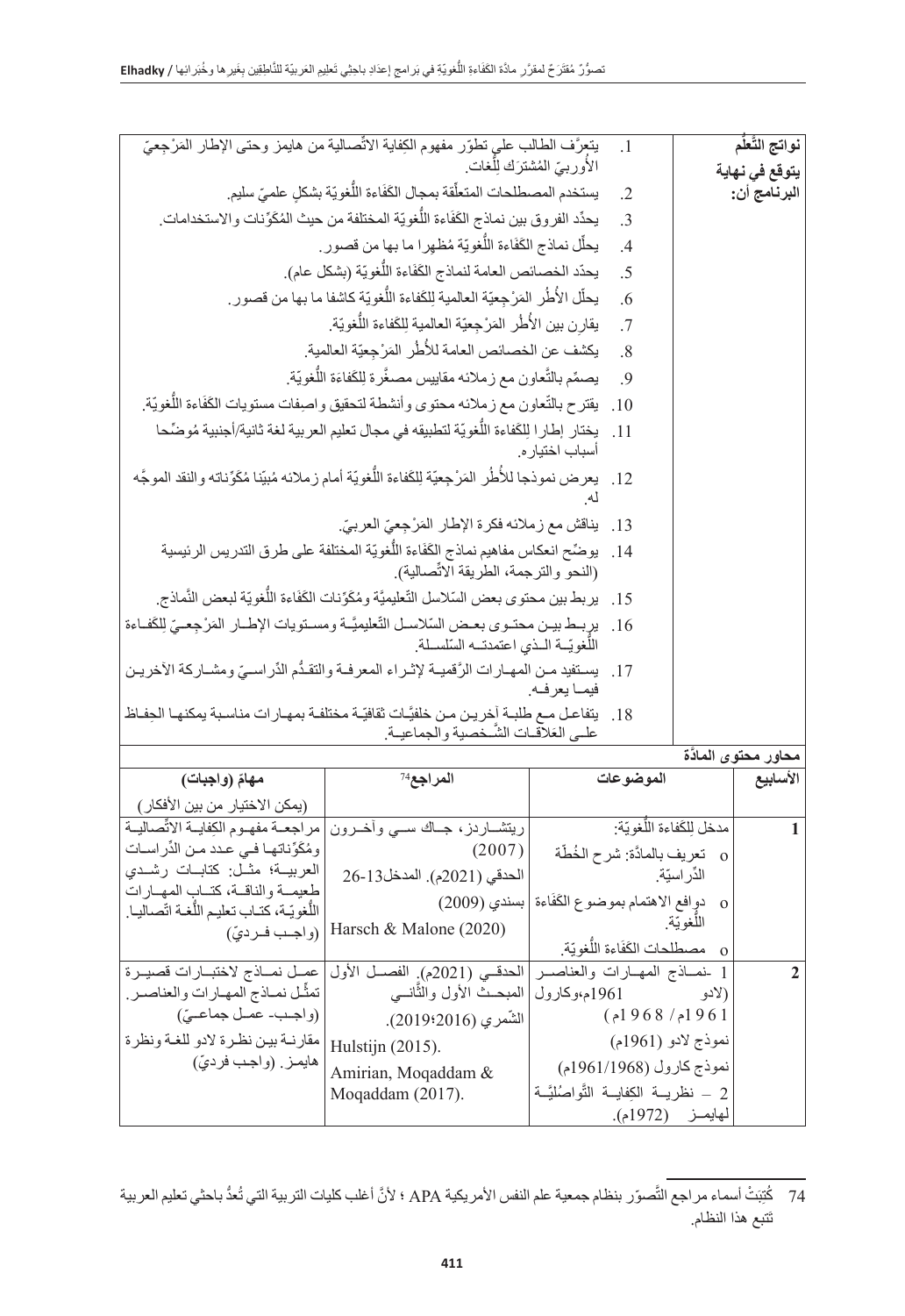| ■ يقارن الطلاب بين نموذج كانال                                               | الحدقي (2021م). الفصل الأول                  | نماذج الكِفاية الثَّواصُليَّة                                    | 3 |
|------------------------------------------------------------------------------|----------------------------------------------|------------------------------------------------------------------|---|
| وسوين 1980م وكانال 1983م                                                     | المبحث الثالث                                |                                                                  |   |
| (فر دي)                                                                      | البوشيخي (2012م).                            | 1- نموذج كانال وسوين 1980م.                                      |   |
| ■ يوضح العَلاقة بين طرق                                                      |                                              | 2- نموذج كانال 1983م.                                            |   |
| التدريس الاتًصالية والنحو                                                    | الشمري (2016؛ 2019م).                        |                                                                  |   |
| والترجمة من ناحيةٍ وبين ما                                                   | Canale, & Swain (1980)                       |                                                                  |   |
| درسه من نماذج من ناحيةٍ                                                      | Canale (1983)                                |                                                                  |   |
| أخرى. (فردي)                                                                 |                                              |                                                                  |   |
| ■ يوضِّح أوجه الغموض في                                                      |                                              |                                                                  |   |
| النَّماذج من خلال قراءة ورقتي                                                |                                              |                                                                  |   |
| Canale, & Swain (1980)                                                       |                                              |                                                                  |   |
| Canale (1983) (جماعي)                                                        |                                              |                                                                  |   |
| ■ يَرِ صُد النّطوُّر بين نماذج القدرة                                        | الحدقي (2021م). الفصل الأول                  | نماذج القُدرة اللُّغويّة الثَّواصُليَّة                          | 4 |
| اللُّغويّة الثَّواصُليَّة الثلاثة.                                           | المبحث الرابع                                | بكمان 1990م.                                                     |   |
| (فر دی)                                                                      | Bachman (1990).                              | بكمان وبالمر 1996؛2010م.                                         |   |
| ■ يقارن بين نماذج القدرة اللَّغويّة                                          | Bachman & Palmer (1996).                     |                                                                  |   |
| التَّواصُليَّة 1990م-1996م-                                                  | Bachman & Palmer (2010).                     |                                                                  |   |
| 2010م ونماذج الكفاية                                                         | Motallebzadeh& Baghaei                       |                                                                  |   |
| النَّواصُليَّة لكانال وسوين 1980م<br>وكانال 1983م (جماعي)                    | (2011).                                      |                                                                  |   |
| ■ يُقدّم تصوُّره لمُخطّط الاختبار                                            |                                              |                                                                  |   |
| القائم على نماذج القدرة اللُغويّة                                            |                                              |                                                                  |   |
| التَّواصُليَّة (جماعي)                                                       |                                              |                                                                  |   |
| يقبارن بيبن نمباذج القبدرة اللّغويّية                                        | الحدقي (2021م). الفصل الأوّل                 | النَّموذج التربويّ للكفاية التَّواصُليَّة                        | 5 |
| النُّواصُليَّــة 2010م ونمــوذج سـليس                                        | المبحث الخامس                                | لسليس – مورسيا 1995                                              |   |
| مورسيا مـن حيـث:                                                             | الشَّمري (2016؛ 2019).                       |                                                                  |   |
| الأهداف، والمُكَوِّنات مع إبراز                                              | Celce-Murcia, Dörnyei &                      |                                                                  |   |
| مفاهيمها الدقيقة التى تظهر اختلاف                                            | Thurrell $(1995)$                            |                                                                  |   |
| المفهوم مع الاتّفاق في الاسم. (مثال:                                         |                                              |                                                                  |   |
| الكِفاية اللُّغويّة موجودة في كلِّ                                           |                                              |                                                                  |   |
| النَّماذج لكن المُكَوِّنات الدقيقة لها قد                                    |                                              |                                                                  |   |
| تختلف من نموذج لأخر) (جماعي)                                                 |                                              |                                                                  |   |
| المقارنسة بيـن مُكَوِّنسات النَّمساذج<br>السسابقة ونمسوذج المعاييس اللذويّسة | الحدقي(2021م). الفصل الأول<br>المبحث السنادس | نموذج الكَفَاءة النَّواصُليَّة للمعايير<br>اللَّغويَّة الكنديّة. | 6 |
| الكندية (جماعى)                                                              |                                              |                                                                  |   |
|                                                                              | (Pawlikowska-Smith<br>(2002)                 |                                                                  |   |
|                                                                              | Centre for Canadian                          |                                                                  |   |
|                                                                              | Language Benchmarks,                         |                                                                  |   |
|                                                                              | 2012, VI)                                    |                                                                  |   |
| تحليل جزء من أي سلسلة لتعليم                                                 | الحدقي(2021م). الفصل الأوَّل                 | نموذج الإطار الأوربيّ المَرْجِعيّ                                | 7 |
| العربية في ضَوْءِ هذا النَّموذج،                                             | المبحث السسابع                               | الْمُشْتَرَك لِلَّغَاتْ2001/ 2020م.                              |   |
| يُفضَّل السَّلاسل التي ذكرت                                                  | مجلس أوروبا.(2001م).                         |                                                                  |   |
| اعتمادها على هذا الإطار . (فردى)                                             | مجلس أوروبا. (2020م).                        |                                                                  |   |
| تقييم منتصف الفصل الذِّراسيّ                                                 |                                              |                                                                  |   |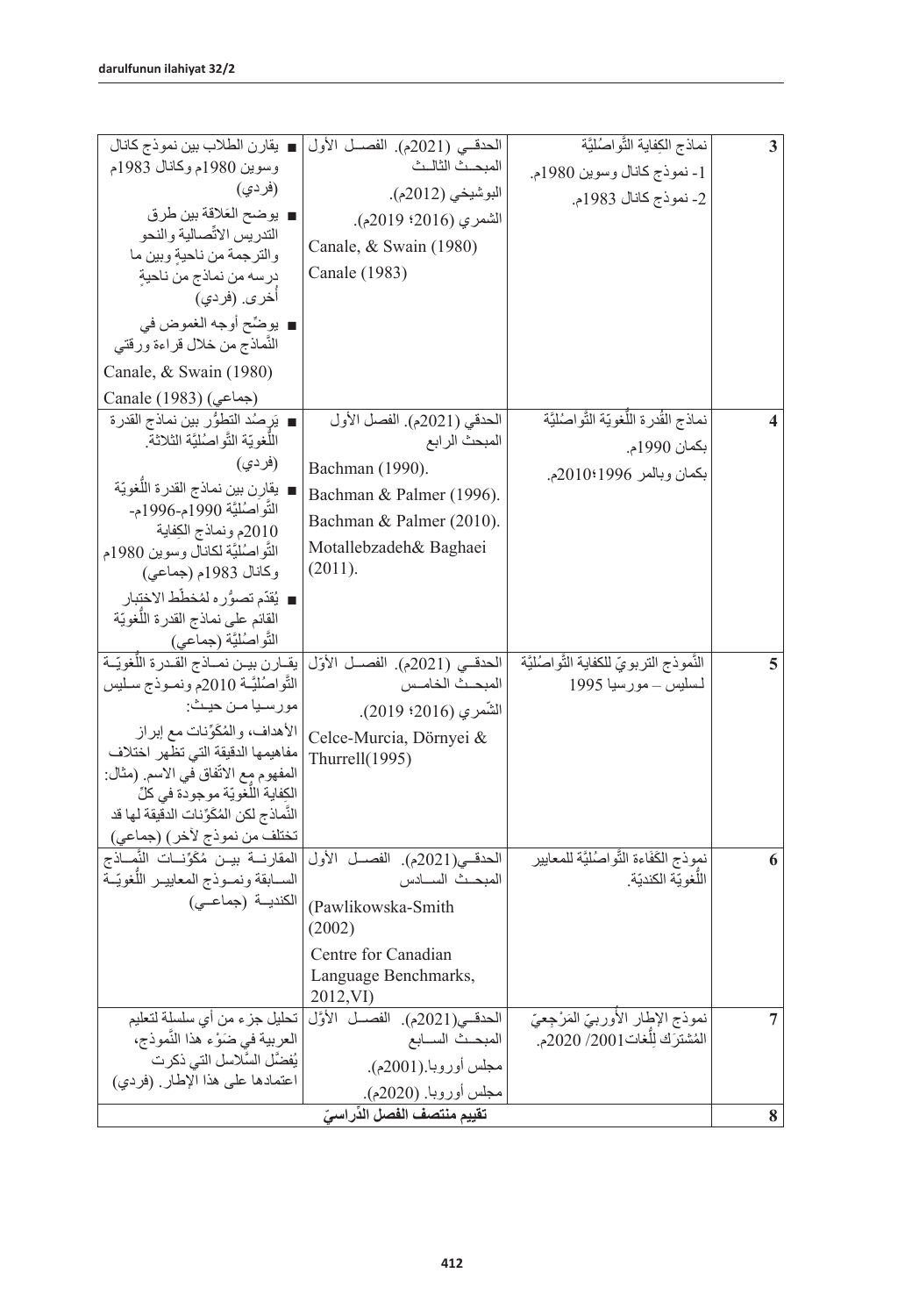| عرض تقديمي عن:                                                           | الحدقـي (2021م). الفصــل الثَّانــي                  | .<br>1-مفهوم إطار الكَفَاءة اللَّغويّة.                                      | 9  |
|--------------------------------------------------------------------------|------------------------------------------------------|------------------------------------------------------------------------------|----|
| - العَلاقة بين مصطلحات الكَفَاءة                                         | المبحث الأول والثّانسي                               | 2 – دوافع بناء الأطُر                                                        |    |
| اللَّغويّة مع التمثيل مِمَّا درسه.                                       | Harsch & Malone (2020)                               | 3-إطار معهد الخدمة الخارجية                                                  |    |
| (فرديّ)                                                                  | (ILR, n.d.)                                          | الأمريكيّ FSI/ILR.                                                           |    |
| ـ فوائد النَّماذج والأطُر المَرْجِعيّة<br>[لِلْكَفاءة اللَّغويّة (فرديّ) | (Herzog, n.d.)                                       |                                                                              |    |
| أن يختار مستوىً ما (المتقدم                                              | الحدقي (2021م). الفصــل الثَّانــي                   | توجيهات المجلس الأمريكيّ لتعليم                                              | 10 |
| الأوسط مثلا) يحدِّد الكِفايات                                            | المبحث الثالث                                        | اللّغات الأجنبية                                                             |    |
| المختلفة (أغوية، اجتماعية،                                               | (ACTFL, 2012)                                        |                                                                              |    |
| خِطابية إلخ) داخل واصِفات<br>المهارات الأربعة. (جماعيّ)                  | (Chalhoub-Deville, 1997)                             |                                                                              |    |
|                                                                          | Harsch & Malone (2020)                               |                                                                              |    |
| يحلِّلُ جُزِءا من سِلسلة لتعليم                                          | المَرْجِعــيّ     الأوربـــيّ  مجلس أوروباً (2020م). | الإطارُ                                                                      | 11 |
| العربية في ضوْء مستويات الإطار                                           | الحدقي. (2016)                                       | المُشترَك الِلَّغــات                                                        |    |
| المَرْجِعيّ الأوربيّ. (جماعي)                                            | الحدقــي (2021م). الفصــل الثَّانــى                 |                                                                              |    |
| يختَارُ بعضَ الواصفات ويقترح<br>محتوى وأسئلة وأنشطة لتحقيقها.            | المبحث الرابع                                        |                                                                              |    |
| (فر دي)                                                                  | Harsch & Malone (2020)                               |                                                                              |    |
| يقارنُ بين المعايير الكندبة                                              | الحدقـي (2021م). الفصــل الثَّانــي                  | المعايير اللَّغويّة الكندية                                                  | 12 |
| وتوجيهات أكتفل (فرديّ)                                                   | المبحث الخامس                                        |                                                                              |    |
|                                                                          | (Pawlikowska-Smith                                   |                                                                              |    |
|                                                                          | (2002)                                               |                                                                              |    |
|                                                                          | Centre for Canadian                                  |                                                                              |    |
|                                                                          | Language Benchmarks,<br>2012, VI)                    |                                                                              |    |
| الاستعداد لعرض المشروعات                                                 |                                                      | التَّجــارب العربيــة لبنــاء إطــار  الحدقي (2021م). الفصل الثَّاني         | 13 |
|                                                                          | المبحث الثامن                                        | مرجعــيّ عربــيّ                                                             |    |
|                                                                          |                                                      | الإطار المعياري العربسيّ  مدكور (2016م)                                      |    |
|                                                                          |                                                      | لعلَّــي مُسْ مَدْكــور (2016)  حسنين، ويوسف، والشَّافعي.                    |    |
|                                                                          |                                                      | تصوُّر مقترح لإعداد (2018م)<br>$\blacksquare$                                |    |
|                                                                          |                                                      | إطبار مرجعي لتعليم اللَّغبة   الحديبي (2020م).<br>العربيسة للناطقيـن بلغــات |    |
|                                                                          |                                                      | أخرى (2020)                                                                  |    |
|                                                                          |                                                      | وثيقة المستويات المعياريية                                                   |    |
|                                                                          |                                                      | لتعليم الأفحة العربيسة                                                       |    |
|                                                                          |                                                      | للناطقيـن بغير هـا. (2018)                                                   |    |
|                                                                          |                                                      | عرض مشروعات/مراجعات<br>الطلاب                                                | 14 |
| تقييم نهاية الفصل الذّراسيّ                                              |                                                      |                                                                              |    |
|                                                                          |                                                      |                                                                              | 15 |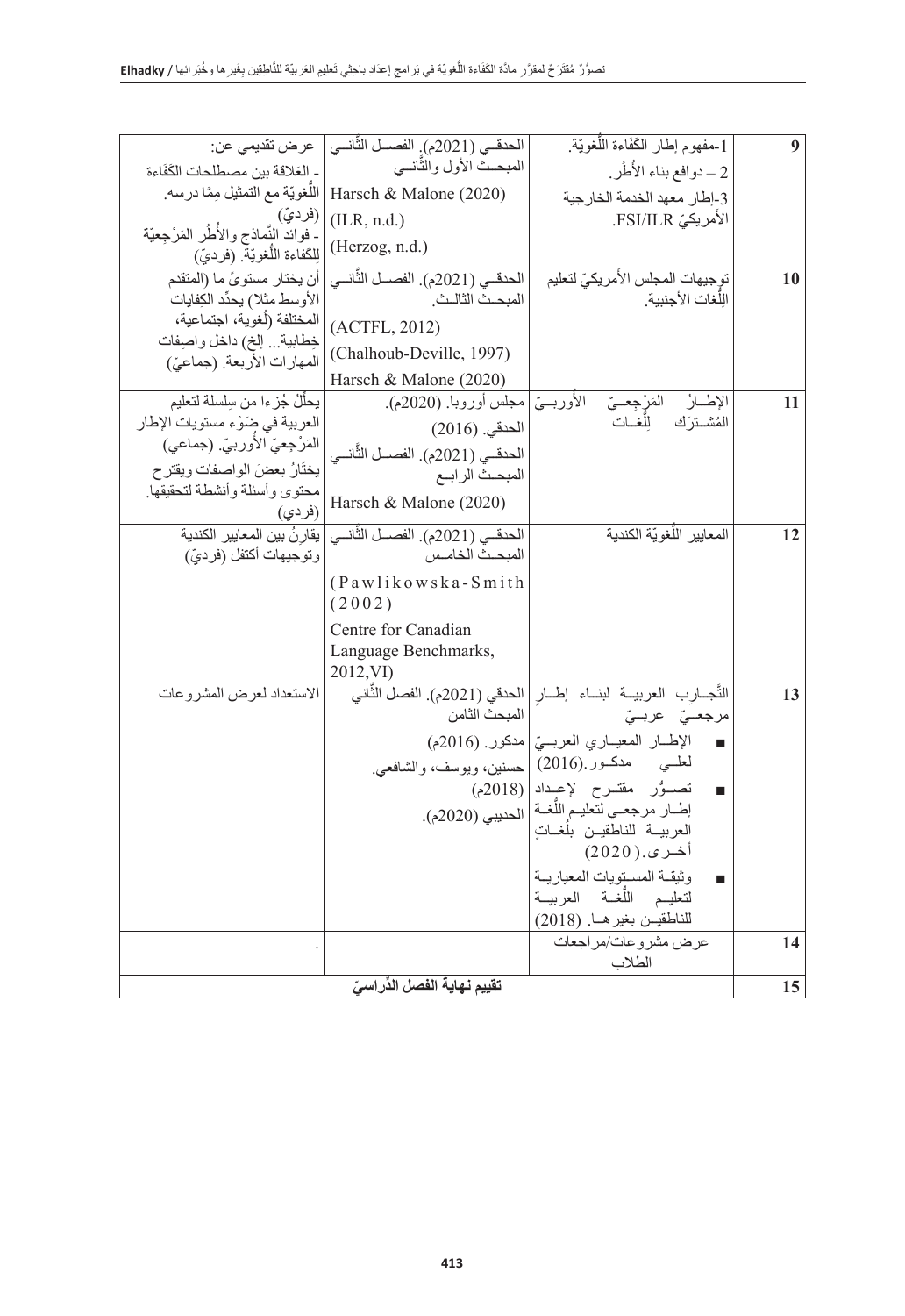| المشروعات المقترَحة:                                                                                                                                                                                                                                    | مشروعات  |
|---------------------------------------------------------------------------------------------------------------------------------------------------------------------------------------------------------------------------------------------------------|----------|
| الهدف: أن يُبر هن الطالب على استيعابه لمفاهيم الكَفَاءة اللُّغويّة ونماذجها وأطُر ها وقدرته على تطبيقها في سياق<br>تعليم الِلَّغات الأجنبيّة.                                                                                                           | مقترحة   |
| طريقة العمل: فرديّ - جماعيّ                                                                                                                                                                                                                             |          |
| إعلان المشروعات: بداية القِسم الثَّاني من الفصل الذِّراسيّ                                                                                                                                                                                              |          |
| طريقة التَّقديم: عروض تقديمية + مادَّة مكتوبة.                                                                                                                                                                                                          |          |
| معايير التَّقييم:                                                                                                                                                                                                                                       |          |
| وضوح الهدف: 10%، جودة المحتوى: 40%، جودة اللُّغة والجودة الأكاديمية: 10%، جودة تصميم العرض:<br>20%، جودة العرض أمام الطلبة: 20%                                                                                                                         |          |
| أفكار ۖ مُقترَ حة للمشر و عات :                                                                                                                                                                                                                         |          |
| -مُقارَنــة بيـن ثلاثــة أُطُـر يوضَــح فيهـا الطالـب: السِّـياق النّاريخـيّ لظهـور الإطـار وأهدافـه ونمـوذج النظـري إن                                                                                                                                 |          |
| وجد، وسـياق عملـه، ومـن يستفيد بنتائجـه، وسـلم التّقييم، وأقسـامه، نمـاذج مـن واصـفاتـه، والنّقد الموجَّـه لـه<br>(ليس شرطا أن تكون من الأطُر المقرَّرة في المادَّة)                                                                                    |          |
| ــإعداد مقاييس لمستوى ِ (مثلا: مقاييس للمهار ات الأربعة أو الكِفايات في المستوى المتوسط الأدنى).                                                                                                                                                        |          |
| ــ تحليل إطــار محلـيّ فـي بلـد الطّالـب -إن وُجـد- مـن حيـثُ السِّياق التاريخـيّ لظهـور الإطـار وأهدافـه والنّمـوذج<br>النظـريّ الـذي يتبعـه إن وُجـد، وسـياق عملـه، ومـن يسـتفيد بنتائجـه، وسـلم التَّقييم، وأقسـامه، والنَّقـد الموجَّـه لـه         |          |
| - بَحليل لأحد أجزاء سلاسل تعليم العربية في ضَوْء نموذج كَفاءة لغويَّة ويقترح أن يكون نموذج الإطـار<br>الأوربــيّ، ويوضّــح الطالــب فيــه مــدي تَمَثَّـل محتــوي السِّلسـلة لمُكَوِّنــات الكَفَـاءة اللّغويّــة فــي ضَــوْء الإطــارِ<br>الاوربــيّ. |          |
| - تحليل لأحد أجزاء سلاسل تعليم العربيـة فـي ضَـوْء إطـار كَفـاءة لْغويّة وتوضيح مـدى التـزام السِّلسلة بنظـام<br>الإطــار المَرْجِعـيّ علــى أن يكـون المؤلِّفـون ذكـروا أنَّهـم اعتمـدوا علــى هـذا الإطــار ِ                                         |          |
| إن كانت المادَّة ضمن برنامج ماجستير فأقترح أن يُخيَّر الطلاب بين المشروع وبين هذه المراجعات.                                                                                                                                                            | مراجعات  |
| ●   نماذج الكَفَاءة اللُّغويّة (الكِفاية النَّواصُليَّة) في البحث اللسانيّ العربيّ المعاصر .                                                                                                                                                            | مفترحة   |
| ● الأُطُرِ المَرْجِعيّة لِلكَفاءة اللُّغويّة في البحث التربويّ العربي المعاصر ِ.                                                                                                                                                                        |          |
| ● المَلَكَة اللَّغويّة في الثَّراث العربيّ.                                                                                                                                                                                                             |          |
| ●  نظم تصنيف المستويات في مؤسَّسات تعليم العربيّة.                                                                                                                                                                                                      |          |
| مر اجع هذا البحث نفسه                                                                                                                                                                                                                                   | مراجع    |
|                                                                                                                                                                                                                                                         | المادَّة |

# **ّة ّ 2-2-3 توضيحات مكم ُ لة للخط**

- بدأ البرنامج بتقديم نماذج الكَفَاءة اللُّغويّة قبل الأُطُر لأنَّ الثَّانية فرع عن الأولى، إلا أنَّ من المتوقّع أنْ تكون در اسة النَّماذج أصعبَ قليلا على الطلبة من الأُطُر لأنَّ النَّماذج مجرّدة إلى حدٍّ كبير ِ
- يمكن أن يعيد المحاضر ترتيب البرنامج، ويقرن بين تدريس النَّماذج وأُطُر ها على أسبو عين متعاقبين، ويعدل ترتيب فقرات البرنامج ككُلّ في ضَوْء ذلك، مثال:

| نموذج المعايير |  |
|----------------|--|
| ≕∽             |  |

- هناك عددٌ من المهامِّ أو الواجبات المُقترَحة بينها تفاوُت في المستوى وتتدرَّ جُ من الأسهل للأصعب، يمكِنُ للمحاضر الاختيار بينها حسب مستوى الطلبة.
	- ُ● يمكِنُ تكليف الطلبة بأعمال أخرى بدلا من الاختبار ات حسب طبيعة البرنامج الجامعيّ وظروفه.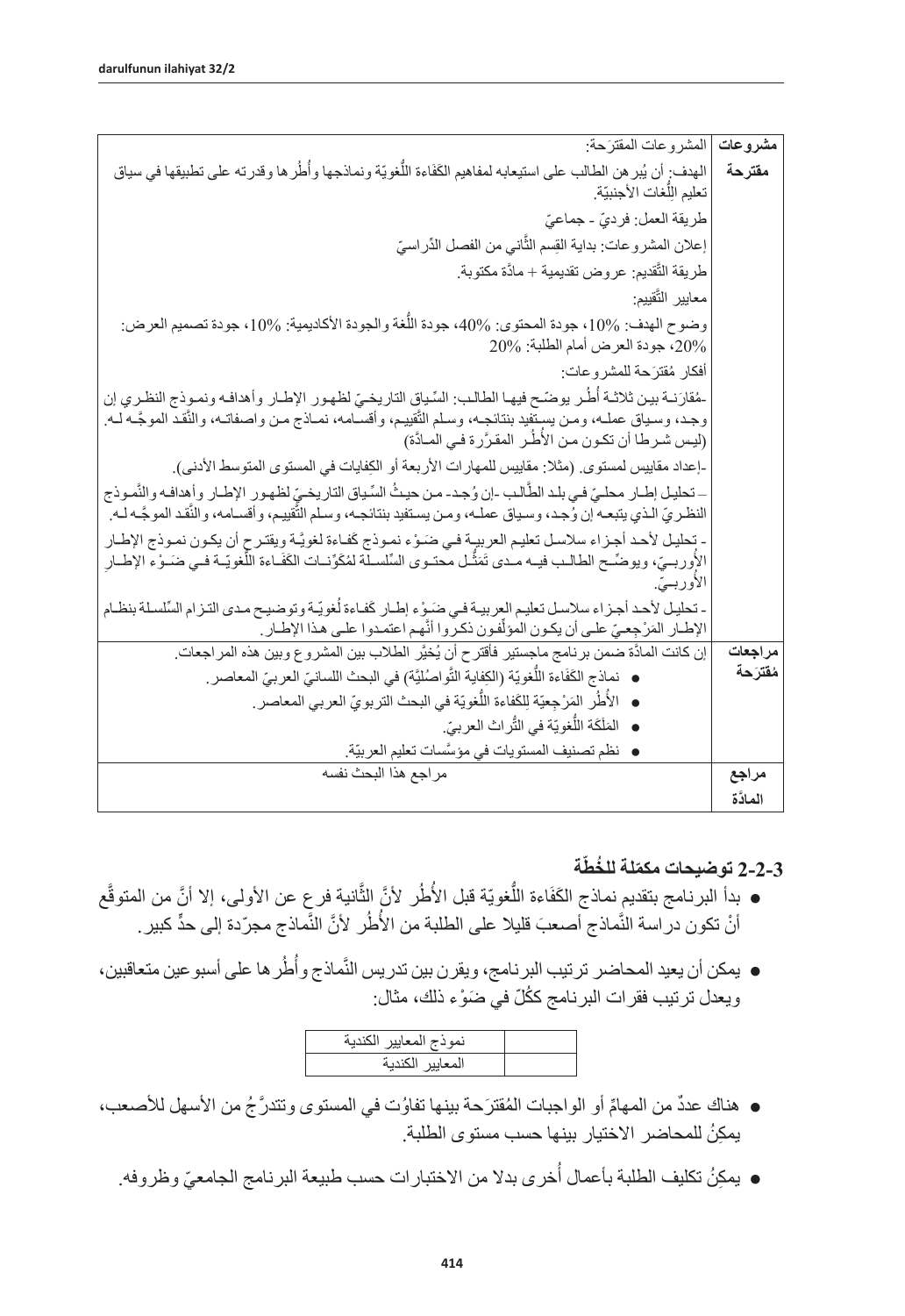- المشروعات المذكورة للاسترشاد فقط، ويمكِنُ طرح أفكار أخرى، ويمكن استبدالها بأعمال أخرى نتعلّق بالكَفَاءة اللّغويّة ونواتج تعلم المادّة.
- ِّ المراجع المذكورة في كل موضوع بعضها بالعربية وأخرى باإلنجليزية، وأحيانا تكون متقاطعة وأحيانا تكون مُتكامِلة وأحيانا تكون مكرَّرة؛ أي أنَّ العربية مترجمة عن الإنجليزية، إلا إنّها إجمالا ُساعد الطلبة على تكوين صورة شاملة حول الموضوع. ت
- ليس المذكور كلّ النَّماذج وكلّ الأطُر، بل هناك نماذج وأطُر أخرى لكنَّ الوارد هنا هو أشهر ها وأكثر ها تأثيرا.

# **َّ ُّصور انتهى الت**

هكذا أجاب البحث عن السؤال الرئيس (**ما الوصفُ التّفصيليُّ لمقرَّر مادَّة "الكَفَاءة اللّ<b>غ**ويّة "؟)

والأسئلة الفرعية: -1ما نواتج التعلُّم المتوقَّعة؟ -2ما موضوعات هذا المقرَّر؟ 3 ـما الممهامّ والواجبات ّ التي ترسخ من فهم الطالب للموضوع وتزيد من قدرتهم على توظيفه في الواقع؟ 4- َّ ما توزيع المقرر على الفصل الدِّر اسيّ؟ -5ما المر اجع المناسبة لهذا المقرَّر ؟

### **ُ -4الخ َالصة**

حاول هذا المقالُ اقتراحَ تصوُّرٍ لمُقرَّر مادَّة الكَفَاءة اللَّغويّة لكي تدرس في برامج إعداد باحثي تعليم العربية للنّاطقِين بغير ها وخبر ائِها سواء على مستوى الدّبلوم أو الماجستير ، وجاءت أهمية هذا الموضوع من كونه جديدًا نسيبًًا؛ حيثُ لم يعثُر البحث على موادّ بهذا المحتوى ضمن بر امج مجال تعليم العربية للنَّاطقين بغير ها ُر غم حالة الاهتمام الكبير بموضوع الكَفَاءة اللُّغويّة وأُطُر ها بين أهلِ العربيّة.

نناول البحثُ نماذج الكَفَاءة اللُّغويّة وعَرَض أهمَّها وأكثر ها تأثيرا في الأدب التربويّ المعاصر ، ثم انتقل لعرض الأُطُر المَرْجِعيّة العالميّة لِلكَفاءة اللُّغويّة، وذلك بهدف الوقوف على الأبعاد الأساسيّة في مجال الكَفَاءة ُ∫<br>⊧ اللُّغويّة والتي تتلخَّص في: المصطلحات، والنَّماذج النظرية، والأطُر المَرْجِعيّة<sub>.</sub>

في ضَوْءِ هذه الأبعادِ أُقْتُرِحَ تصوُّرٍ مقرَّر مادَّة الكَفَاءة اللَّغويّة، والتي تكوَّنت من الأبعاد الرئيسية الثلاثة **ُ** ُ للموضوع (المصطلحات والأساذج والأطُر) مع ربطها بعملية تعليم الِلُغات عبر قيام الطلبة بمهام أو واجبات ِل لدراسة أثرِ انْعكاس النَّماذج والأُطُر على طُرق النَّدريس وتصميم السّلاسل التّعليميَّة والاختبارات. ِ

كما اقترح التَّصوُّر بعض المشروعات والمراجعات التي يثبت من خلالها الطّلابُ فَهمَهم وقُدرتهمٍ على :<br>ا تحليل النَّماذج والأُطُر المَرْجِعيّة ونقدها، كما اقترح أعمالًا يقوم بها الطّلبة لإنتاج مقاييس للمستويات اللُّغويّة، ًا<br>ا بالإضافة إلى إجراء مُر اجعات للتّعرُّف على واقع هذه الأُطُر في البحث اللسانّي العربيّ.

يُقترَح مراجعة هذا التصوُّر بعد تجريبه في عدد من البرامج، ويُوصَى بإجراء تصوُّرات أُخرى للوقوف على أساليب قياس الكَفَاءة اللُّغويّة العربيّة في ضَوْء تلك الأُطُر ِ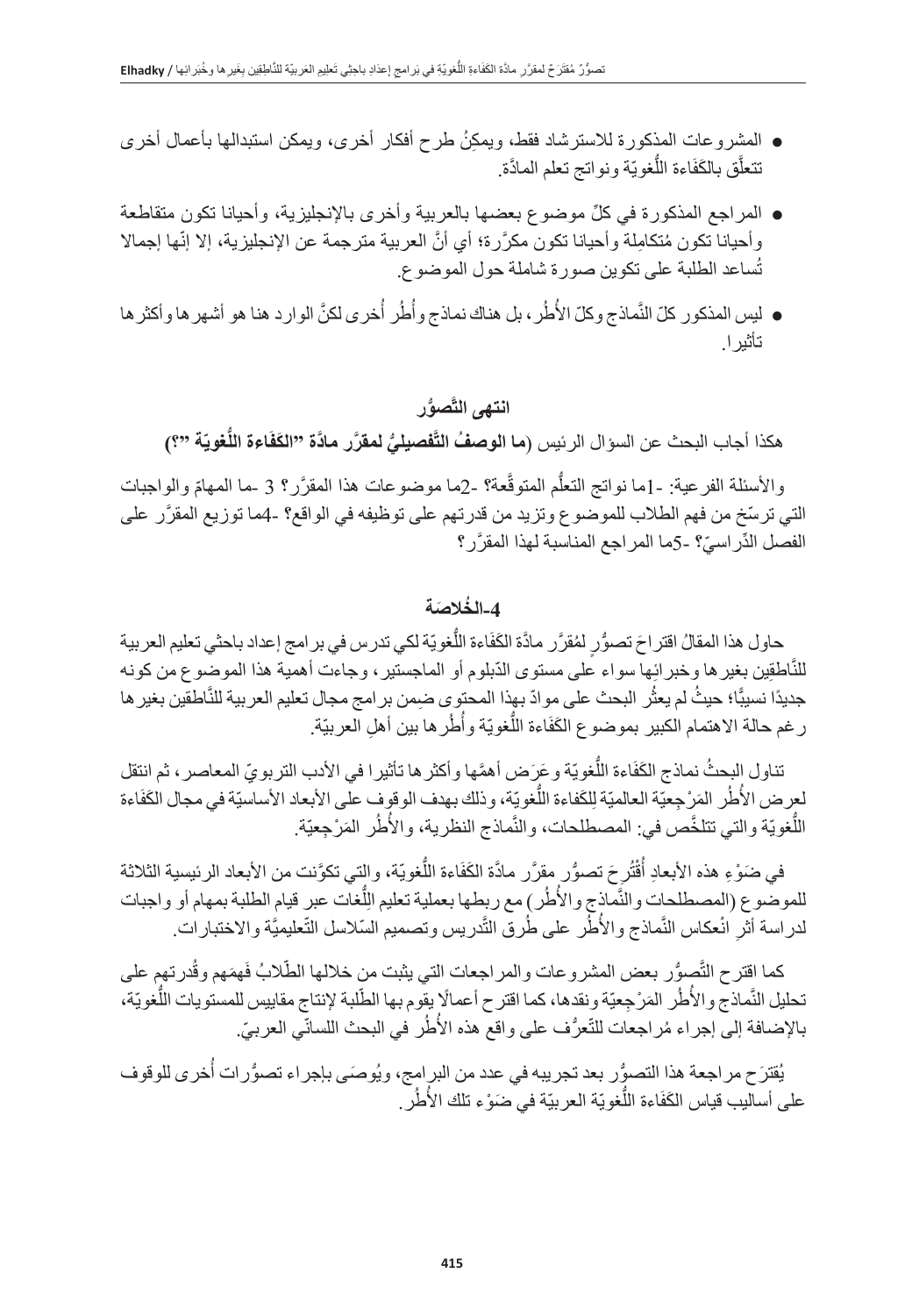**Hakem Değerlendirmesi:** Dış bağımsız.

**Çıkar Çatışması:** Yazar çıkar çatışması bildirmemiştir.

**Finansal Destek:** Yazar bu çalışma için finansal destek almadığını beyan etmiştir.

Peer-review: Externally peer-reviewed.

**Conflict of Interest:** The author has no conflict of interest to declare. **Grant Support:** The author declared that this study has received no financial support.

### **-5المراجع**

بسندي، خالد، "**مصطلح الكفاية وتداخل المفهوم في اللسانيات التطبيقية."** المجلة األردنية في اللغة العربية وآدابها، م*)5(* 64-35 : (2009)  $(1)$   $5$ 

البوشيخي، عز الدين. **التواصل اللغوي مقاربة لسانية وظيفية**. ط1؛ بيروت: مكتبة لبنان ناشرون، 2012

الحدقي، إسلام يسري. ''الإطارُ المَرجعيُّ لِلكَفاءَةِ اللَّغويّة لحِلْفِ شَمالِ الأَطلَسِيّ ـ عَرضٌ وتَحليلٌ. " مجلة اسطنبول للدراسات العربية، 3)2020(: 134-113

الحدقي، إسالم يسري. **اإلطار المعياري العربي لتعليم العربية للناطقين بغيرها تعليم – تعلم – تقويم للدكتور علي مدكور عرض ونقد.** مجلة اللسانيات العربية، ع4)2018(200-193:

الحدقي، إسلام يسري. **''عرض وتحليل كتاب الإطا**رُ ا**لمرجعيَ الأوربيَ المشترَكُ للّغات دراسة، تدريس، تقييم-المجلد المصاحب** .**2020"** مجلة كلية العلوم اإلسالمية في جامعة السلطان محمد الفاتح الوقفية، ع2 )2020(: 576-561

الحدقي، إسالم يسري. **الكفاءة اللغوية نماذجها وأطرها***.* ط1؛ إسطنبول: أكدم، 2021

الحدقي، إسلام يسري<sub>.</sub> مرا**جعة كتاب الإطا**ر ا**لمَرجعيّ الأوروبيّ الـمُشترَك لِلّغات: دراسة، تدريس، تقييم. مجلّة** *ا***لد***ر اس***ات** اللَّغوية والأدبية، م7ع(1) (2016)،197-209

الحديبي، علي عبدالمحسن. **برنامج إعداد معلم اللغة العربية للناطقين بلغات أخرى***.* ط1؛ الشارقة: المركز التربوي للغة العربية لدول الخليج، 2019

الحديبي، علي عبد المحسن. "**تصور مقترح إلعداد إطار مرجعي لتعليم اللغة العربية للناطقين بلغات أخرى.**" **في المؤتمر العلمي الرابع: تطوير تعليم اللغة العربية وتعلمها: المتطلبات، واألبعاد، واآلفاق.** مجلد ،3 ص -1047 1062 الشارقة: المركز التربوي للغة العربية لدول الخليج العربية، 2020

حسنين، محمد رفعت والسيد العربي يوسف، إبراهيم أحمد الشافعي. **وثيقة المستويات المعيارية لتعليم اللغة العربية للناطقين بغيرها***.* ط1؛ الشارقة: المركز التربوي للغة العربية لدول الخليج، 2018

حليبة، مسعد محمد، وإيهاب السيد علي. **"تصور مقترح لبرامج الدراسات العليا في تعليم اللغة العربية للناطقين بغيرها في ضوء بعض البرامج العربية واألجنبية."** مجلة کلية التربية في العلوم التربوية*45*،)1( )2021(189: 268-

الشافعي، إبراهيم أحمد. " **ُّ تصور مقترح للدبلوم المهني في إعداد معلم اللغة العربية للناطقين بغيرها بكلية دار العلوم جامعة القاهرة في ضوء المدخل المنظومي**." مجلة فكر وإبداع، رابطة األدب الحديث، مج 121)2018(: ص.129-79

الشمري، عقيل. "**الكفاية التواصلية: المفهوم، والمكونات، والمقتضيات التعليمية."** في األعمال الكاملة للمؤتمر الدولي الثاني: اتجاهات حديثة في تعليم العربية لغة ثانية، 349-349. معهد اللغويات العربية، جامعة الملك سعود، 2016

الشمري، عقيل. "ا**لكفاية التواصلية من منظور اللسانيات التطبيقية: المفهوم والمكونات واإلشكاالت."** مجلة موارد )جامعة سوسة، تونس*(*، عدد ٢٤)٢٠١٩(٤٣-٩:

الفوزان، محمد بن إبراهيم وعبد الخالق، مختار.**"مستويات معيارية مقترحة لتعليم اللغة العربية لغير الناطقين بها وتقويم أداء الطالب في ضوئها بالمملكة العربية السعودية**." مجلة العربية لغير الناطقين بها )معهد اللغة العربية بجامعة إفريقيا العالمية) عدد2016(2016): 1-51

مجلس أوروبا. **الإطا***ر المرجعيّ الأوربيّ المشترك لتعلم اللُّغات وتعليمها وتقييمها نرجمة عبد الناصر عثمان صبير. ط1؛*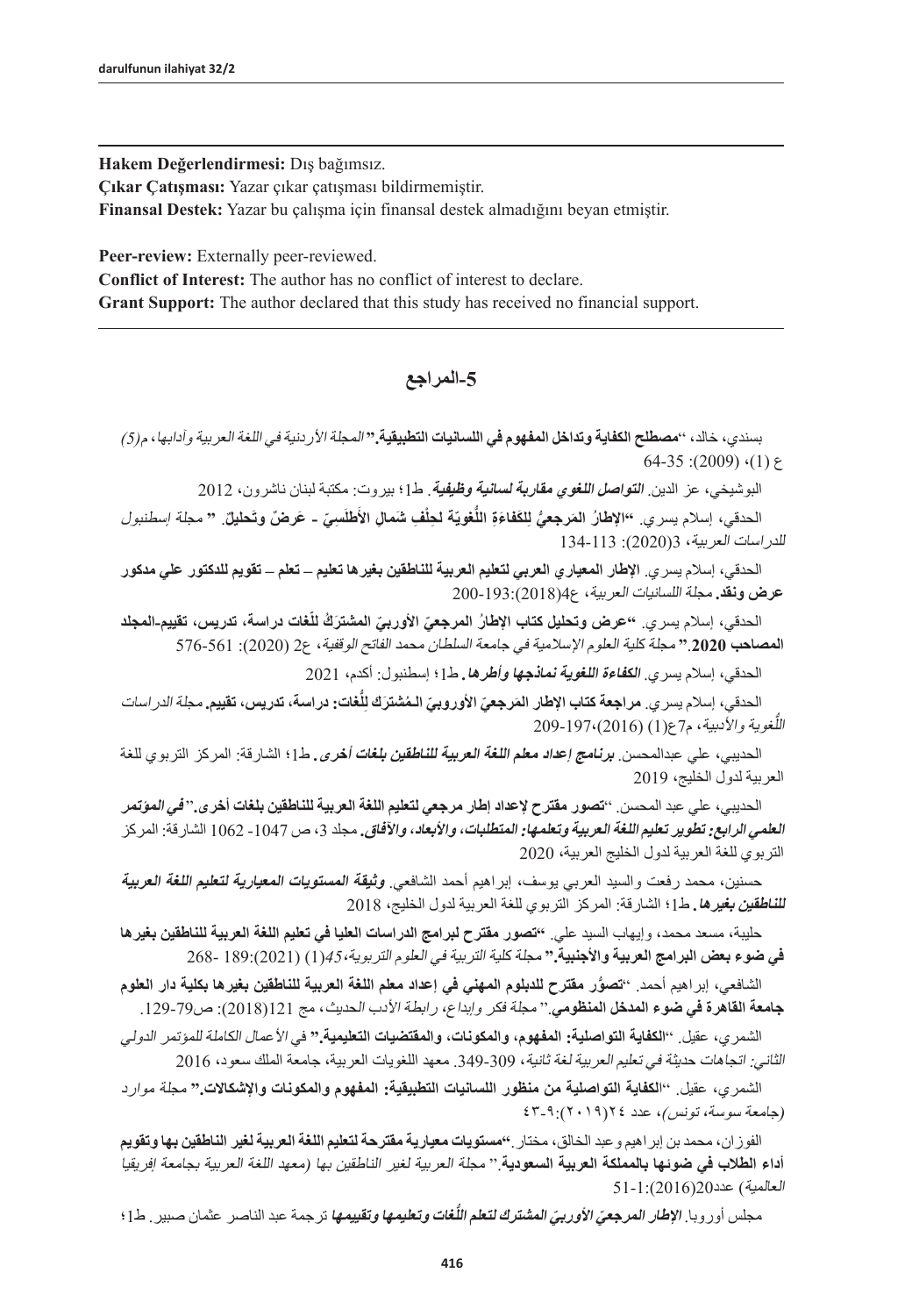مكة المكرمة: معهد اللغة العربية جامعة أم القرى، 2001 مجلس أوروبا. **الإطا***ر المرجعيّ الأوربيّ المشترك لتعلم اللُ***غا***ت وتعليمها وتقييمها المجلد المصاحب* **ترجمة عبد الناصر** عثمان صبير، ط1؛ مكة المكرمة: معهد اللغة العربية جامعة أم القرى، 2020 مدكور، علي أحمد. **اإلطار المعياري العربي لتعليم العربية للناطقين بغيرها تعليم – تعلم – تقويم**. ط1؛ القاهرة: دار الفكر العربي، 2016

#### **Kaynakça/References**

- Alderson, J. Charles, et al. "The development of specifications for item development and classification within The Common European Framework of Reference for Languages: Learning, Teaching, and Assessment: Reading and Listening: Final report of The Dutch CEF Construct Project." (2004). Unpublished manuscript.
- American Council on the Teaching of Foreign Languages (ACTFL). "Actfl Proficiency Guidelines 2012." accessed 10<sup>th</sup> May, 2021,<https://www.actfl.org/resources/actfl-proficiency-guidelines-2012/arabic>
- American Council on the Teaching of Foreign Languages (ACTFL). "Ncssfl-Actfl Can Do Statements." accessed 10<sup>th</sup> June, 2021,<https://www.actfl.org/resources/ncssfl-actfl-can-do-statements>
- Amirian, Seyyed Mohammad Reza, Hamid Hashemi Moqaddam, and Qotboddin Jannesar Moqaddam. "Critical analysis of the models of language proficiency with a focus on communicative models." *Theory and Practice in Language Studies* 7.5 (2017): 400-407. DOI: http://dx.doi. org/10.17507/tpls.0705.11
- Bachman, Lyle F. "Problems in examining the validity of the ACTFL oral proficiency interview." *Studies in Second Language Acquisition* 10.2 (1988): 149-164.
- Bachman, Lyle F. *Fundamental considerations in language testing*. Oxford :Oxford university press, 1990.
- Bachman, Lyle F., and Adrian S. Palmer. *Language Assessment in practice*. Oxford: Oxford University Press, 1996.
- Bachman, Lyle F., and Adrian S. Palmer. *Language testing in practice: Designing and developing useful language tests*. Oxford: Oxford University Press, 1996.
- Barnwell, David. " 'Naive' native speakers and judgments of oral proficiency in Spanish." *Language Testing* 6.2 (1989): 152-163.
- Besnedî, Hâlid. "Mustalahu'l-Kifâye ve Tedâhuli'l-Mefhûm fi'l-Lisâniyyâti't-Tatbîkiyye." *El-Mecelletu'l-Urduniyye fi'l-Lugati'l-'Arabiyye ve Âdâbihâ* 5, sy. 1 (2009): 35-64.
- el-Bûşeyhî, 'İzzuddîn. *Et-Tevâsulu'l-Lugavî Mukârabe Lisâniyye Vazîfiyye*. Beyrut: Mektebetu Lubnân Nâşirûn, 2012.
- Canale, M. and Merrill Swain. "Theoretical bases of communicative approaches to second language teaching and testing." *Applied linguistics* 1.1 (1980): 1-47.
- Canale, Michael. "From communicative competence to communicative language pedagogy." In *Language and Communication,* edited by Jack C. Richards, and Richard W. Schmidt. 2-27.*London: Longman,* 1983.
- Celce-Murcia, M., Zoltan Dörnyei, and Sarah Thurrell. "Communicative competence: A pedagogically motivated model with content specifications." *Issues in Applied linguistics* 6.2 (1995): 5-35.
- Chalhoub-Deville, Micheline. "Theoretical models, assessment frameworks and test construction." *Language Testing* 14.1 (1997): 3-22.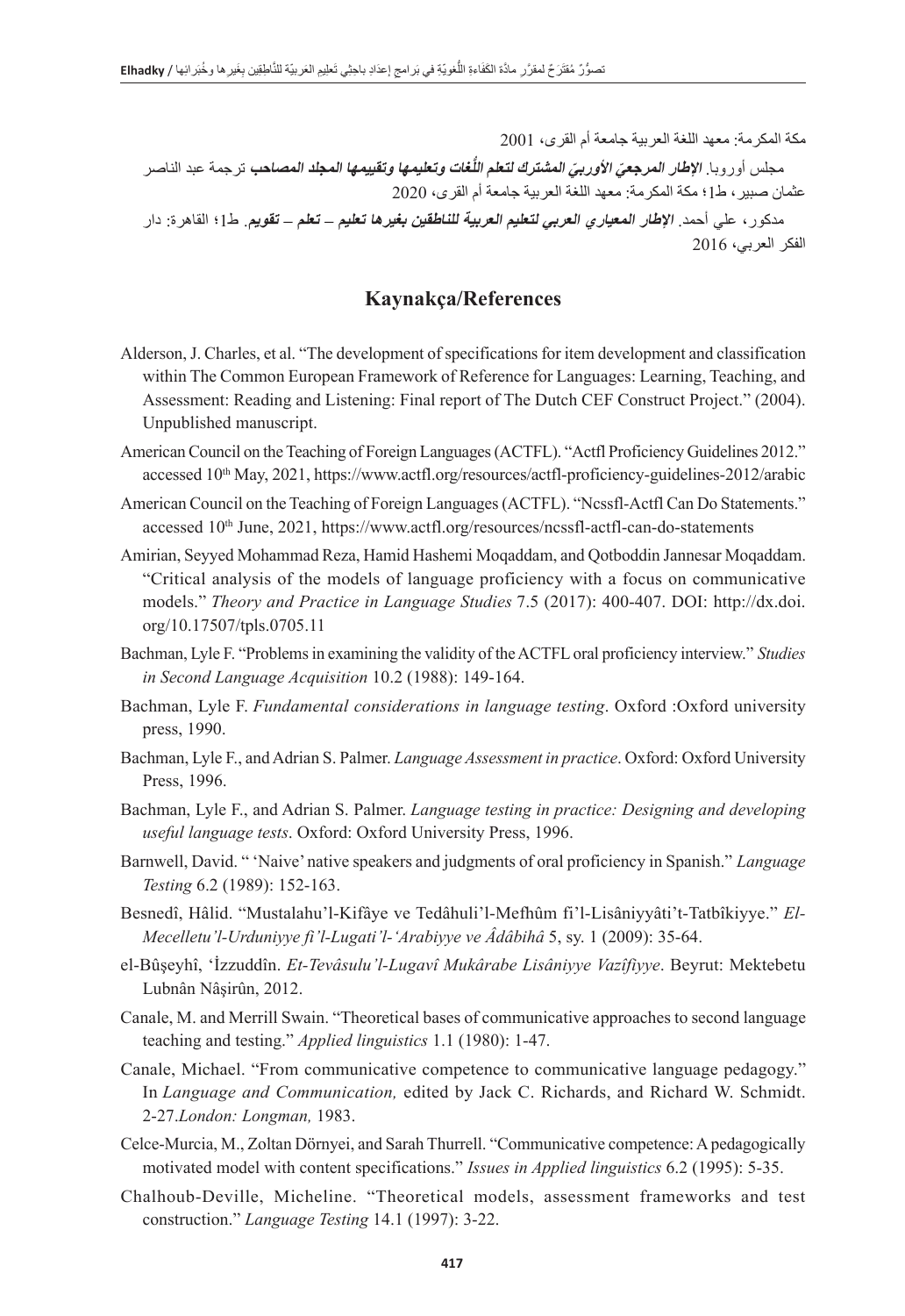- Citizenship and Immigration Canada, and Centre for Canadian Language Benchmarks. *Canadian Language Benchmarks: English as a Second Language for Adults*. Ottawa: Citizenship and Immigration Canada, 2012 https://www.canada.ca/content/dam/ircc/migration/ircc/english/pdf/ pub/language-benchmarks.pdf
- Council of Europe. Common European Framework of Reference for Languages: Learning, teaching, assessment – Companion volume*.* Strasbourg: Council of Europe Publishing, 2020.
- Council of Europe. *Manual for Language Test Development and Examining For use with the CEFR.* Strasbourg: Council of Europe Publishing, 2011.
- Cziko, Gary. "Some problems with empirically-based models of communicative competence." *Applied linguistics* 5, sy. 1 (1984): 23-38.
- Dandonoli, Patricia, and Grant Henning. "An investigation of the construct validity of the ACTFL proficiency guidelines and oral interview procedure." *Foreign language annals* 23, sy. 1 (1990): 11-22.
- Fauziati, Endang. "A Brief Historical Sketch of the Development of the Notion of Communicative Competence." 212-221 In *UNNES International Conference on ELTLT*. 2016.
- el-Fevzân, Muhammed b. İbrâhîm ve 'Abdulhâlik Muhtâr. "Musteveyât Mi'yâriyye Mukteraha li-Ta'lîmi'l-Lugati'l-'Arabiyye li-Gayri'n-Nâtikîn bihâ ve Takvîmu Edâ'i't-Tullâb fî Dav'ihâ bi'l-Memleketi'l-'Arabiyyeti's-Su'ûdiyye." *Mecelletu'l-'Arabiyye li-Gayri'n-Nâtikîn bihâ (Ma'hedu'l-Lugati'l-'Arabiyye bi-Câmi'ati İfrîkiyâ el-'Âlemiyye)*, sy. 20 (2016): 1-51.
- Fulcher, G. *Practical language testing*. London: Hodder Education, 2010.
- Fulcher, Glenn, and Fred Davidson. *Language testing and assessment: An advanced resource book*. London: Routledge, 2007
- el-Hadkî, İslâm Yusrî. " 'Ard ve Tahlîl Kitâbi el-İtâru'l-Merce'iyyyu'l-Ûrubbiyyu'l-Muşterek li-Lugât Dirâseten, Tedrîs, Takyîm." *Mecelletu Kulliyyeti'l-'Ulûmi'l-İslâmiyye fî Câmi'ati es-Sultân Muhammed el-Fâtih el-Vakfiyye* 2 (2020): 561-576.
- el-Hadkî, İslâm Yusrî. "el-İtâru'l-Merce'î li'l-Kefâ'eti'l-Lugaviyye li-Hilfi Şemâli'l-Atlasî-'Ard ve Tahlîl." *Mecelletu İstanbûl li'd-Dirâsâti'l-'Arabiyye* 3 (2020): 113-134.
- el-Hadkî, İslâm Yusrî. "el-İtâru'l-Mi'yâriyyu'l-'Arabî li-Ta'lîmi'l-'Arabiyye li'n-Nâtikîn bi-Gayrihâ Ta'lîm-Takvîm li'd-Duktûr 'Alî Medkûr 'Ard ve Nakd." *Mecelletu'l-Lisâniyyâti'l-'Arabiyye* 4 (2018): 193-200.
- el-Hadkî, İslâm Yusrî. "Murâce 'atu Kitabi el-İtâru'l-Merce'iyyyu'l-Ûrubbiyyu'l-Muşterek li-Lugât: Dirâse, Tedrîs, Takyîm." *Mecelletu'd-Dirâsâti'l-Lugaviyye ve'l-Edebiyye* 7, sy. 1 (2016): 197-209.
- el-Hadkî, İslâm Yusrî. *El-Kefâ'etu'l-Lugaviyye Nemâzicuhâ ve Etvâruhâ*. İstanbul: Akdem, 2021.
- Halîbe, Mes'ad Muhammed ve 'Îhâb es-Seyyid 'Alî. "Tasavvur Mukterah li-Berâmici'd-Dirâsâti'l- 'Ulyâ fî Ta'lîmi'l-Lugati'l-'Arabiyye li'n-Nâtikîn bi-Gayrihâ fî Dav'i Ba'di'l-Berâmici'l-'Arabiyye ve'l-Ecnebiyye." *Mecelletu Kulliyyeti't-Terbiye fi'l-'Ulûmi't-Terbeviyye* 45/1 (2021): 189-268.
- Harsch, Claudia, and Margaret E. Malone. "Language Proficiency Frameworks and Scales." *The Routledge Handbook of Second Language Acquisition and Language Testing*. 33-44. Routledge, 2020.
- Harsch, Claudia. "Proficiency." *ELT Journal* 71, sy. 2 (2017): 250-253 .
- Herzog, Martha. "An overview of the history of the ILR Language proficiency skill level descriptions and scale. How Did The Language Proficiency Scale Get Started?." accessed 15 Jan, 2021, [http://](http://www.govtilr.org/Skills/IRL Scale History.htm) [www.govtilr.org/Skills/IRL%20Scale%20History.htm](http://www.govtilr.org/Skills/IRL Scale History.htm)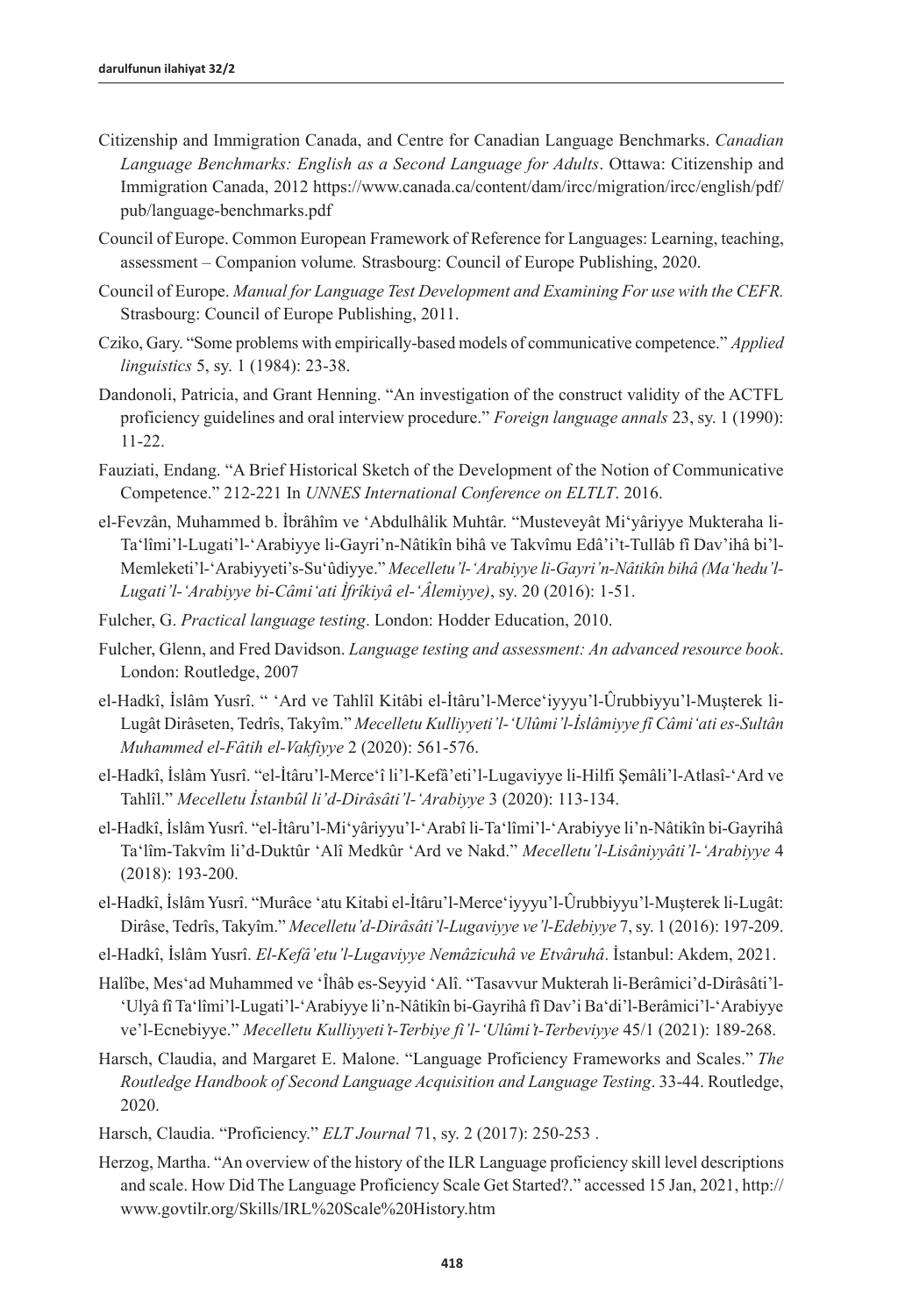- Herzog, Martha. "Impact of the proficiency scale and the oral proficiency interview on the foreign language program at the Defense Language Institute Foreign Language Center." *Foreign Language Annals* 36, sy. 4 (2003): 566-571.
- el-Hudeybî, 'Alî 'Abdulmuhsin. "Tasavvur Mukterah li-İ'dâdi İtârin Merce'î li-Ta'lîmi'l-Lugati'l- 'Arabiyye li'n-Nâtikîn bi-Lugât Uhrâ." *El-Mu'temeru'l-'İlmî er-Râbi': Tatvîru Ta'lîmi'l-Lugati'l- 'Arabiyye ve Ta'allumihâ: el-Mutetallibât ve'l-Eb'âd ve'l-Âfâk*, 3. Cilt. Şarika: el-Merkezu't-Terbevî li-Lugati'l-'Arabiyye li-Duveli'l-Halîc, 2020.
- el-Hudeybî, 'Alî 'Abdulmuhsin. *Bernâmecu İ'dâdi Mu'allimu'l-Lugati'l-'Arabiyye li'n-Nâtikîne bi-Lugât Uhrâ*. Şarika: el-Merkezu't-Terbevî li-Lugati'l-'Arabiyye li-Duveli'l-Halîc, 2019.
- Hulstijn, Jan H. *Language proficiency in native and non-native speakers: Theory and research*. Vol. 41. Amsterdam / Philadelphia: John Benjamins Publishing Company, 2015.
- Huseyn, Muhammed Ruf'at, es-Seyyid el-'Arabî Yûsuf ve İbrâhîm Ahmed eş-Şâfi'î. *Vesîkatu'l-Musteveyâti'l-Mi'yâriyye li-Ta'lîmi'l-Lugati'l-'Arabiyye li'n-Nâtikîn bi-Gayrihâ*. Şarika: el-Merkezu't-Terbevî li-Lugati'l-'Arabiyye li-Duveli'l-Halîc, 2018.
- Hymes, D. H. "On Communicative Competence," In *Sociolinguistics: Selected readings*, edited by JB Pride and J. *Holmes,* 269-293.Harmondsworth, England: Penguin Books,1972.
- Interagency Language Roundtable(ILR). "Frequently Asked Questions." accessed 15 July, 2021, from [https://www.govtilr.org/FAQ.htm](https://www.govtilr.org/FAQ.htm#2)
- Interagency Language Roundtable(ILR). "Self-Assessment Of Speaking Proficiency." accessed 03 September, 2021, https://www.govtilr.org/Publications/speakingsa.html
- Kenyon, D. M. "An investigation of the validity of the demands of tasks on performance-based tests of oral proficiency." in *16th annual Language Testing Research Colloquium. Long Beach, CA*. 1995.
- Little, David. "The Common European Framework of Reference for Languages: Content, purpose, origin, reception and impact." *Language Teaching* 39, sy. 3 (2006): 167-190.
- McNamara, T. F. *Measuring second language performance.* London: Longman Publishing Group, 1996.
- Meclisu Ûrubbâ. *El-İtâru'l-Merce'iyyu'l-Ûrubbiyyu'l-Muşterek li-Ta'allumi'l-Lugât ve Ta'lîmuhâ ve Takyîmuhâ*. Çev., 'Abdunnâsır 'Usmân Sabîr. Mekke: Ma'hedu'l-Lugati'l-'Arabiyye Câmi'atu Ummi'l-Kurâ, 2020.
- Meclisu Ûrubbâ. *El-İtâru'l-Merce'iyyu'l-Ûrubbiyyu'l-Muşterek li-Ta'allumi'l-Lugât ve Ta'lîmuhâ ve Takyîmuhâ el-Mucelled el-Musâhib*. Çev., 'Abdunnâsır 'Usmân Sabîr. Mekke: Ma'hedu'l-Lugati'l-'Arabiyye Câmi'atu Ummi'l-Kurâ, 2020.
- Medkûr, 'Alî Ahmed. *El-İtâru'l-Mi'yâriyyi'l-'Arabî li-Ta'lîmi'l-'Arabiyye li'n-Nâtikîn bi-Gayrihâ Ta'lîm-Ta'allum-Takyîm*. Kahire: Dâru'l-Fikri'l-'Arabî, 2016.
- Motallebzadeh, Khalil, and P. Baghaee Moghaddam. "Models of language proficiency: A reflection on the construct of language ability." *Iranian Journal of Language Testing* 1, sy. 1 (2011): 42-48.
- Nato. *Nato StandardATrain P-5 Language Proficiency Levels.* ed a, v2. Brussels :Nato Standardization Office NSO, 2016. [https://www.natobilc.org/files/ATrainP-5%20EDA%20V2%20E.pdf](https://www.natobilc.org/files/ATrainP-5%2520EDA%2520V2%2520E.pdf)
- North, Brian. "Introducing the CEFR Companion Volume." Macmillan Education ELT, Youtube, 10 May 2021, <https://www.youtube.com/watch?v=yOSCty2fM2Q>
- North, Brian. "Trolls, unicorns and the CEFR: Precision and professionalism in criticism of the CEFR." *CEFR Journal Research and Practice* 2 (June 2020): 8-24.
- Pawlikowska-Smith. *Canadian Language Benchmarks 2000: Theoretical Framework.* Ottawa: Centre for Canadian Language Benchmarks, 2000.<http://files.eric.ed.gov/fulltext/ED468319.pdf>